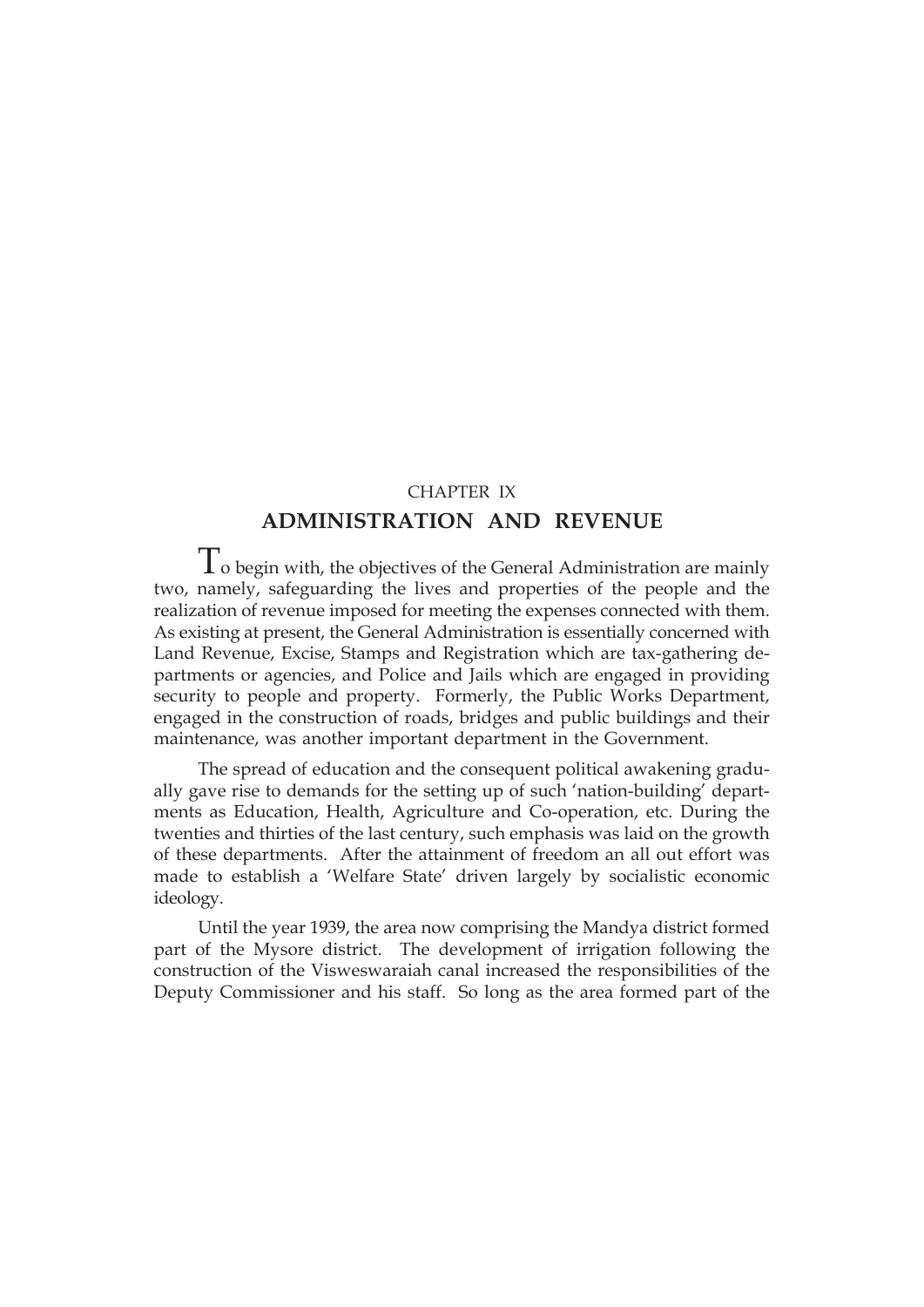Mysore district, which was then the biggest district in the state, administrative efficiency was a casualty. The large number of departments that demanded the attention of the inspecting authorities was the root cause of the trouble. For efficient administration the division of the Mysore District became imperative. Realizing that, the Government of Mysore created the Mandya district by a division of the Mysore district by issuing a notification of 1st July, 1939.

For administrative convenience the Mandya district is included within the Mysore Division along with the districts of Mysore, Chickmagalur, Hassan, Kodagu, Dakshina Kannada and Chamaraja Nagar. There are two revenue sub-divisions in the district, with headquarters at Mandya and Pandavapura towns. The Mandya sub-division comprises of the taluks of Mandya, Malvalli and Maddur; and the Pandavapura sub-division comprises the taluks of Pandavapura, Krishnarajapet, Nagamangala and Srirangapattana. The abovementioned taluks are divided and sub-divided respectively into several hoblis and villages.

In the following pages an endeavour is made to give an account of the administrative history of the Mandya district and to trace the changes that have been introduced from time to time in the system of administration; the functions, powers and responsibilities of the several grades of officers from the Regional Commissioner to the Gram Panchayat are discussed.

## **Regional Commissioner**

Under a Special recommendation by the Administrative Reforms Commission the office of the Divisional Commissioner was abolished by the Government order in 6th May 2003 (Land Act column No.21). Subsequently no substitute arrangements were made to introduce administrative control over the taluk, sub-division or District level. But, according to the recommendations of the Administrative Reforms commission, the Secretary to Revenue department was entrusted with the powers to function as the authority to deal with the proposals of the Deputy Commissioners in the absence of the Divisional Commissioner and also to create a special post of Commissioner (Land Reforms and Land Revenue). Later on instead of continuing with the two posts of Secretary (Revenue) as per the commission's recommendations a new post of commissioner (Land Reforms and Land Revenue) was to be created instead of continuing the two posts of Secretaries on the other hand the abolition of the Divisional Commissioner had resulted in the problems given in the next page.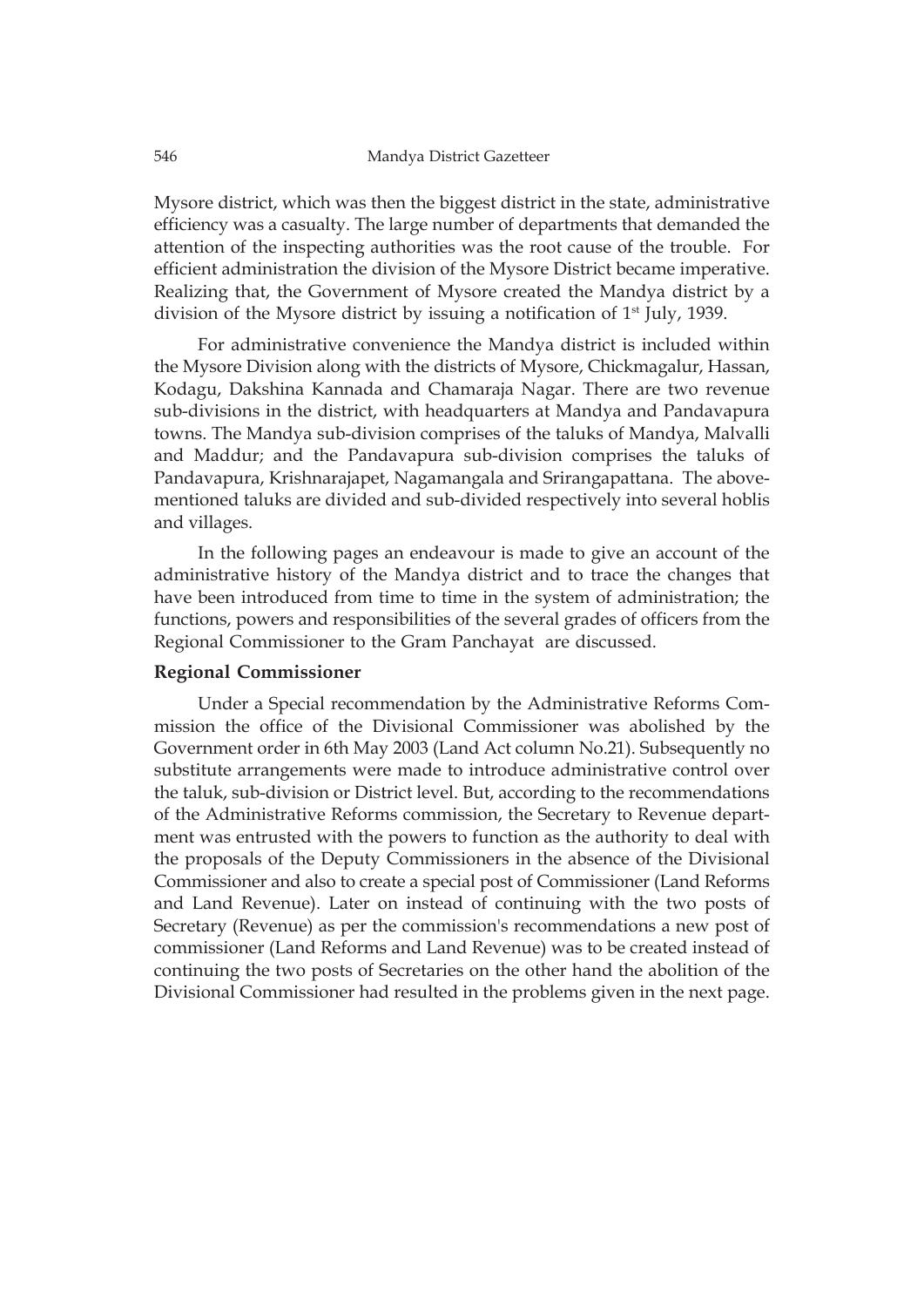- 1. The deteriorating and effective Administrative control over the taluks and Districts had reached a dangerous point.
- 2. Since the Divisional Commissioner was exercising greater amount of administrative control over the sub-ordinate officers under several Rules and Regulations several such disposals went pending.
- 3. The Divisional Commissioner was exercising several acts in disposing of several appeals and revision even under the constitutionally given powers vested with him. These magesterial functions of the Divisional Commissioner went pending as a consequence of its abolition.

Due to the reasons explained above and also due to several administrative reasons. The Government considering the need to revive this important office and as per the G. O. No : KamE 09 BMM 2003, Dated 08-09-2005. The four Regional Commissioner's offices were created one each at Bangalore, Mysore, Gulbarga and Belguam with the necessary sub-ordinate staff. Accordingly with immediate effect the post of the secretary (Land Reforms, Stamps and Registrations Muzrai and Land Records) has been abolished. Under this order the Mandya District is under the administrative control of the Regional Commissioner Mysore. The Regional Commissioner is functioning. Under the Principal Secretary Revenue Department and exercises Powers as indicated in the Annexure-I. He will be the controlling Authority with regard to all properties. Under the Revenue and Muzrai Department both within and in other States. He will be exercising special powers with regard to the execution, control, office location, endowments, salary of the subordinate staff etc., as per the indications in the Annexure-I. These posts of the Regional Commissioner are to be filled by deputation from the Cadre of Indian Administrative Services. The powers and functions of the Regional Commissioner are given in Annexure-I.

#### **Annexure-I**

## **I Executive Powers**

The Regional Commissioner's carry out following functions

- 1. As the head of the Revenue Administration in the Region he has management of Human Resources in the Revenue Department maintenance of Staff. Development, training and execution.
- 2. Being the head of the Revenue Administration he is also the Chief co-ordinating and controlling authority regarding the administration of the district, sub-division, Taluk, Hobli and Village level Revenue collection and Auditing of Accounts, Managing Annual Inspection holding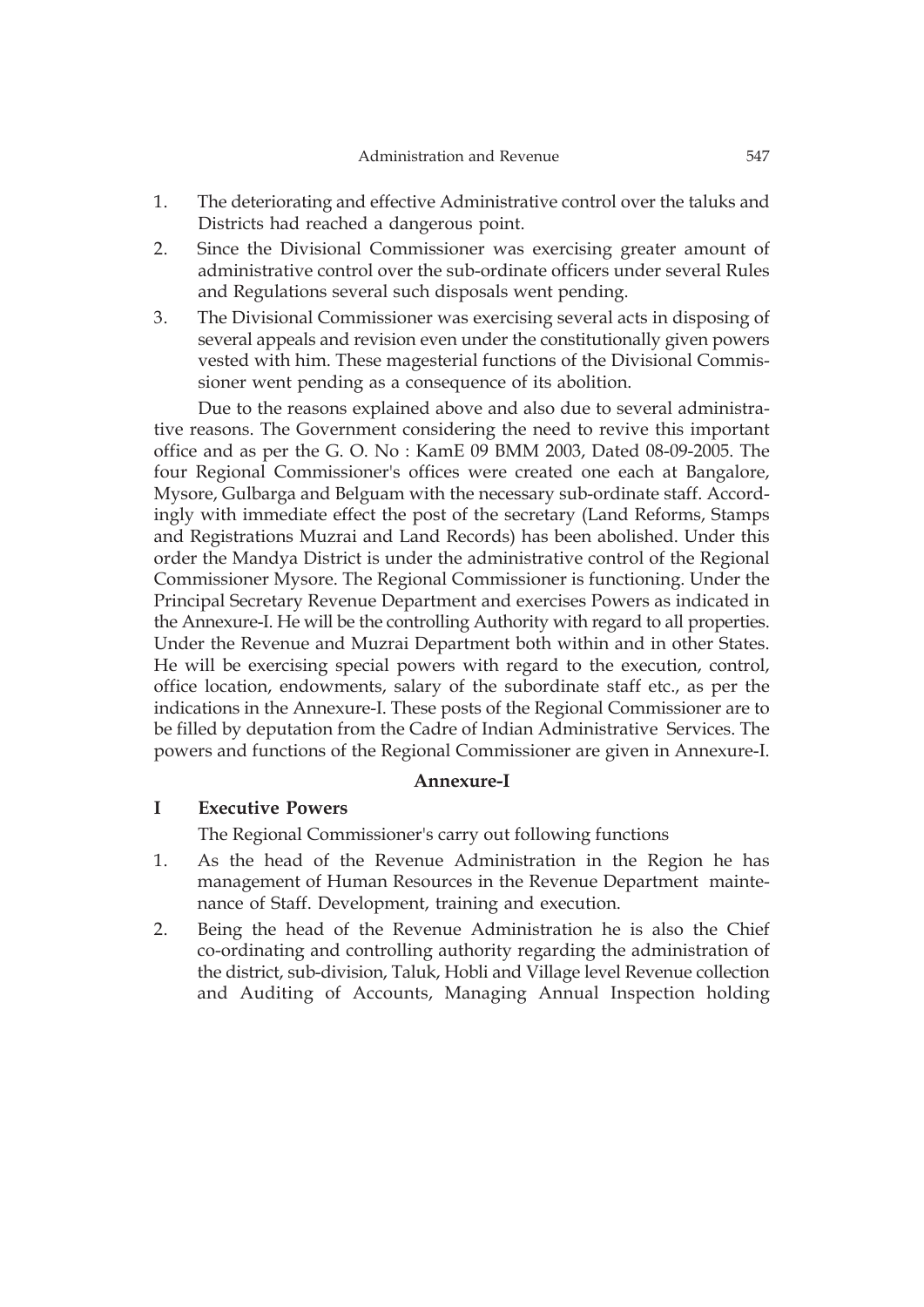Surprise Inspection and Verification and compulsorily conducting annual *Jambandi.*

- 3. Powers exercised by the Divisional Commissioner under several Rules and Acts in accordance with the constitutional (Revenue Laws and disciplinary proceedings) provisions. In a nutshell, it may be said that his functions as supervisory, controlling, co-ordinating, appellate & revisional.
- 4. The Regional Commissioner is vested with various statutory functions and powers. The statutory powers can be conferred specifically by provisions in the Karnataka Land Revenue Act 1964 and by provision in the rules or by delegation of the powers of the State Government to the Regional Commissioner.
- 5. Regional Commissioner is also functioning as the supervisory authority with regard to assessing the stamps and registrations fee, Land survey, Maintenance of Land Records, administrating and controlling of Muzrai officer and such other controlling related works in the Region.
- 6. **Inspecting Authority :** He has to meticulously supervise and conduct periodical Inspections regarding the proper implementation of government works in accordance with the rules and regulations effected by the authority from time to time.
- 7. He being the utmost administrative authority in the region has to be vigilant and bestow his attention in organising relief measures, when natural calamities like floods and draughts occur.
- 8. With the formation of Zilla Parishath with effect from 1987 the development functions of the Regional Commissioner have been transferred to the Zilla Parishath.
- 9. It is the responsibility of the Regional Commissioner to undertake the periodical implementation of the Development activities of all the departments coming under his purview in the region.
- 10. In case of lapsesided progress in executing the schemes and programmes both physical and financial the regional commissioner has to initiate disciplinary action against the concerned department heads. He should also give proper guidance & direction for the completion of the various State schemes and programmes. In doing so he will be assisted by the Chief Secretaries & Secretaries and also the heads of department in the region.
- 11. He has to conduct periodical inspection and investigation in matters relating to development.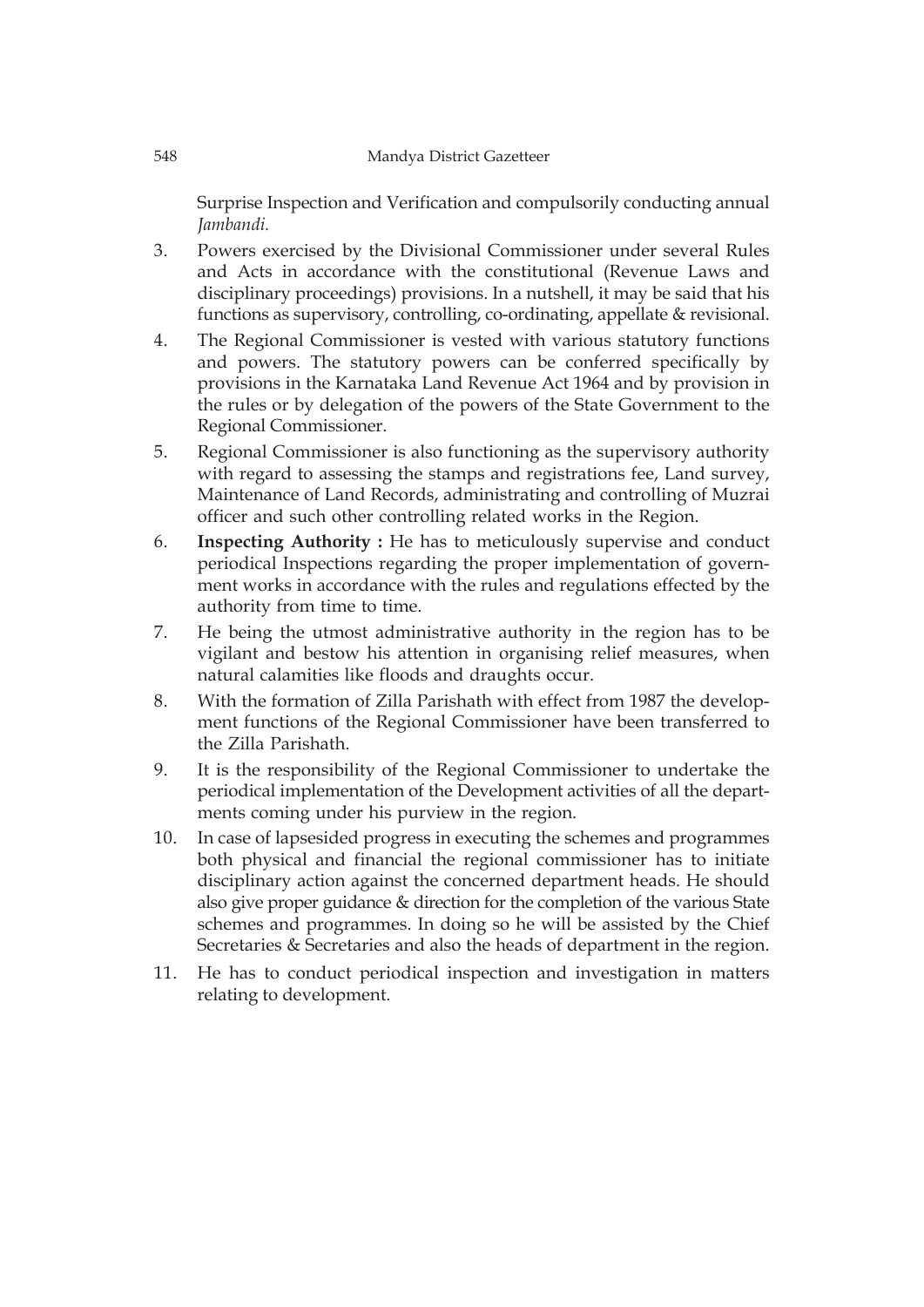#### **Deputy Commissioner**

The Mandya district has two sub-divisional offices each under an Assistant Commissioner, also styled sub-Divisional Officer. The Deputy Commissioner supervises the work of both the sub-divisional offices. The Deputy Commissioner is charged with the duties pertaining to law and order, assessment and collection of Land Revenue, implementation of development programmes, and redressal of public grievances. He oversees all affairs connected with government lands in the district and acts as a guardian of all private lands therein. He has the powers of collecting and accounting of all revenues from agricultural as well as non-agricultural lands. His powers under the Land Revenue Act are quite extensive. Under relevant Acts and Rules, the Deputy Commissioner exercises his powers to determine and collect water rates, tolls, etc. He is responsible for realizing and accounting of any kind of land revenue due either to the State or Central Government. He has the power of collecting any arrears of land revenue from any defaulter. Preservation of land records is one of his functions. He is empowered to enforce obedience to the various provisions of the Land Revenue Act, Land Reforms Act, Land Acquisition Act and Irrigation Act. In the capacity of executive magistrate, the Deputy Commissioner settles revenue cases. As the district magistrate, he is responsible for maintaining law and order. Though the district level offices of such departments as Health, Education, Social Welfare, Welfare of Backward Classes and Minorities etc., have their own officers, the Deputy Commissioner is responsible for their efficient functioning. He is empowered to co-ordinate and guide these departments within his district. His responsibilities also include implementation of such social security measures as payment of monthly pension to aged widows, maternity allowance to expectant mothers and stipends to physically challenged persons. He exercises supervision over the distribution of food and civil supplies. The Deputy Commissioner is vested with authority to make arrangements for smooth conduct of elections to parliament, State Legislature and Local Bodies starting with registration of voters and ending with declaration of results. Though municipalities and other local bodies are not under his direct administration, the Deputy Commissioner does exercise some supervision over their working. The functioning of local bodies like the Gram Panchayat is regulated through the District Development Institute.

In addition, the Deputy Commissioner is expected to manage such emergencies or calamities as floods, droughts, accidental fires, etc. In such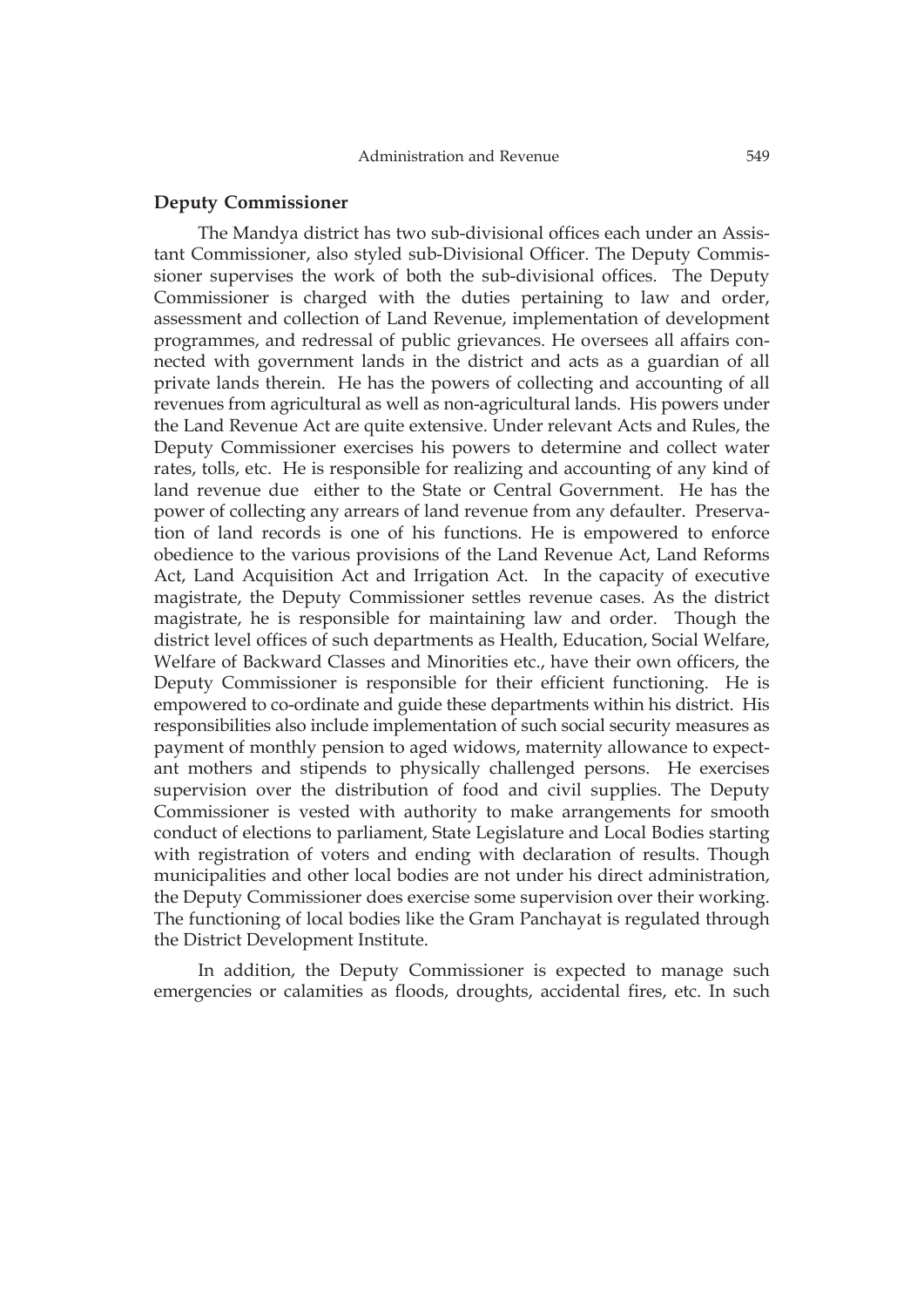situations the Deputy Commissioner co-ordinates the activities of various departments and takes suitable measures to provide relief to the affected population and minimize their sufferings.

As the chief representative of the Government in the district, the Deputy Commissioner endeavours to implement the small savings scheme. He also functions as the Deputy Development Commissioner and inspects the development programmes in the district. He also acts as Chairman, District Coordination Committee of Officers; Chairman, District Regional Transport Authority; Chairman, District Family Planning Scheme; and Chairman, District Development Council. He is also the head of the District Treasury.

## **Revenue Functions**

The assessment on land is generally of three kinds: 1) agricultural assessment; 2) non-agricultural assessment; and 3) miscellaneous. The regular and timely collection and account of all such revenues vests with the Deputy Commissioner. He is vested with sweeping powers under the Land Revenue Act and Rules in respect of water rates and irrigation, etc. Besides the duties relating to the administration of land revenue, the Deputy Commissioner is permitted to exercise various powers under several Acts and Rules like the Land Reforms Act, Land Acquisition Act, Religious and Charitable endowments Act, Irrigation Act, Excise Act, Public Health Act, Distribution of Essential Commodities Act, the Old Age Pension Rules and the Freedom Fighters Welfare Rules, etc. While adjudicating on revenue cases, he has to function as a Quasi-Judicial officer. All the muzrai institutions of the district are subject to his control.

#### **Judicial Functions**

In his capacity as the District Magistrate (DM) the Deputy Commissioner is responsible for the maintenance of law and order in the district. Consequent on the separation of the judicial and revenue functions, the District Magistrate is prevented from dispensing justice in the trial process. However, by virtue of being the executive magistrate in the district he enjoys extensive powers under the Criminal Procedure Code (Cr.PC) and the Karnataka Police Act in connection with the maintenance of Law and Order. As the District Magistrate, he is allowed under certain circumstances, when the public peace is severely threatened, to exercise control over the district police force. He also exercises supervisory power over the administration of Jails and Lockups within the district. The Deputy Commissioner is empowered to resort to laws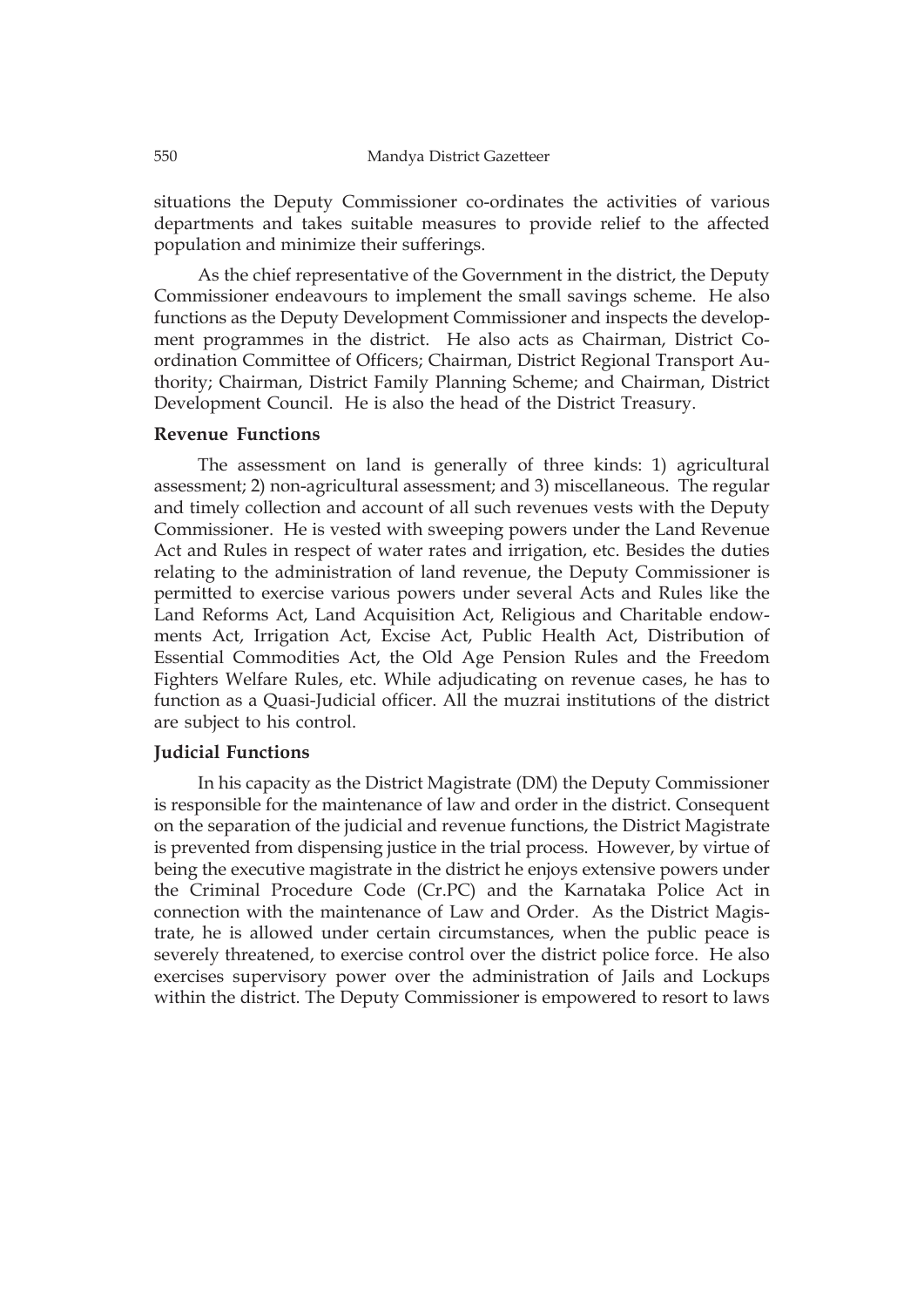for preventive detention or order arrest of persons in the interest of public security. He is responsible for the enforcement of the provisions of the untouchability Offenses Act and the proper implementation of various instructions of the government relating to issue of Visas, Passports, etc. The Deputy Commissioner also exercises various powers available to him under the following Acts and Rules as amended from discharge of his duties.

The Karnataka Land Revenue Act, 1964 and 1966; Karnataka Land Grant Rules, 1969; Karnataka Land Reforms Act, 1961; Karnataka Debt Relief Act, 1976 and 1980; Karnataka Scheduled Castes and Scheduled Tribes (Prohibition of Transfer of Certain Lands) Act, 1979 (2 of 1979); Karnataka Prevention of Fragmentation and Consolidation of Holdings Act, 1966; Karnataka Village Offices Abolition Act, 1961; Karnataka Irrigation (Levy of Betterment Contribution and Water Rate) Act, 1957; Karnataka Forest Act, 1963; Karnataka Rent Control Act and Rules; Karnataka (Religious and Charitable) Inams Abolition Act, 1955; Karnataka Land Acquisition (Karnataka Amendment and Validation) Act, 1967; Representation of People's Act,(1952), ; Karnataka Rice Processing Industries Act; Karnataka Wakfs Board Act, 1976; Karnataka Police Act, 1963; Karnataka Cinematography (Regulation) Act, 1964 ; Karnataka Treasury Code; Cement Control Act; Indian Emergency Act; Criminal Procedure Code; Civil Procedure Code, ; Indian Citizenship Act, 1955; Petroleum Act, ; Karnataka Kerosene Licensing Order; Karnataka Essential Articles (Control) Act, 1994; Indian Arms Act, 1959; Indian Explosive Substances Act and Rules, 1884; Even Karnataka Municipalities Act, 1964; Indian Mentally Retarded Persons Act, 1912; Printing Presses and Registration of Books (Karnataka Amendment) Act, 1972; Transfer of Partnership Act; Handbook on Muzrai Matters; and Abolition of Bonded Labour Act, 1976.

Even after the establishment of the Zilla Parishads (Zillah Panchayats), the Deputy Commissioner, being the representative of the Government in the district, attends to certain functions connected with developmental activities such as (1) identification of beneficiaries, (2) allotment of sites, and (3) recovery of loans, etc.

The Deputy Commissioner is provided with the assistance of a Group 'A' of the grade of Special Deputy Commissioner designated as Headquarters Assistant (HQA) who also functions as Additional District Magistrate. He assists the Deputy Commissioner in the discharge of all his functions and responsibilities. The Headquarters Assistant too is assisted by a Personal Assistant. The Revenue Section has four Sheristedars, one Rent Control Officer and other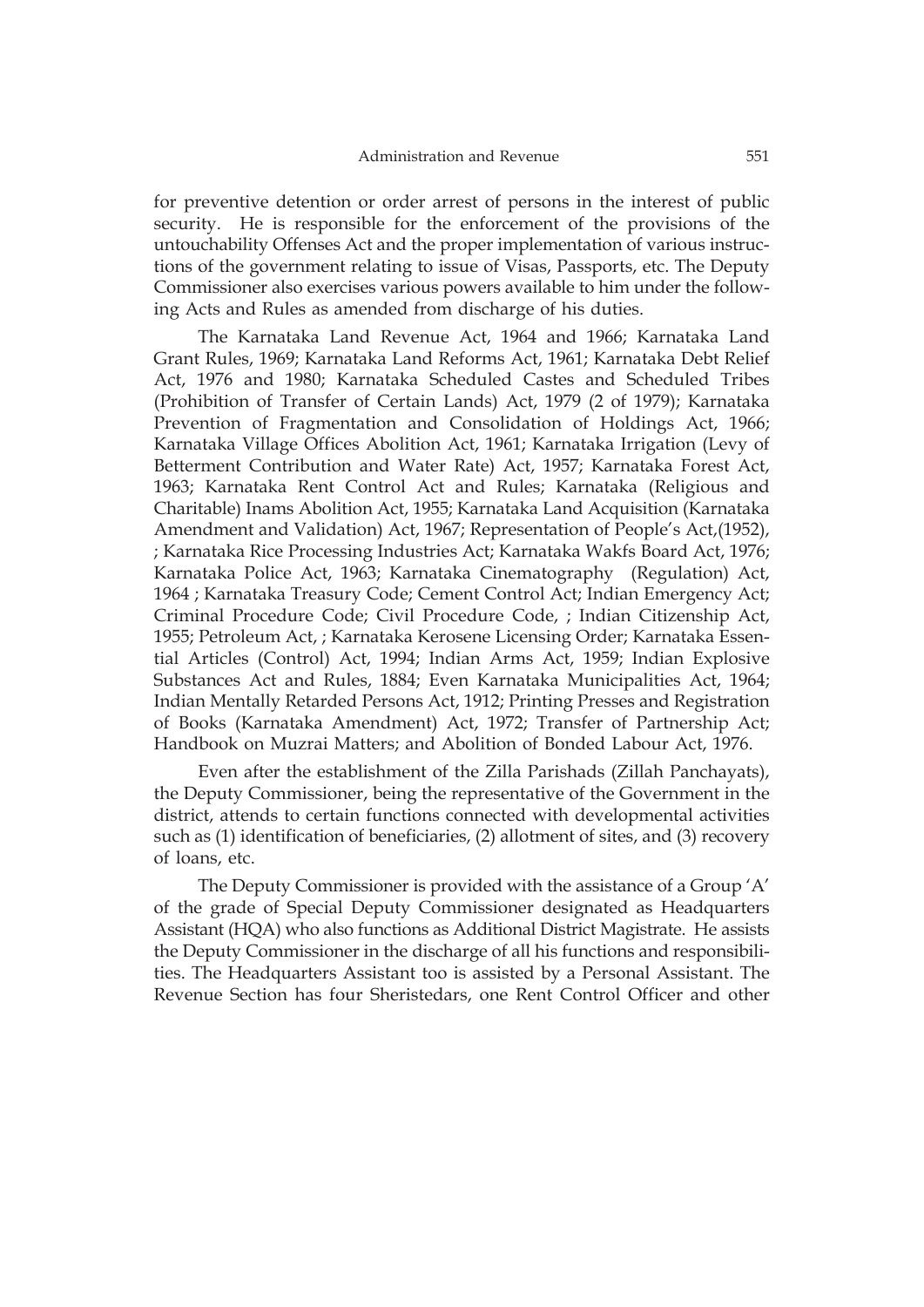staff. A Deputy Director attends to the work connected with the National Savings Scheme. He is assisted by four Extension Officers, one each to a sub-division.

To look after the work related to the food section, one Deputy Director of Food and Civil Supplies is posted. He is assisted by a Tahasildar, a Planning Officer in the Planning section, an Assistant Director, and a Statistical Assistant. Other officers include an Office Superintendent for the Backward Classes And Minorities section, a Development Inspector, a Director of Backward Classes, a Deputy Director of Social Welfare, a Social Welfare Officer, an Office Superintendent and two Inspectors of Nutritious Food Programme.

## **Assistant Commissioner**

Working under the Deputy Commissioner, the Sub-divisional Officer exercises control and supervision over the Tahasildars and their subordinate officers. In regard to revenue and development matters relating to the subdivision under his charge, the sub-divisional officer exercises supervisory powers. He is vested with powers similar to those of the Deputy Commissioner relative to the sub-division under his charge. The sub-divisional Officer is the first appellate authority in respect of revenue matters and exercises all the powers vested in him by section 56 of the Karnataka Land Revenue Act, 1964. He enjoys powers of land acquisition and assessment of land. He functions as the chairman of the tribunal constituted under the Land Reforms Act, 1961. Earlier to the formation of the Mandal Panchayats and Zillah Panchayats (Zilla Parsihads) in 1987, he acted as the immediate official superior to the Block Development Officer and ex-officio Chief Executive Officer of the Taluk Development Board. The Sub-Divisional Officer is also the Returning Officer for the assembly constituencies in his sub-division. He is also the Sub-divisional Magistrate and conducts investigation of legal cases and holds inquiries. He is assisted by one Sheristedar, four First Division Assistants and other personnel. The Sub-divisional Officer acts also as ex-officio chairman of several committees at the taluk-level, and as a member of several district level committees.

#### **Tahsildar**

Formerly known as *'Amildar'* or *'Mamaledar'*, the Tahsildar works under the Assistant Commissioner or the Sub-divisional Officer. He is generally regarded as the representative of the Government at the taluk level. He is in charge of the taluk and is responsible to the Deputy Commissioner of his district through the Assistant Commissioner. He is responsible for the collection of land revenue and other government dues such as takavi loans, irrigation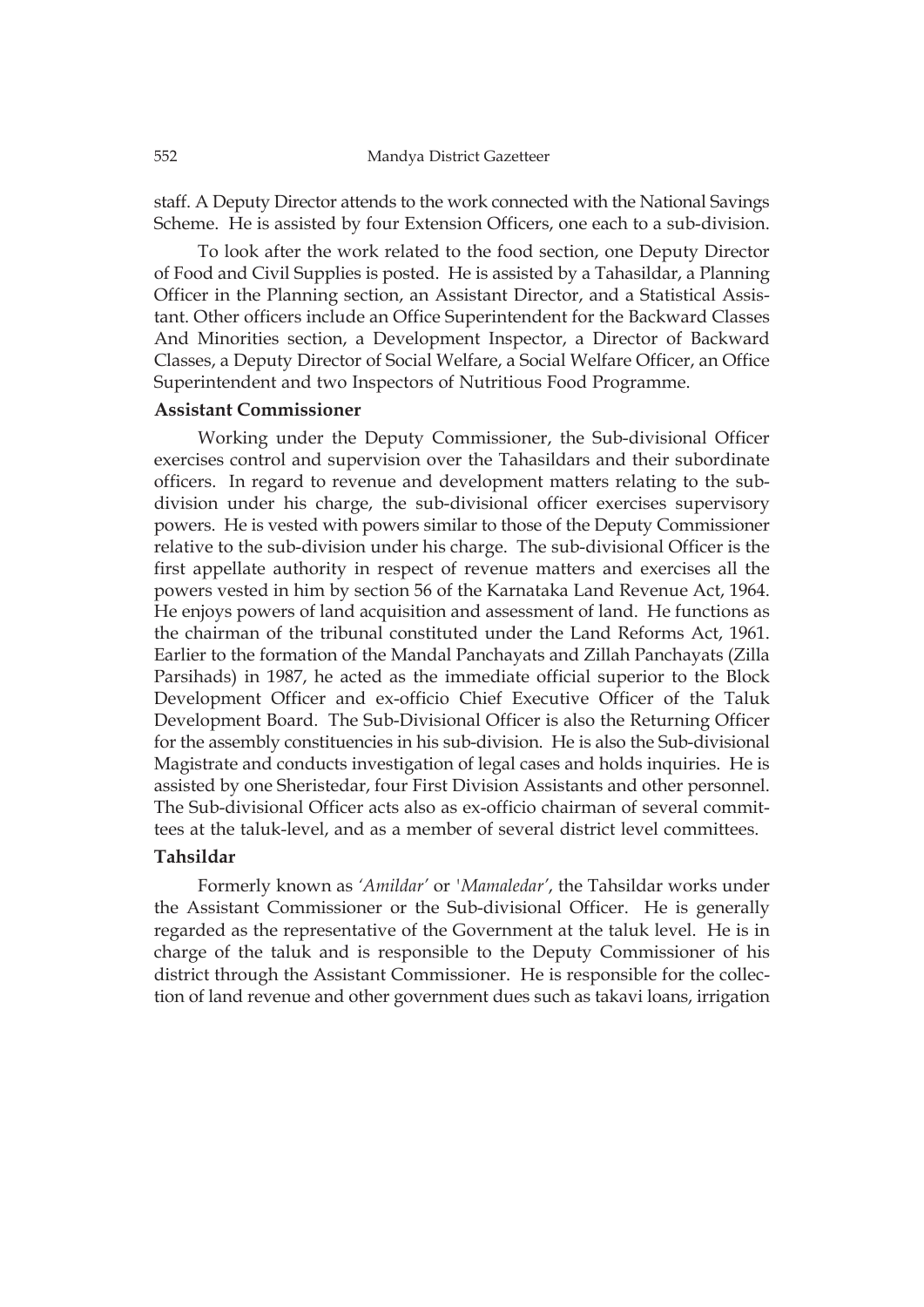charges, etc. It is the Tahsildar who conducts crop-cutting experiments, conducts the *Dittum Jamabandy,* verifies the *Huzur Jamabandy* accounts, enquires into cases of boundary disputes, etc. The village accountants and the revenue inspectors work under his supervision. The Tahsildars duties comprise also the removal of encroachment on government lands, proceeding against violations of the Land Reforms Act, investigation into agricultural loans sanctioned and to take action to recover the same, collection of land revenue and other government dues such as irrigation cess, pot-hissa, measurement fees, etc. He is responsible at the taluk level for implementation of the Land Revenue Act, Land Reforms Act, and for other administrative measures. He is also responsible for levy and procurement of food grains, distribution of essential commodities through fair price shops, inspection of stocks of essential commodities, etc. The Tahsildar enjoys several statutory powers under the Karnataka Essential Commodities Act and Rules thereunder. He is empowered to sanction old-age pension, pension to widows and the physically-challenged persons. In the capacity of the taluk magistrate, he exercises certain magisterial powers. As the Assistant Electoral Registration Officer, he is responsible for the preparation and maintenance of electoral rolls. During elections to the State Legislature he acts as the Assistant Returning Officer and oversees the working of the election machinery in his territorial jurisdiction.

## **Block Development Officer**

The Block Development Officer (BDO) functions at the taluk level which unit is regarded as a Community Development Block. He supervises the work of extension officers and other officers connected with various development programmes. Until recently he used to function as the executive officer of the Taluk Development Board. Under the existing Zillah Panchayat system, he functions as the Executive Officer of the Taluk Panchayat. He is assisted by a Manager and other staff.

#### **Revenue Inspector**

The Revenue Inspector is appointed for a hobli or revenue circle. In his capacity as the executive assistant to the Tahsildar, he is the vital link as it were between the Village Accountants and the Tahsildar. He is expected to perform all the duties prescribed under the Karnataka Land Revenue Act, 1964 and the Karnataka Land Reforms Act, 1961. Besides revenue collection, the Revenue Inspector has to supervise the work of village accountants. He must make sure that the village accountants within his revenue circle maintain the Record of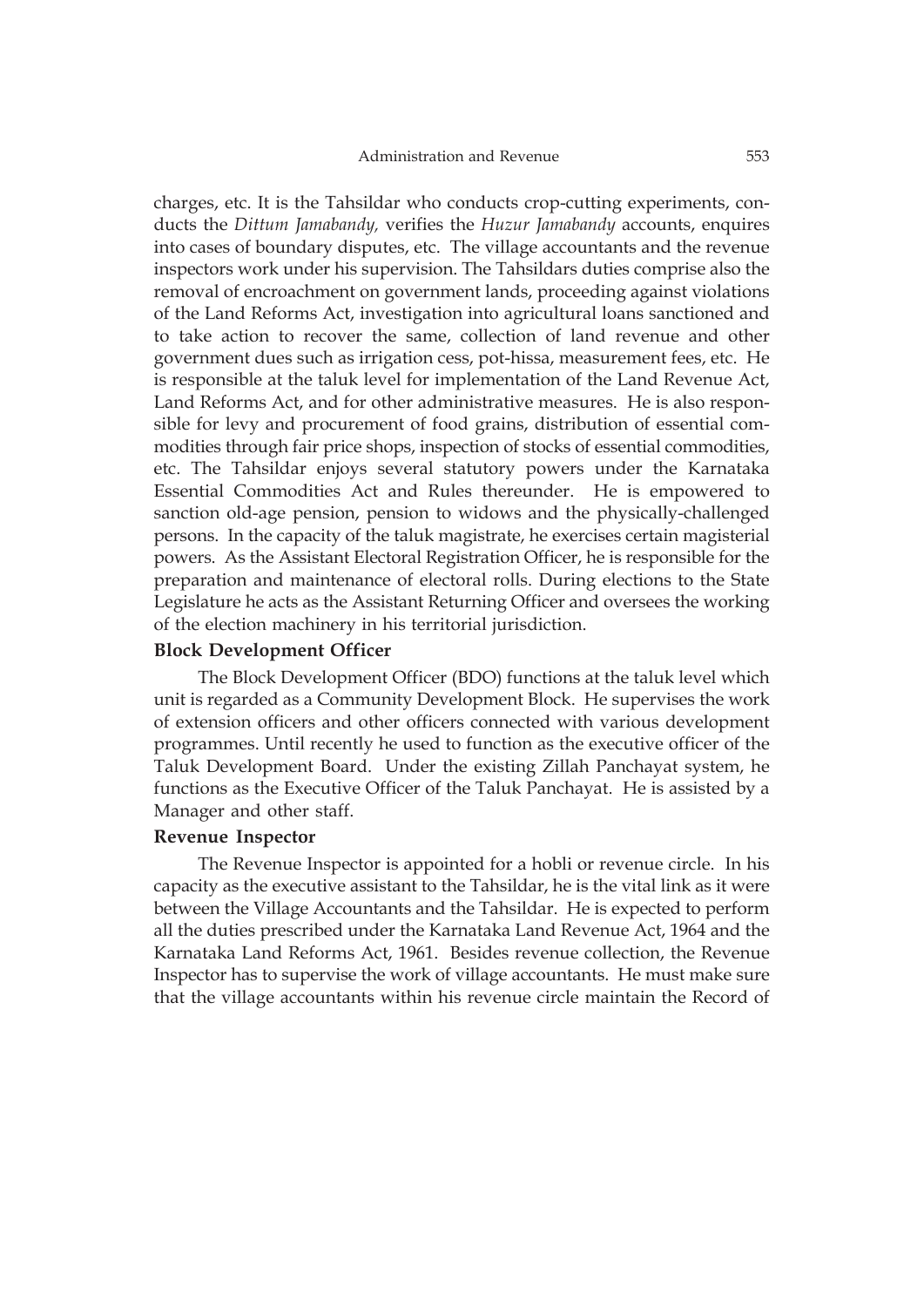Rights Register and Mutations Register uptodate. He has to also attend to duties like recovery of land revenue, betterment levy, water rates, government dues such as loans and advances from beneficiaries, etc. He is also responsible for building up records of land grants, land acquisition and other revenue related records and submits the same to the Tahsildar.

### **Nad Cutcherries**

With a view to the decentralisation of administration, the Nad Cutcherries were opened as an experimental measure at headquarters of hoblis from 15, August 1986. (1982 ?). To head the Nad Cutcherry either a Sheristadar or a Deputy Tahsildar came to be appointed. Of the numerous functions of the Tahsildar, nine were sequestered and delegated to the head of Nad cutcherry. Thus, the villagers were enabled to get their routine work attended to quickly at the hobli level itself without the necessity of visiting the taluk headquarter. To assist the head of the Nad cutcherry there are personnel like one Assistant, one Typist, one 'D' Group employee. The functions of the Nad cutcherries comprise sequestered and delegated to the head of the Nad Cutcherry. Thus the villagers were enabled to set their routine work attended to quickly at the hobli level itself without the necessity of visiting the taluk headquarter. To assist the head of the Nad Cutcherry there are personnel like one Assistant, one Typist, One Group 'D' employee. The functions of the Nad Cutcherries comprise sanction of old age pension, sanction of allowance to the physically handicapped persons, grant of relief to victims of flood and fire disasters, levy of T.T. fines, disposal mutation cases, search of seizure of foodgrains and kerosene, collection and remittance of government dues, maintenance of DCB accounts, levy of water rate and betterment contribution under the provisions of the Karnataka Irrigation Act,1965. From 15, August 1987, two Nad Cutcherries each in every taluk came to be established.

## **Village Accountant**

The Village Accountant is appointed by the Deputy Commissioner. He is appointed for a village or a group of villages and performs all the duties prescribed in or under the Karnataka Land Revenue Act, 1964. The Village Accountant has to prepare and maintain all such registers and other records prescribed by the Government as per the Land Revenue Act, 1964 from time to time. The Village Accountant is required to reside in a central village of his circle and be accessible to the people at all times. He is expected to act as a link between the government and the people through the Revenue Inspector whose subordinate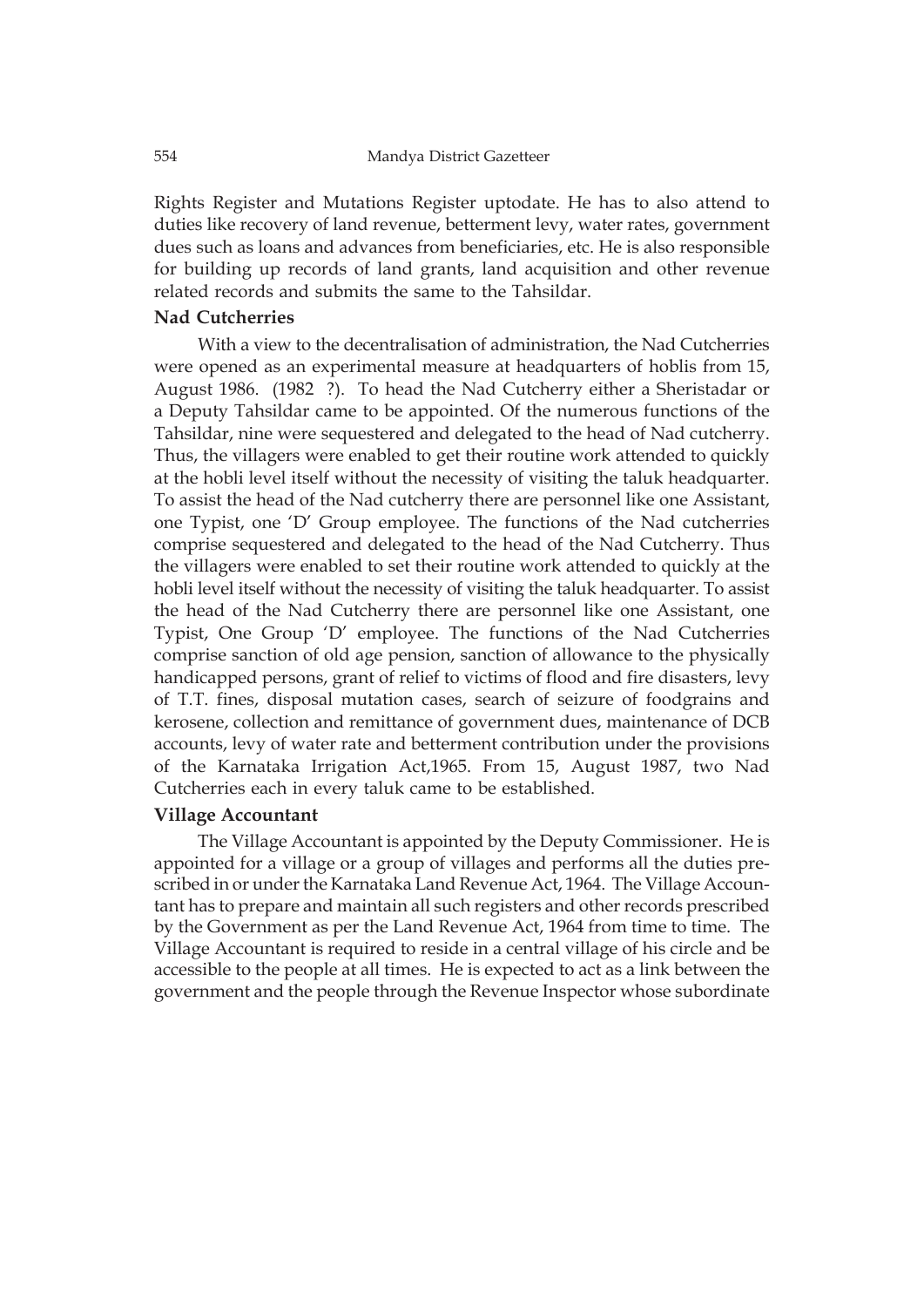he is. His functions consist of collection of land revenue, preparation of crop register, preparation of inquests or affidavits, issue of demand notices, etc. He also supplies copies of records under his custody to the villagers on request. He acts as the secretary of the Gram Panchayat. Besides, he carries out the directions of the Block Development Officer in regard to developmental schemes. However, there is no uniformity in this kind of arrangements. The Village Accountant is responsible for executing the resolutions of the Gram Panchayat. Unlike the hereditary Kulkarni or Shanubhogue of former days, the Village Accountant receives a fixed salary from Government as per service rules. The Manual or Handbook of Village Accountant contains instructions and directions according to which he is to discharce his duties and responsibilities.

## **Gram Sahayaks**

In former days the village officers like the Patel, Shanubhogue or Kulkarni had the assistance of menial servants known as talavary, toty and olekara (messenger), etc. Their place is now taken by a class of servants called Gram Sahayaks. The Village Assistant works as the messenger of the Village Accountant and also carries records, land measurement chains and other baggage.

## **Religious and Charitable Institutions**

Previous to the reorganisation of states in 1956, there were different acts in force in different states or provinces which governed the religious and charitable institutions located in them. These acts have continued to be in force in the respective areas even after the Reorganisation of states in 1956. According to Article 3 of the Mysore Religious and Charitable Endowments Act, 1927, which is being followed in the Mandya district, Deputy Commissioner happens to be the Muzrai Officer and he is responsible for implementing its provisions. He is the controlling officer of all the Muzrai Institutions in the district. He runs their administration with the assistance of the Sub-Divisional officer or the Tahsildar. As the Muzrai Officer of the district, the Deputy Commissioner is vested with the following powers:

- 1. Appointment of priests for conducting regular worship in the temples.
- 2. To file suits on behalf of Muzrai institutions under his charge.
- 3. To conduct inquiries about allegations, etc., concerning Muzrai institutions or its authorities. This power is now vested in the Assistant Commissioner concerned.
- 4. Taking over the management of a Muzrai institution on grounds of mismanagement.
- 5. Appointment of Dharmadarshis.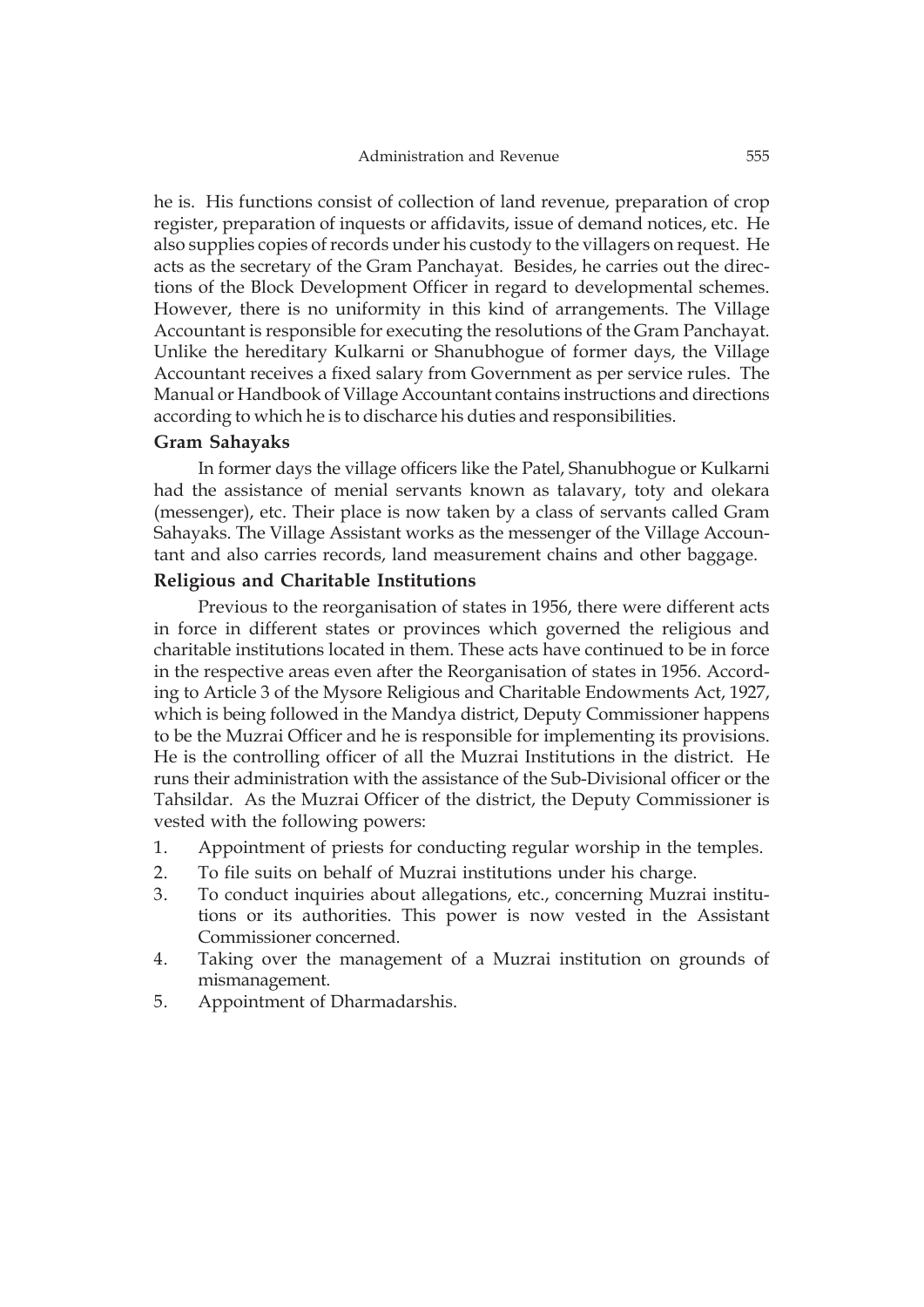The expenditure of every Muzrai institution, excluding rural institutions, must conform to the scale of annual expenditure sanctioned form time to time. The scale of expenditure of these institutions may be sanctioned by the following authorities :

| Government                    |   | Scheduled Muzrai institutions                                                               |
|-------------------------------|---|---------------------------------------------------------------------------------------------|
| <b>Endowment Commissioner</b> | . | Major Muzrai institutions with an<br>annual income exceeding Rs.5,000/-                     |
| Deputy Commissioner           | . | Major Muzrai institutions with an<br>annual income of less than<br>$Rs.5,000/$ - per annum. |
| <b>Assistant Commissioner</b> |   | Minor Muzrai Institutions                                                                   |

Consequent upon the abolition of the Religious and Charitable Inams under the Inam Abolition Act, the inamdar institutions have been deprived of their lands. As per the provisions of the Mysore (Religious and Charitable) Inams Abolition Act, 1955, the annual *Tasdik* allowance is allowed to such institutions in lieu of the inam lands lost by them. This allowance is normally said to equal the average of five years annual income of the institution concerned. This amount is fixed by the Deputy Commissioner. Similarly, annual *Tasdik* allowances are made to all such institutions that lost their lands according to the provisions of the Karnataka Land Revenue Act, 1961. The Endowments Commissioner is the competent authority to issue title deed for annuity.

# REVENUE ADMINISTRATION

According to Manu Dharma Shastra and other ancient treatises, the share of the state in the gross produce of the land varied between  $1/12<sup>th</sup>$  and 1/6th depending on the nature of the cultivated soil. The share of the state or the land revenue payable was set apart by the village headman from out of the aggregate harvest of the place. Between the village headman and the king there stood a chain of civil officers comprising of heads of ten, hundred and thousand villages who were responsible for the collection of revenue. These officials were either in receipt of a salary from out of the revenue collected by them or they were remunerated by grant of a suitable extent of rent free lands in lieu of cash payments.

During the period of the Shatavahanas, there were various officers designated as amatya, mahamatra, mahabhja, rajjukara, bhandarika, nibandhakara etc. The kingdom was divided into provinces, each placed under a governor.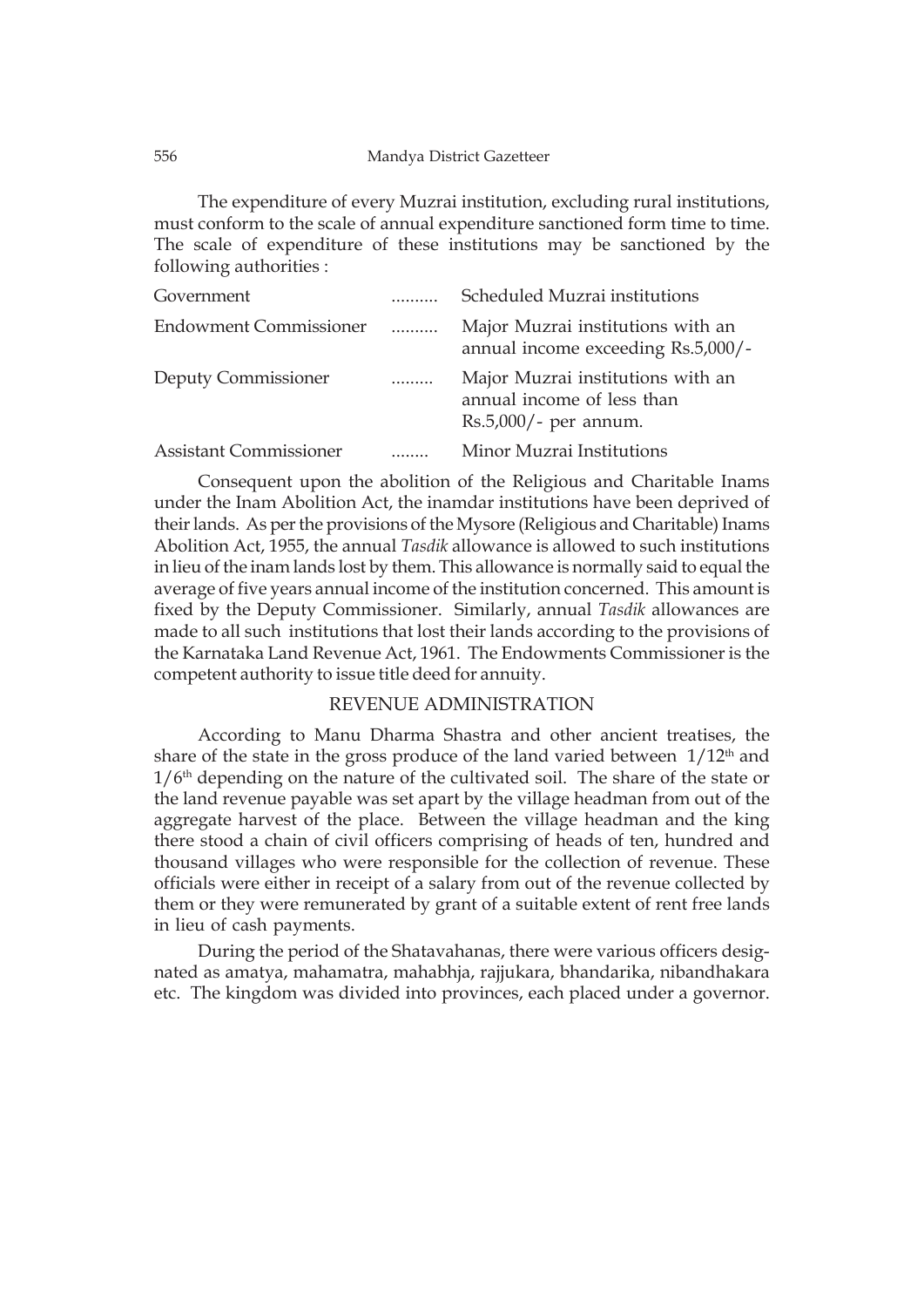There were clerks for keeping revenue accounts. A group of 12 village functionaries known as Barabalooti carried on the village administration. It is also believed that at some places village lands were cultivated on a communal basis and the harvest divided among the ryots in accordance with the labour rendered by each person. However, the general practice followed was that each ryot cultivated his own plot of land; the waste land of the village was held in common for grazing purposes. After the advent of coinage, the system of land measurement also came into vogue; the payment of land revenue, which was made in kind, came to be converted into cash payment in most cases.

#### **The Ganga-Chola Period**

The Ganga kings ruled over Gangavadi or the region comprising the present districts of Kolar, Mysore, Bangalore, Mandya and Tumkur from about the middle of the  $4<sup>th</sup>$  century A.D. to almost the beginning of the  $11<sup>th</sup>$  century A.D. Not much, however, is known concerning their land revenue administration though reference to Rajjuka or survey officer is found in their records. The Cholas, who ruled over Gangavadi after the fall of the Ganga dynasty, are believed to have reorganised land revenue administration on sound lines. One of its most renowned rulers, Rajaraja Chola, is said to have conducted revenue survey during his  $17<sup>th</sup>$  regnal year (A.D.1002). Great care was taken to record land rights and revenue dues. All land was carefully surveyed and classified into taxable and non-taxable lands. Rajaraja is said to have resumed from their cultivators lands upon which revenue was not being paid regularly.

A Tanjore epigraph informs us that about the eleventh century A.D., a 'Veli' of wet land produced 100 kalams of paddy, and that each 'cash' could procure one hundred 'kalams' of paddy. For purposes of administration the empire was divided into several mandalams or Valanadus, each of which was further divided into Nadus. Each Valanadu was called after the name of a king. The subdivisions of Valanadus were called as Nadus, after the name of a village elder each. The present Mandya district then formed part of the southern part of Gangavadi. It was then called as "Mudikonda Chola Mandala" or Gangaikonda-Chola Valanadu. Its principal Nadu was called 'Ki (Kalale)vadu' which is probably the same as Hadinadu or Hadinaru of the present day.

Under the Hoysala rule, the territory was divided into a number of districts, each placed under a governor. The members of the royal family were generally sent as governors. The king carried on the administration with the aid of a Sarvadhikari' (Prime Minister) and four officers styled as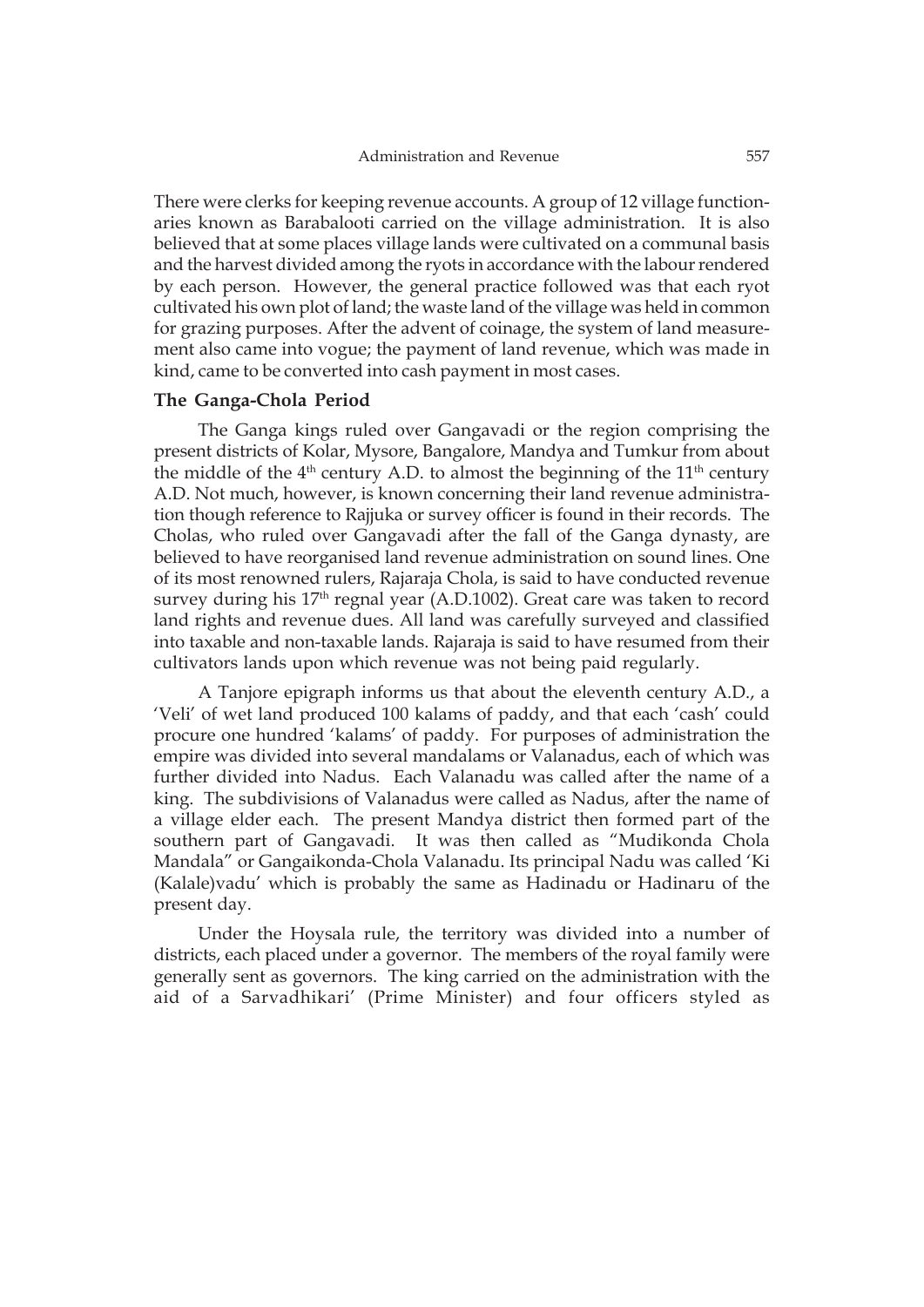Mahamandaleshwara; each Nadu was looked after by a Dandanayaka who also held a military appointment. Smaller administrative units were under the control of Feudatories who were assisted by Heggades. The smallest unit of administration was the Grama which was looked after by the village headman or the Gauda. A tax of one fanam was collected for each *Khandi* or *Khanduga* of the produce of the land.

After the Hoysalas, the rulers of Vijayanagar held away over this region. Administrative system was improved under the rulers of Vijayanagar. It is learnt that under rulers like Krishnadevaraya and Achyutaraya the system of taxation was systematised and inspection of accounts introduced. Boundaries of lands were demarcated by erection of stones at convenient spots. The system of Barabalooti was present in villages and hobli centres.

Wet lands, irrigated by *Kapile* (an apparatus for raising well water worked by oxen), were given to cultivators. With a view to bring wastelands under cultivation the system of lease (gutta) to cultivators was introduced. Loans were advanced to cultivators to buy draught-animals and implements of husbandry. Measures were taken to conserve means of irrigation such as tanks, ponds, channels etc. The landless cultivators were encouraged to take up lands on lease.

# **Chicka Devaraja Wodeyar's Period**

Several changes were introduced to improve the collection of land tax during the period of Chicka Devaraja Wodeyar. Each 'Kudu of dry land came to be burdened with a tax of two gold fanams. Upon gardens of coconut, areca, etc.,  $\frac{1}{4}$  gross produce was collected as the state's share. Other dues payable to government were also collected with regularity.

Haider Ali continued the same practice. Revenue was collected by him through his 'amils'. The 'harkaras', posted in every taluk brought to his notice the grievances and representations of the people. Under Tipu, the state was divided into tukadis (Fauzdarries), each under an Amildar. To 20 or 30 tukadis was attached an Asuf Cutcherry managed by an establishment headed by the first and second Asufs. The office of the Asuf Cutcherry in the capital was headed by a President. Under both Haider and Tipu, however, the land tax was heavier than under earlier rulers.

#### **The Reforms Under Purnaiah**

The fall of Srirangapattana in 1799 resulted in the restoration of the Wodeyar family to the throne of Mysore. The responsibility for removing the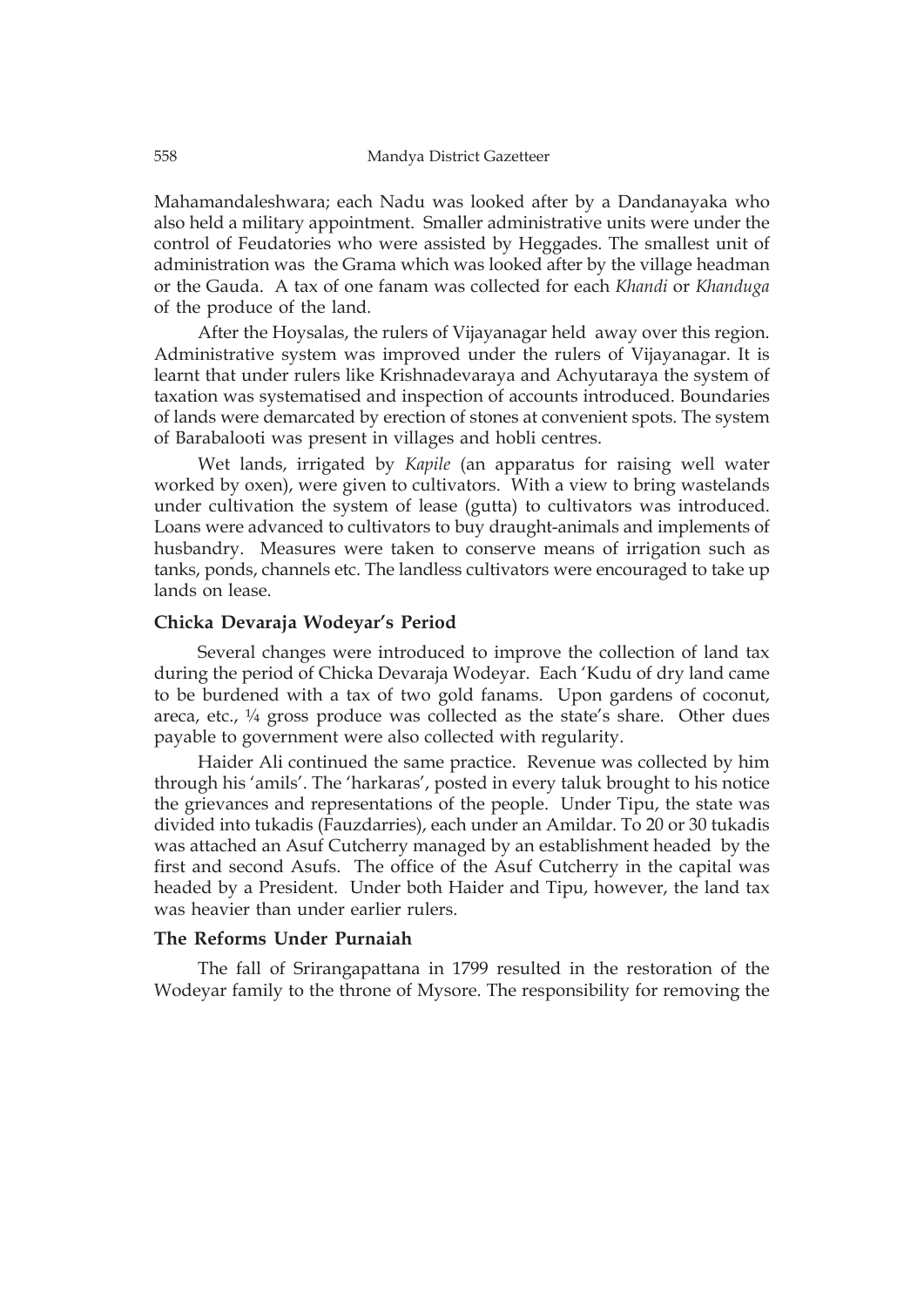defects in the administration of revenue fell on the new ruler. At the earliest opportunity Purnaiah proclaimed an unqualified remission of all balances of revenue and the restoration of the ancient Hindu rate of assessment on the lands.

Purnaiah had an adequate understanding of the advantages, both to the cultivators and the Government, of a system of hereditary landed property and fixed rents over the more uncertain tenures which existed in other parts of Mysore. He generally acceded to the proposals of individuals for fixing the rent and securing the property on every description of land. He also conducted a paimaish or land survey which, however, was neither comprehensive nor systematic.

The whole of the revenue was under amani management. Revenue was generally paid in cash; but, when there occurred any disagreement, it was received in kind. Lands planted with sugar cane were heavily taxed; in the Maidan areas it ranged from 10 to 72 pagodas; and, in the Malnad areas the rates were in conformity with Shivappa Nayaka's shist.

Each taluk was placed under an amil. For the purpose of general superintendence, there were three subadars over the provinces of Bangalore, Chitradurga and Bednur. The taluks here sub-divided into hoblis each placed under a Parpattegar. He was assisted by officials like manegars and shanubhogues. The same system continued under the administration of Maharaja Krishnaraja Wodeyar III.

#### **Reforms under the British Commissioners**

After the resumption of administration by the British Commission, the system of land revenue was brought back as far as possible to the state in which Purnaiah had left it, but liberalised in some details. The money rents were reduced in all cases where they had been fixed at too high a rate. The vexatious interferences of village officers like the shanubhogue were removed as far as practicable. The Kists or installments of revenue were made payable at periods fixed with reference to the times of harvest. Where crop-sharing (batayi) was the practice, the preliminary authorised pilferings of the village servants were discontinued; the grain was divided in the most public manner, and the whole of the straw was left with the ryot.

After the termination of the war with Tipu Sultan, Lt. Col. Colin Mackenzie, who later became Surveyor-General of India, began a geographical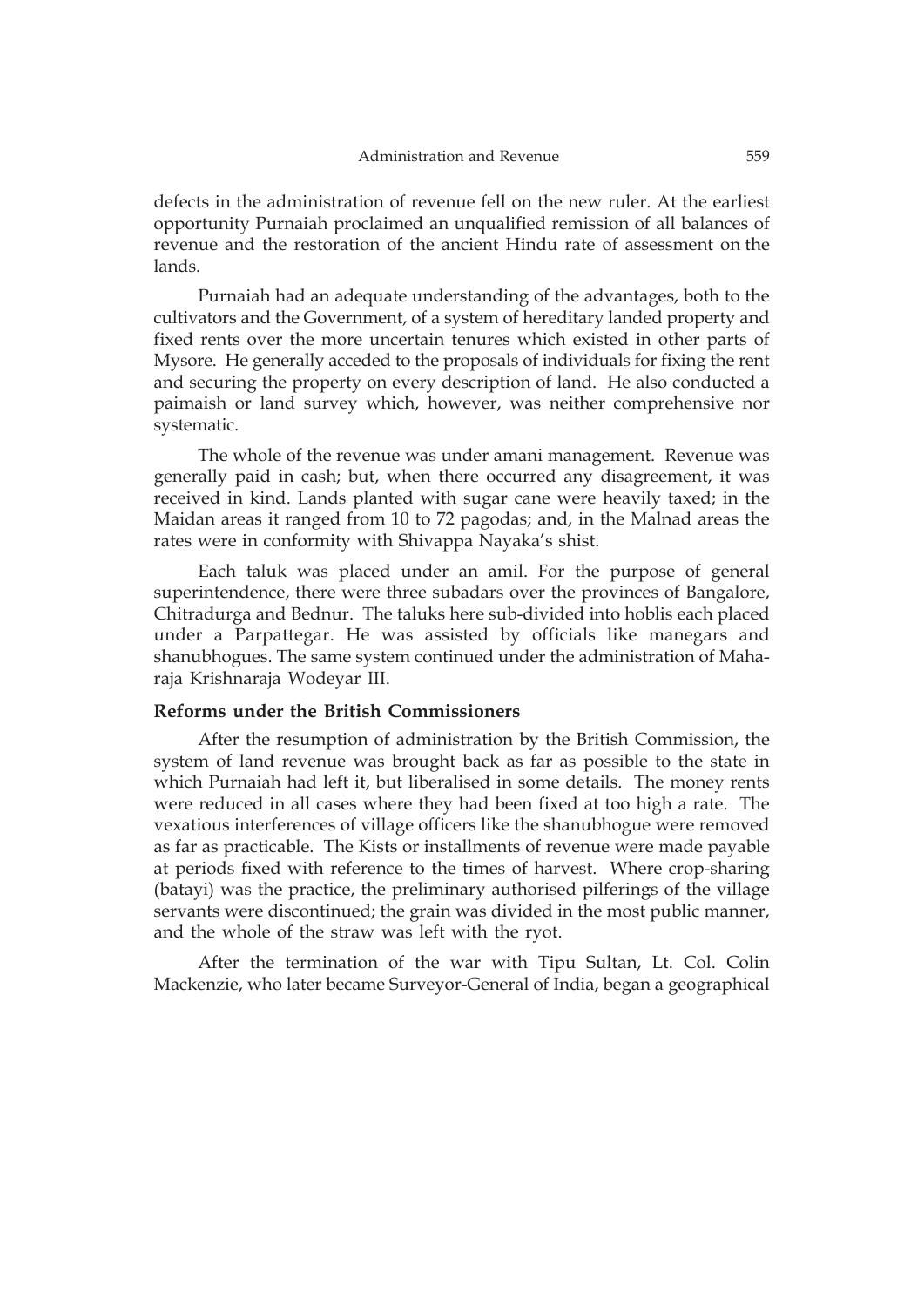survey of Mysore in 1799 and completed the same in 1804. The first accurate map of Mysore was prepared by him in 1808.

A decision to introduce revenue survey and settlement was taken in 1862. The operations commenced form 1863 and concluded in 1899. The time honoured system of annual assessments gradually ended as the survey and settlement operations progressed; in its place was introduced the system of guaranteeing the rates for a period of 30 years without revision.

The Mysore Land Record of Rights Regulation of 1927 provided for the preparation and maintenance of Record of Rights in respect of the lands of the Mysore State. The register required by the Regulation was intended to include the names of all persons (other than tenants) who are holders, occupants, owners or mortgages of the land or assignees of the rent or revenue thereof, the nature and extent of the respective interests of such persons and the conditions or liabilities (if any) attaching thereto, the rent or revenue (if any) payable by or to any of such persons and such other particulars as government might prescribe by rules. A separate Directorate of Land Records was organised in the state in 1936. The scheme of Record of Rights, introduced in 1927 for the first time, was gradually introduced in the entire state by the end of the year 1945. The two departments of Land Records and Survey and Settlement were amalgamated in that year to form a single department.

#### **Revision Settlement**

The first revision settlement of the taluks which later constituted the present Mandya District was conducted during the years 1923-1927. As a result, an aggregate increase of revenue amounting to 28% over revenue according to original settlement was secured.

## **Second Revision Settlement**

It has been an established principle that once in 30 years the rates of assessment could be revised by government, regard being had to the market prices of agricultural produce, growth of communications, economic development of the region and other factors. In the year 1964, the Karnataka Land Revenue Act, 1964 (Act No.XII of 1964) was enacted relating to agrarian relations, conferment, on ownership of tenants, ceiling on land holdings and matters connected therewith. This uniform law came into force on 1<sup>st</sup> April 1965. This new Act contained many of provisions of the old Mysore Land Revenue Code of 1888 and facilitated the smooth working of settlements, assessments and collection of revenue. Reasonable powers were conferred by it on revenue officers in respect of remissions, fixation of holdings and the like.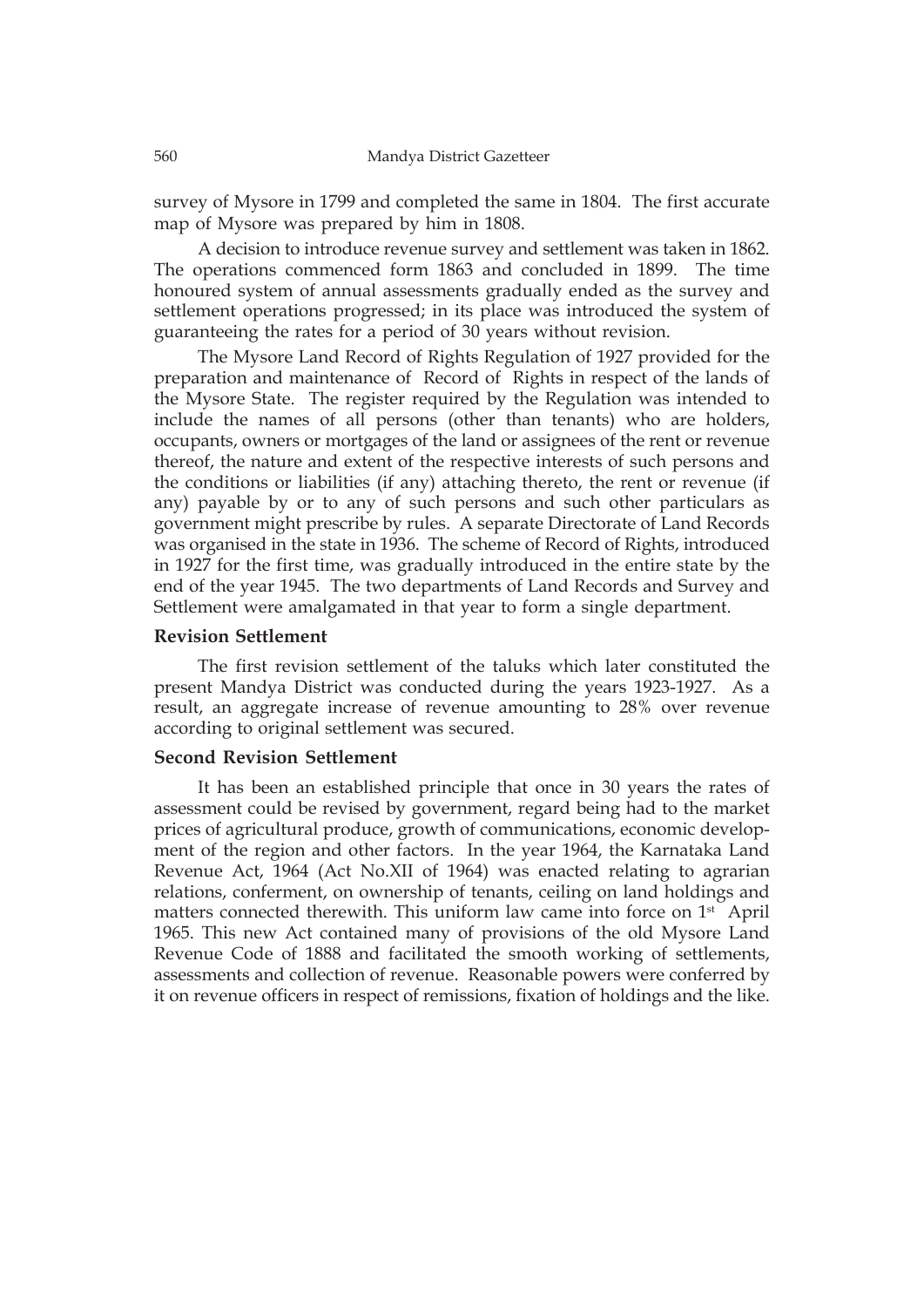Even previous to the promulgation of this Act, Revision Settlement operations had been commenced in the entire New Mysore State for which purpose the whole state had been divided into 38 zones on a consideration of physical configuration, climate and rainfall, principal crops grown in the area and soil characteristics, necessary number of settlement. The rates of assessment in Mandya district at the time had been fixed during the first revision settlement. Officers with ancillary staff were employed. The rates of assessment in Mandya district at the time had been fixed during the first revision settlement operations conducted between the years 1923-24 and 1926-27.

Therefore, a second revision settlement of the district was taken up and zones were settled for assessing their economic development. The taluks of Mandya, Maddur, Malavalli, Srirangapattana, Pandavapura and Krishnarajapet were grouped under zone XV and the Nagamangala taluk was brought under zone XVI. The settlement reports of all these taluks were considered by the State Legislature in April 1965 and the new rates of assessment approved, which came into effect from 16, December 1965. For the purpose of fixation of assessment, each zone was divided into three groups; and, under each group there were three categories of land, namely, Dry, Wet and Garden.

Name of the Taluk Group No.of Villages Dry Wet Garden Remarks Mandya I 256 3-11 16-27 16-27 - Maddur II 257 4-05 23-02 23-02 - Malavalli Srirangapattana III 466 2-96 14-05 14-05 Mysore & Mandya Zone

13-36 11-23 10-53

13-36 11-23

11-23 9-77 14-72 9-52 10-53

 $14-72$ 9-52

> 9-52 9-77

Mandya & Hassan Zone

-

-

Pandavapura K.R.Nagar

Mandya I

Krishnarajpet I

Nagamangala II

II III

II

IV

305 74 24

242 65

142 234

3-14 2-94 2-67

3-14 2-94

2-94 2-54

**Statement showing the details of Taluk-zone-Groups and the Standard rates for crops in MANDYA District.**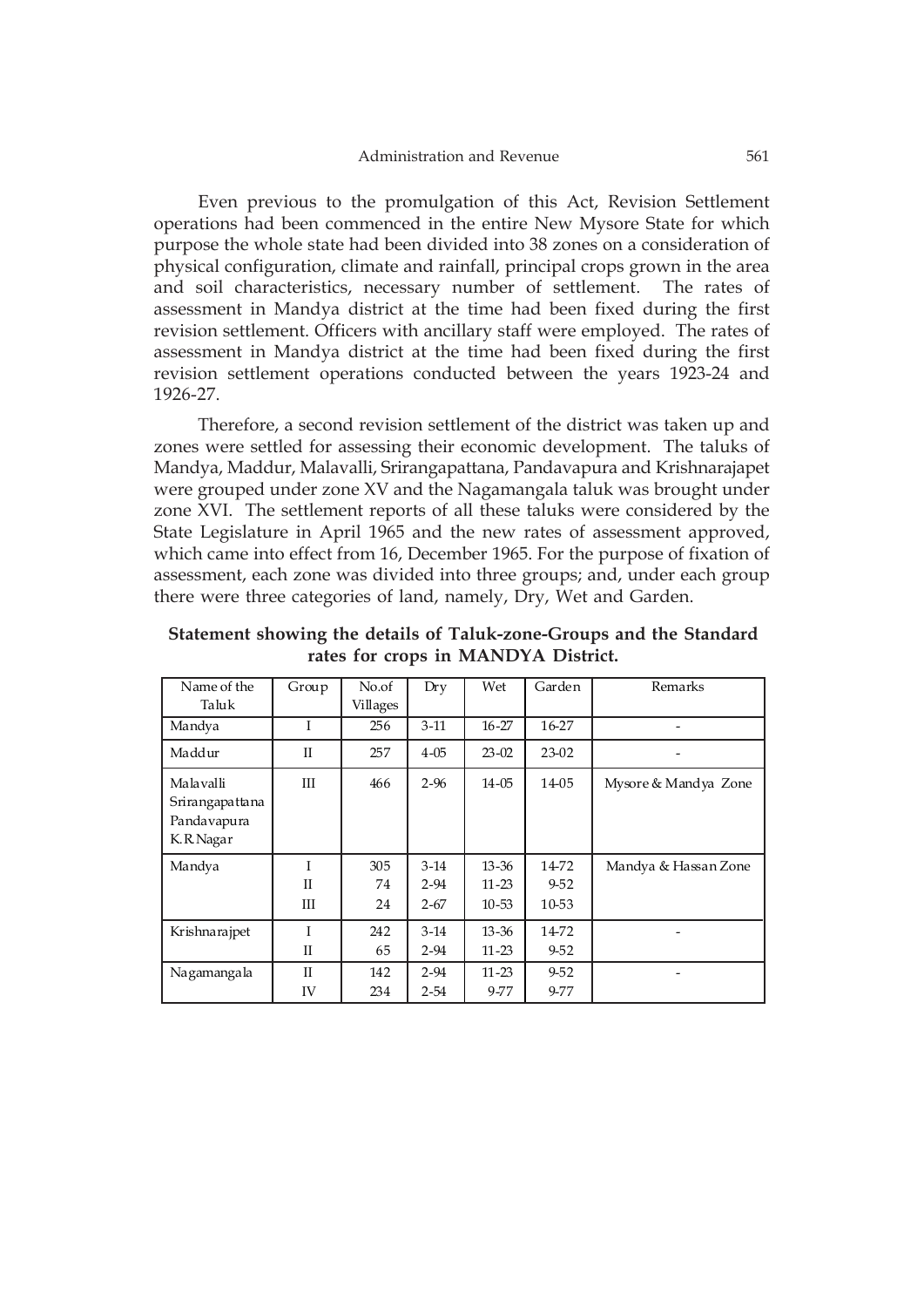562 Mandya District Gazetteer

### **Standard Rates**

According to section 2 (27) of the Karnataka Land Revenue Act, 1964 the standard rate means, with reference to any particular class of land in a group, the value of 4% of the average produce per acre on land in that class of 100% classification value. While arriving at the Standard Rate the exact share of the gross produce of a particular zone, developments in communications, standard of husbandry position of livestock, rainfall data of the past 30 years, results of crop-cutting experiments of the principal crops during the previous 10 years etc., were taken into consideration. The Standard Rates so arrived at by the settlement officer did not exceed 4% of the average produce of the principal crops. Those rates along with the reports of the settlement officers and the observations of the Deputy Commissioner of the district were sent to government through the Survey and Settlement Commissioner for approval. The new rates of assessment fixed by the Second Revision Settlement were as below :

## **Water Rate**

At the time of formation of Karnataka in 1956 as a result of the reorganisation of states, each of the combining areas had its own set of irrigation rules. Though the uniform Mysore Irrigation (Levy of Betterment Contribution and Water Rate) Act was introduced in 1957, the Mysore Irrigation (Levy of Water Rates) Rules came into force only in 1965.

According to the amendment introduced to the Karnataka Irrigation(Levy of Water Rate) Rules, 1965, vide notification by the State Government, 1980, the responsibility for the preparation and forwarding of the demand statement to the Tahsildar rests with the Assistant Executive Engineer of each division. Action as below described must precede the preparation of this demand statement under Rule 4.

Officers of the Irrigation (Public Works) Department conduct a joint inspection with a view to secure information concerning the supply of water having reached the survey numbers with details of crops raised thereon. Generally, such an inspection is conducted in the presence of the ryots whose fields are irrigated and their signature is obtained in support of it. Then, the statement of inspection is forwarded to the tahsildar of the concerned taluk. After ascertaining the correctness of the facts obtained at the time of joint inspection, statement showing the water rate payable by the ryots whose lands obtain the benefit of water supply is prepared by the Assistant Executive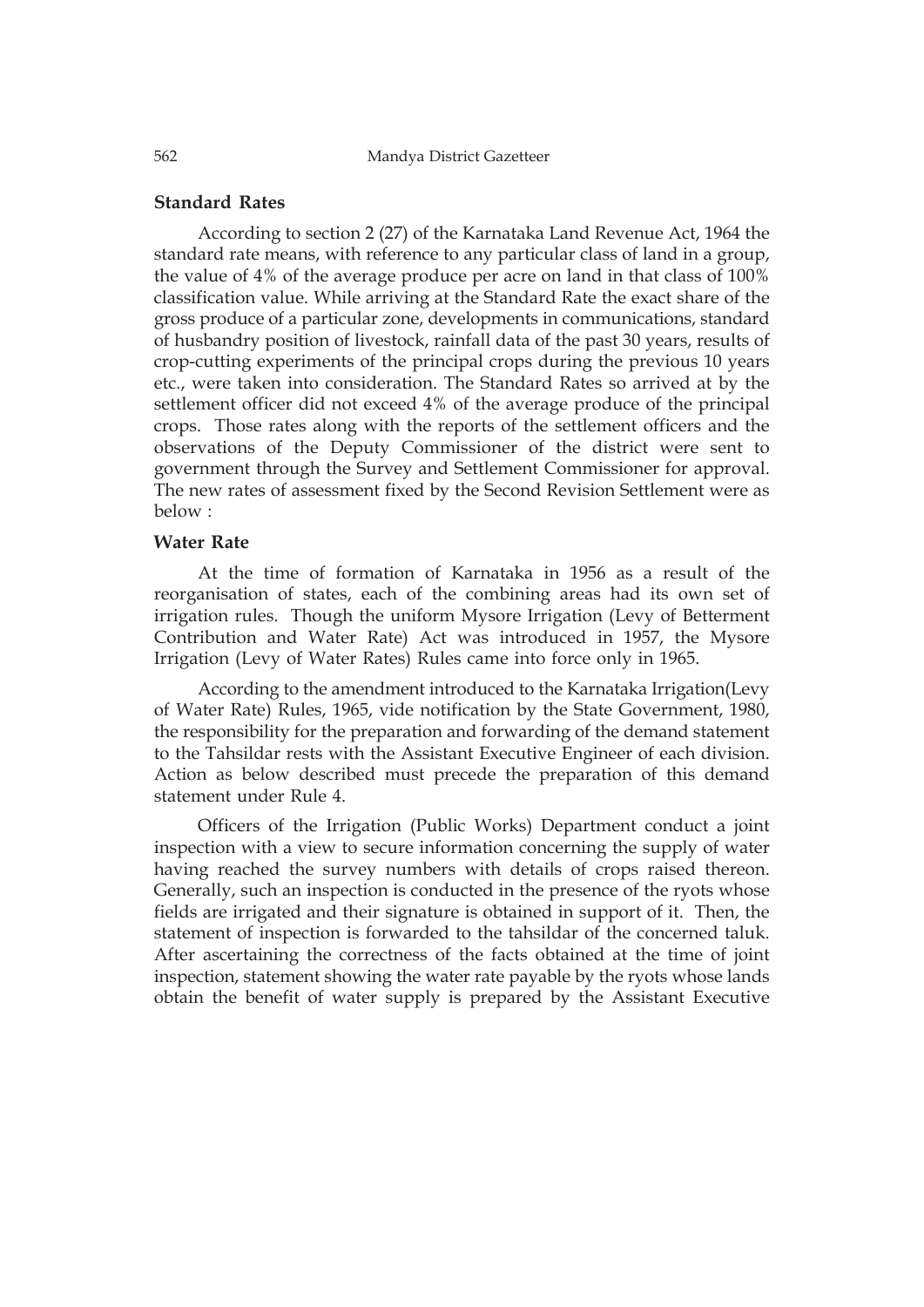Engineer which is published at the village panchayat office and other public places to enable the ryots concerned to prefer their objections if any. These are received by the Assistant Executive Engineer, who then conducts another inspection of the fields in question (survey numbers) accompanied by the tahsildar of the taluk. After giving a hearing to the ryots concerned and incorporating any change or modification required, the demand statement is forwarded again to the Tahsildar. Thereafter, the responsibility of collecting the fixed water rate from the ryots rests with the Revenue Department.

According to the order of the Government, these rates have to be reviewed as detailed hereundered. 1) With effect from 1, July 1985 the newly fixed water rates became applicable upon all lands supplied by large and medium irrigation works. Earlier to this date, i.e., from 1, July 1978 to 30, June 1985, the water rates in force as on 1, June 1976 only had to be collected. 2) Upon the lands coming under medium irrigation works with no guarantee of water supply, only one half the prescribed water rates were directed to be collected. 3) For lands situated at higher reaches of minor irrigation tanks one-half of the prescribed water rate and to the lands situated at the lower reaches of such works one-quarter of the same are to be charged. The minimum water rate chargeable should not be less than 1½ times the difference between the assessment fixed for irrigated land as compared with the assessment fixed for dry lands. The maximum water rate leviable should not be lower than double the difference between the assessment fixed for irrigated land and dry land. In this case also the reduced water rates was given effect to from 1 July 1976. Any balance of water rate outstanding upto 30, June 1976 on lands situated under minor irrigation tanks was deemed to have been remitted as provided for in para 5 of the Government Order cited above. A Government Order in this regard was issued on 24, July 1985. To give effect to these water rates, an amendment to the Karnataka Irrigation (Levy of Water Rate) Rules 1965, was also issued by the Government on 4, November 1987.

#### **Maintenance Cess**

According to section 4 of the Karnataka Irrigation Act, 1965, and Rule 21-A of the Karnataka Irrigation Rules, 1965, the Tahsildar should levy and collect an annual maintenance cess of Rs.4.00 only per acre. However, if for a period of not less than two years water was not supplied to the fields in question, no maintenance cess can be levied or collected.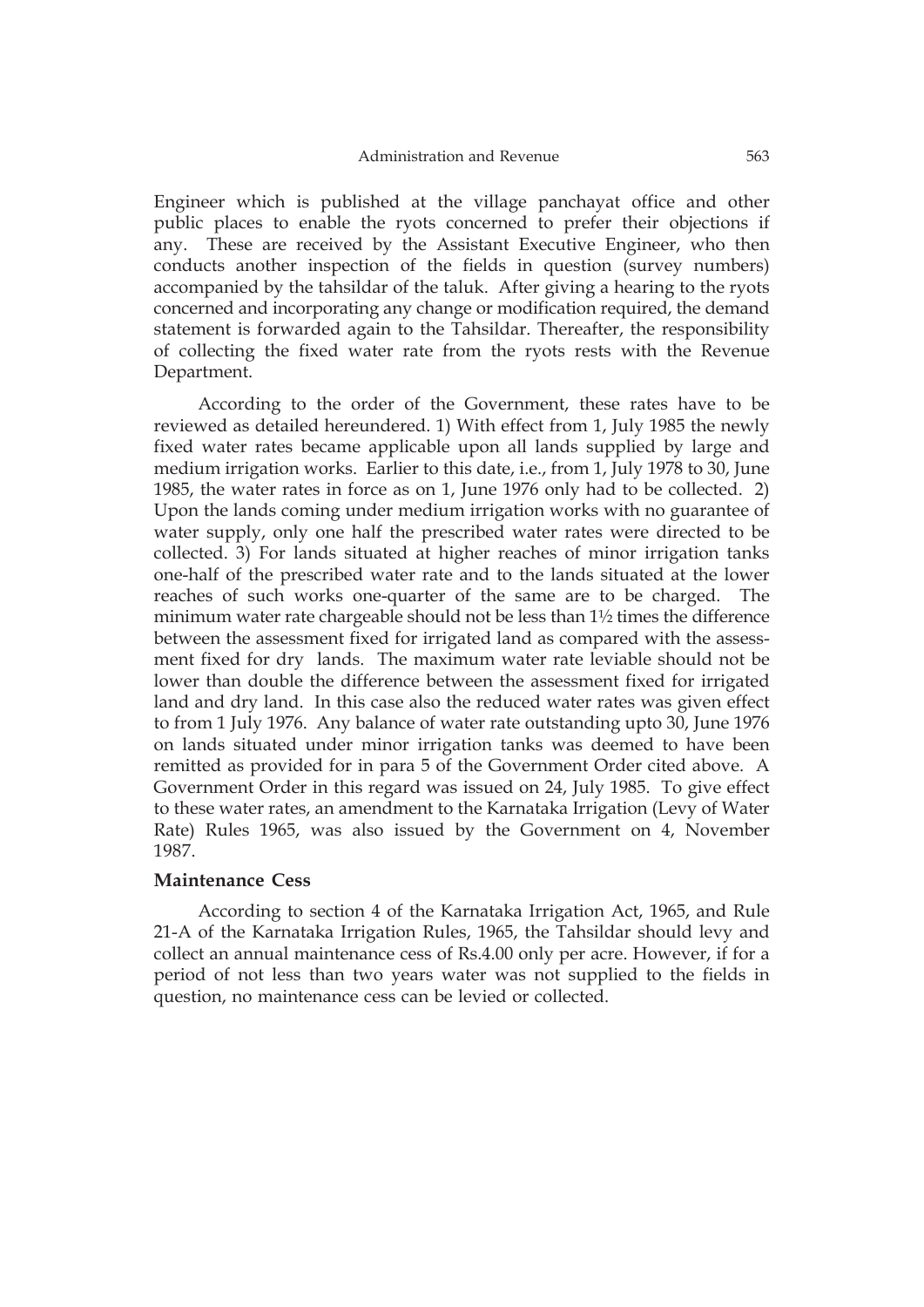### **Penal Water Rate**

According to section 28(5) of the Karnataka Irrigation Act, 1965, a Penal water rate is leviable on any one utilising water for irrigation without valid permission from the irrigation authorities. Further, penal water rate can also be levied for any violation of prescribed Cropping Pattern. The above penalty and water rates came into force with effect from 1, July 1985.

While the penal water rate leviable for unauthorised use of water for cultivation is limited to 15 times the normal water rate, in cases of violation of cropping pattern the penal water rate is limited to 10 times the normal water rate as provided for under section 32(4) of the said Act.

According to section 134(i) of the Mysore Revenue Manual, 1938, in the case of lands situated in a village into which survey settlement had been introduced, the water rates had to be fixed by the Department of Land Records. Further, vide section 134(ii) of the said manual Jamabhandi officer was not competent to revise the wet and garden rates or on his own motion to impose water rates on dry lands, on the ground that the supply of water had been improved. When there were proper grounds to impose enhanced rates according to rules, the local revenue officers had to take needful steps to get such rates imposed. In fixing the rates, due regard had to be shown to the class of water supply provided and the wet rates of the neighbourhood (Sec.133). It was also laid down that the old assessment together with the new water rate, should not exceed the neighbouring wet rates. Several amendments were introduced between 1972 and 1981 and the water rates leviable per acre as a result are shown below:

Sugarcane (12 months duration) Rs.150; sugarcane (13 to 18 months duration), Rs.224; paddy, Rs.45; wheat Rs.24; jowar, Rs.24; groundnut, Rs.24; cotton, Rs.48; maize, ragi, sajje, greengram, sweet potatoes, tobacco and coriander, Rs.24, pulses, Rs.18; manurial crops, Rs.9 and garden crops, Rs.50.

## **Table 9.1: Details of tax collected from Land Servey and Land Records Department during the years of 1994-95 to 1999-2000**

| 73,416   |
|----------|
| 88,781   |
| 98,029   |
| 1,01,510 |
| 62,548   |
| 1,09,471 |
|          |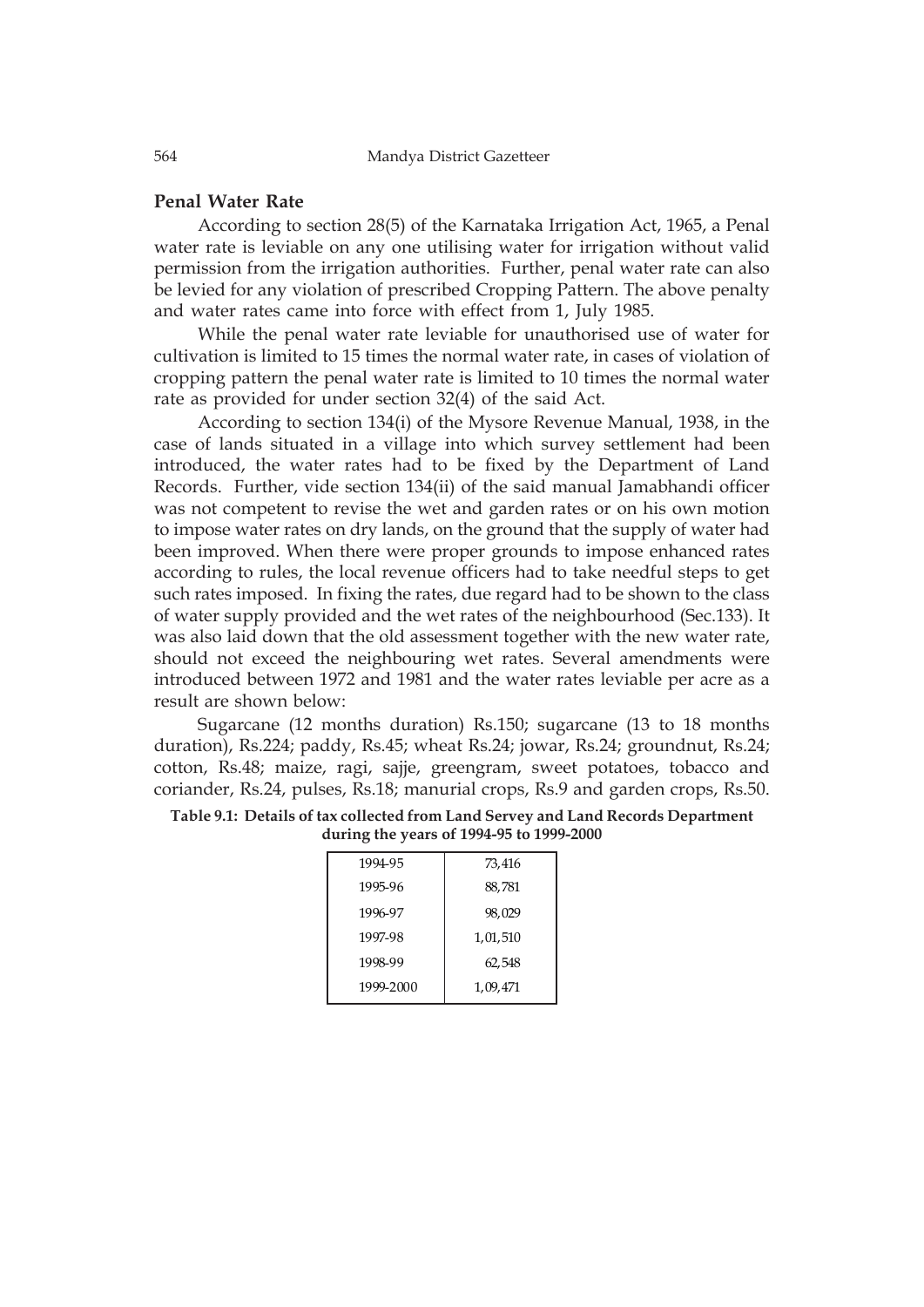### **Land Revenue Accounts**

On completion of the settlement operations, the survey and settlement department prepares a register called the settlement register showing the area and assessment of each survey number, uncultivated area together with the name of the registered occupant. It also prepares another register of survey numbers showing the total area under each head both arable and unarable, dry, wet and garden land in detail, its rate per acre, assessment on each field and the total assessment fixed on the entire survey number. This is known as the akarband. On receipt of this the village accountants are required to prepare the *khetwar* or index of land.

The *khetwar* register is the basis on which the village accountant proceeds every year to record the actual state of all lands in the village. It is an important revenue record as it contains data relating to land held, area, assessment, classification of land, water-rate, nature of tenant rights, tenancy and crops. All changes in the rights are incorporated in the register after they are reported and scrutinised by the competent officer. The original record of tenancy and crops is rewritten once in five years. The khatha register which is a basic record containing entries with reference to land holder with liabilities to pay land revenue, upset prices or conversion fine and other fines is opened on the first day of July every year. The village accountant has to acknowledge all the amounts realised by him in the receipt book in the authorised form. He has to prepare a monthly demand, collection and balance statement in the prescribed form. The register of demand, collection and balance of revenue or cesses has to be closed at the end of the year i.e.,  $30<sup>th</sup>$  June. On the basis of this register the annual accounts of the village under each item of revenue should be finalised.

#### **Jamabandi**

*'Jama'* means the `share' due to the government and *'banda'* means 'fixation' of government revenue. The practice of settling the amount of land revenue due to the government, every year is known as *`Jamabandi'.* To understand the concept better the word *`Akarband'* may be taken. 'Akara' means assessment of a land and *'band'* means fixation of the same. In Karnataka, the revenue survey and settlement operations are conducted once in 30 years and assessment is fixed on the basis of measurement of fields, classification of soil, rainfall data and other relevant factors. The *'Akarband'* is a register showing the area and rate of assessment etc., in detail of the survey numbers of the village.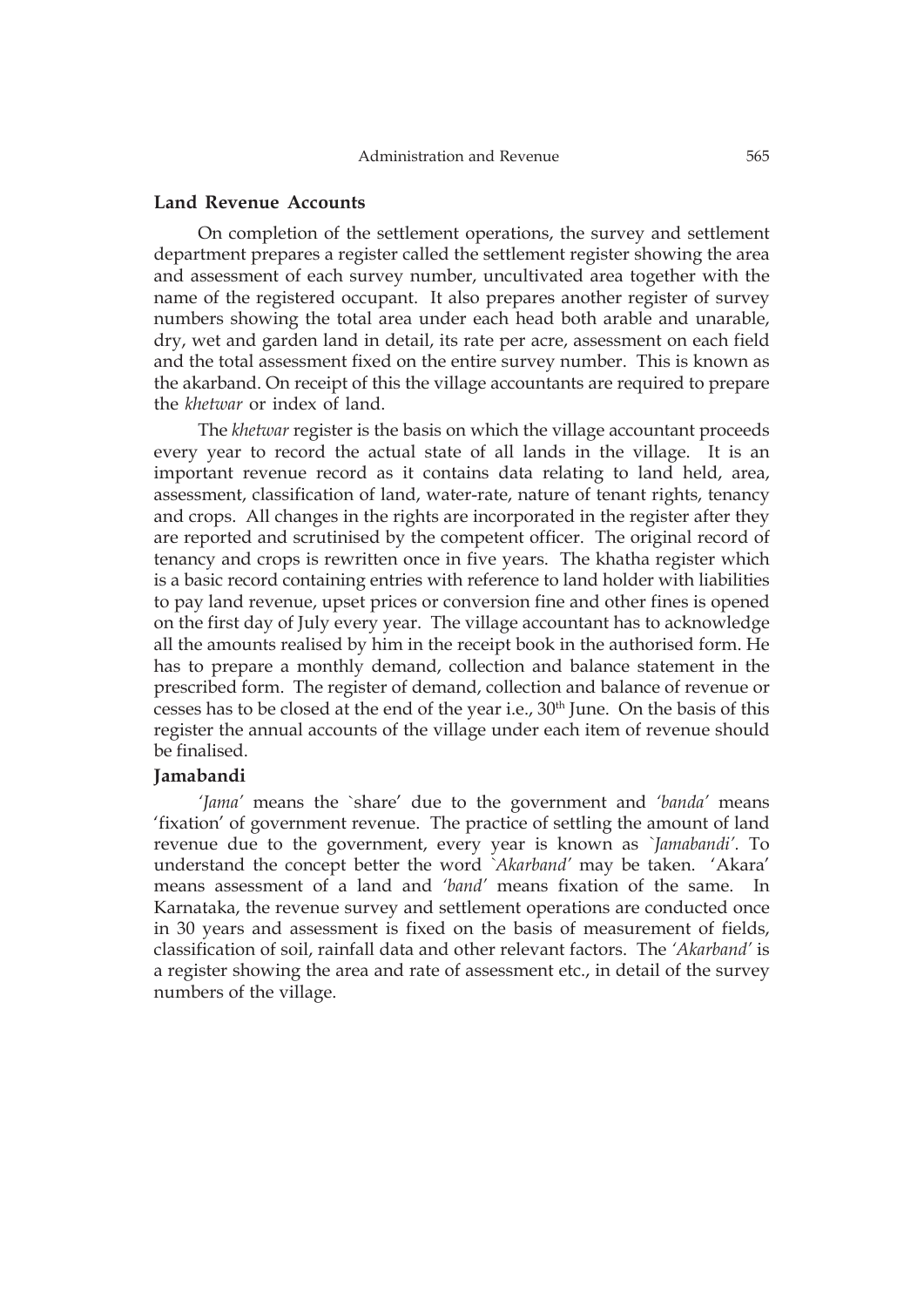The owners of settled lands are bound to pay the assessment annually. The period from 1 July to 30, June is called the revenue year. The Huzur Jamabandi is conducted by the Deputy Commissioner or the Assistant Commissioner before the close of December every year. The officer conducting the *Huzur Jamabandi* has to verify and settle the village accounts of the previous year and determine the assessment and cesses due for the current year.

The account in respect of each holder is certified by the officer conducting the jamabandi. With a view to enable the ryots to make representations or express grievances, if any, the dates on which jamabandi is conducted are made known in advance. Such representations or grievances are normally settled on the spot by the jamabandi officer. The report relating to the jamabandi should be submitted to the government by the jamabandi officer within a fortnight.

The *'Dittum Jamabandi'* constitutes a preliminary test of village accounts. It is conducted by the Tahsildar of the concerned taluk. Since *Huzur Jamabandi* must conclude by the close of December, the *Dittum Jamabandi* must be completed at least one month earlier to that. The *Dittum Jamabandi* consists of (a) an audit of the previous revenue year's accounts; and, (b) updating current revenue year's accounts.

The records inspected at the time of closing of the previous year's accounts are the following :

1) Receipt book, 2) Khirdi book, 3) Kam-Jasti goshwara, 4) taluk land revenue day book, 5) taluk money assessment ledger, 6) D.C.B. register, 7) Kulvar patti, and 8) register of other revenue dues. While settling the current revenue years accounts, the following registers are inspected : 1) register of current holdings, 2) current year's khirdi book, 3) record of tenancy and crops (RTC) 4) mutation register 5) register of disputed cases, 6) inam register 7) statement of waste lands, 8) register of encroachment cases, 9) statement regarding increase or decrease, 10) akarband or register showing the area rate of assessment etc., in detail of the survey numbers of the village, 11) current year's statement of balance by individual holders and 12) register of other government dues.

The system of *jamabandi* or annual settlement of revenue was begun in the Mysore State from the year 1900. The jamabandi comprises a detailed scrutiny of the village and taluk registers and accounts, with the object of overhauling the village accounts and ascertaining whether all items of land revenue have been properly determined and brought to account, and whether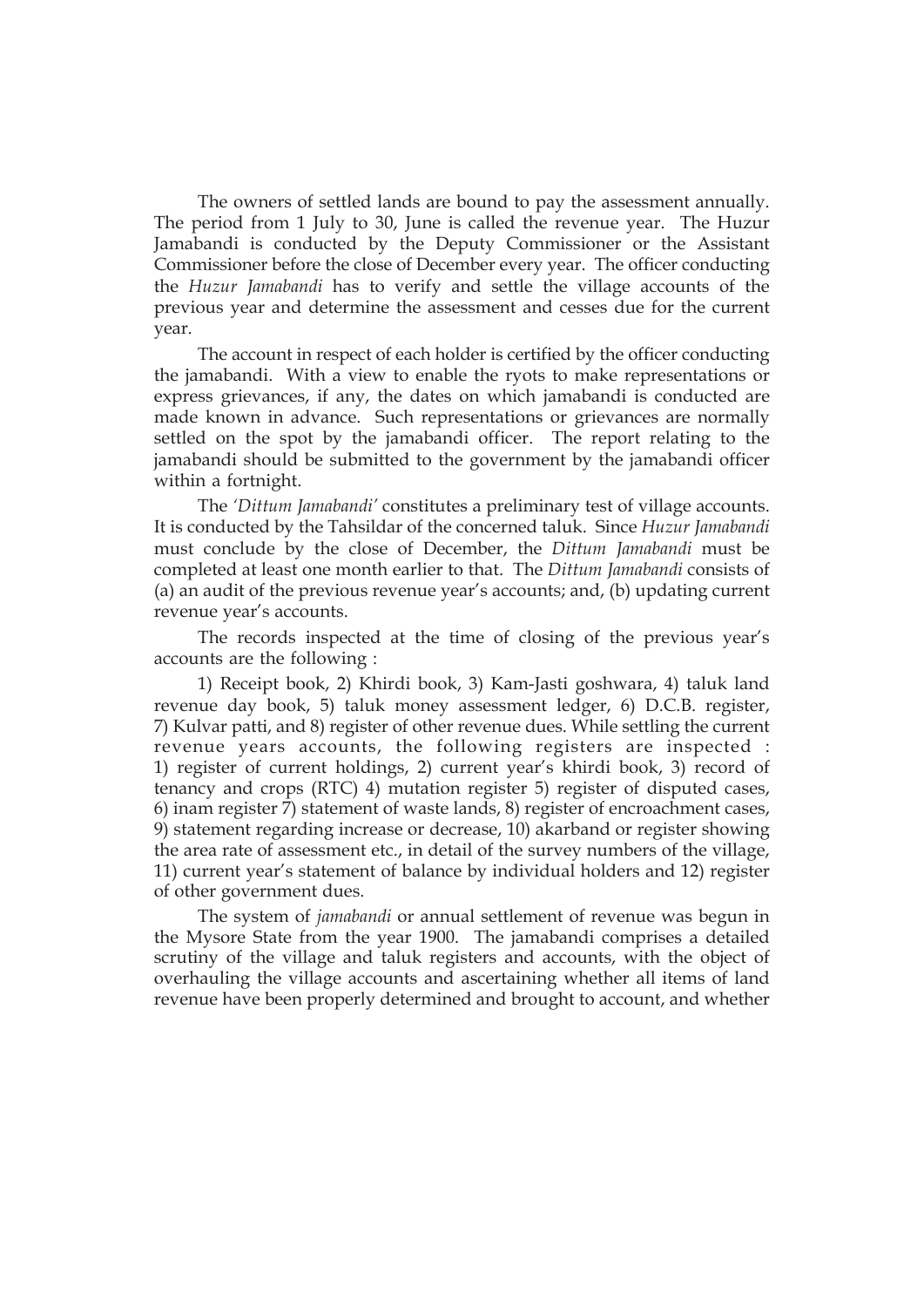the statistics prescribed for economic and administrative purposes have been compiled accurately.

#### **Recovery of Land Revenue**

From very early times, the payment of land revenue constitutes a paramount charge on the land; and every holder of the land is liable to pay it according to the land revenue act of 1964. In the erstwhile State of Mysore, land revenue was allowed to be paid in four installments viz., February, March, April and May. At present, land revenue and other dues become payable from 1, January and conclude on 30, June every year. This is called the 'kist' or the collection season. Any installment of land revenue or part thereof which is not paid on the date prescribed shall become arrears of land revenue and the person a defaulter. A land revenue demand of Rs.5/- or below must be paid in a single installment payable during the month of January.

The process of recovery of land revenue begins with the issue of demand notice during the month of January each year. If the amount demanded is not paid within seven days, the matter would be brought to the notice of the tahsildar to obtain orders to detrain the defaulter's moveable property as prescribed in the Karnataka Land Revenue Rules, 1966. Before effecting the sale of any land or immovable property, either the Deputy Commissioner or any other officer authorised in this behalf should issue a notice or proclamation for such sale. If the proceeds of the sale fall short of the amount due, the tahsildar may cause any other movable property remaining to be attached and sold.

|         |             | Land Tax (In Rs.) |           |             | Water Tax (In Rs.) |             |
|---------|-------------|-------------------|-----------|-------------|--------------------|-------------|
| Year    | Demand      | Collection        | Balance   | Demand      | Collection         | Balance     |
|         | 2           | 3                 | 4         | 5           | 6                  | 7           |
| 1987-88 | 18, 17, 461 | 13, 12, 623       | 5,04,838  | 1,03,04,544 | 66,04,894          | 36,99,650   |
| 1988-89 | 24, 46, 345 | 11,92,772         | 12,53,573 | 2,96,45,701 | 1,09,63,860        | 1,86,81,841 |
| 1989-90 | 30, 32, 238 | 21,73,091         | 8,59,147  | 3,00,75,066 | 1,00,75,725        | 1,99,99,341 |
| 1990-91 | 31, 34, 123 | 23, 29, 033       | 8,05,090  | 33,58,326   | 55, 51, 462        | 2,80,33,864 |
| 1991-92 | 31, 67, 832 | 23,85,199         | 7,82,633  | 2,45,87,336 | 1,71,02,289        | 74,85,047   |

**Table 9.2 : Details of Land and Water Tax DCB Statements (1997-98 to 2001-02)**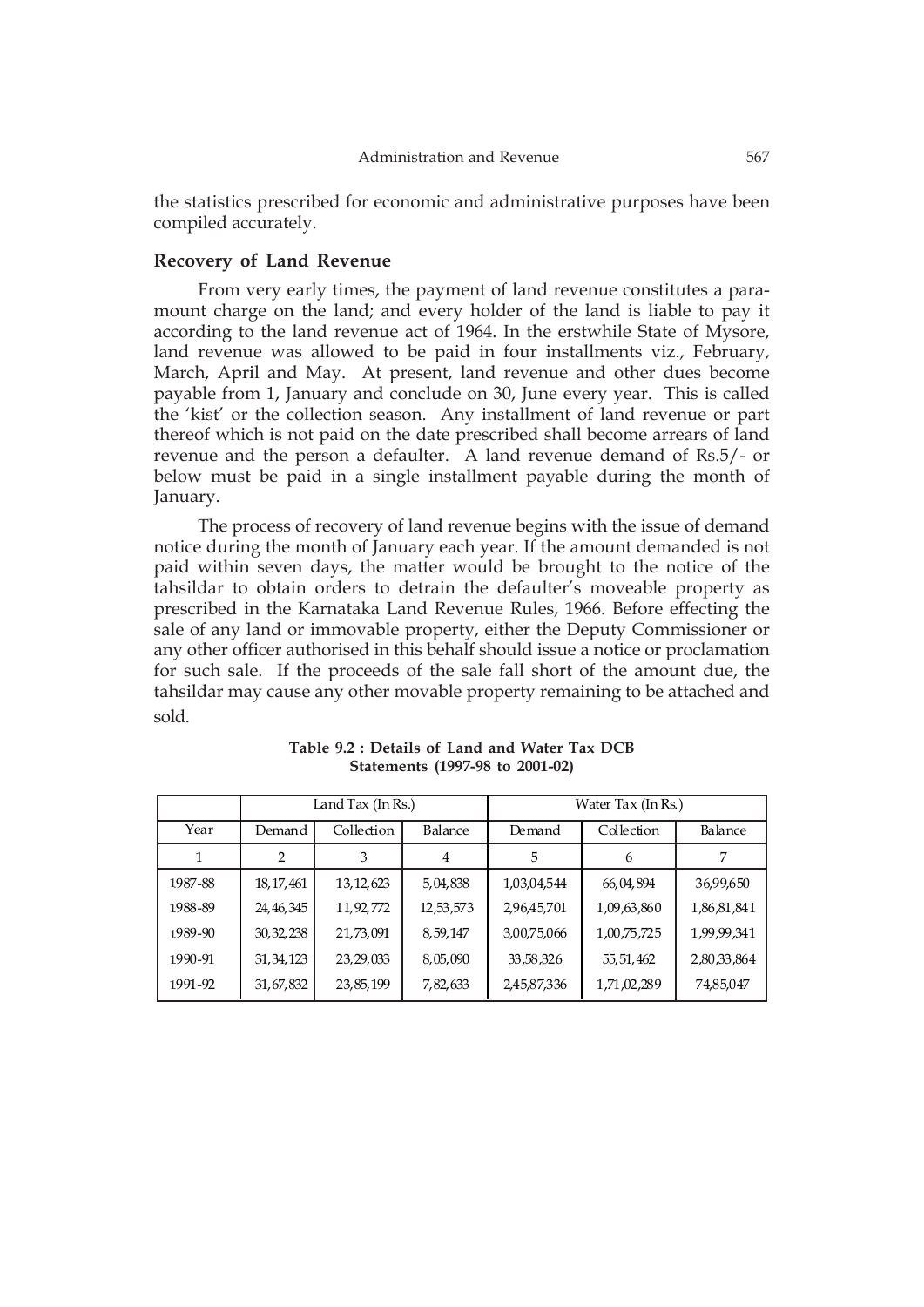568 Mandya District Gazetteer

| 7              | ĥ              | $\overline{c}$ | $\overline{4}$ | 3           | $\mathcal{L}_{\mathcal{L}}$ |             |
|----------------|----------------|----------------|----------------|-------------|-----------------------------|-------------|
| 56,89,659      | 1,69,22,960    | 2,26,12,619    | 5,11,800       | 24,78,129   | 29,89,929                   | 1992-93     |
| 1,61,95,047    | 1,66,62,716    | 3,28,57,763    | 15,38,982      | 24,82,497   | 40,76,830                   | 1993-94     |
| 1,99,37,329    | 1,64,88,295    | 3,64,25,624    | 15,38,982      | 24,49,117   | 39,89,099                   | 1994-95     |
| 1,82,60,361    | 2,31,56,314    | 4,14,16,675    | 7,09,539       | 38,12,552   | 45, 22, 091                 | 1995-96     |
| 1,41,51,580    | 1,96,74,641    | 3,38,26,221    | 14,09,136      | 34,65,805   | 48,74,941                   | 1996-97     |
| 1, 11, 48, 926 | 1,59,45,486    | 2,70,94,412    | 4,67,622       | 26, 91, 273 | 31,58,895                   | 1997-98     |
| 1,65,90,243    | 2,20,17,297    | 3,86,07,540    | 10,17,130      | 29,85,025   | 40,02,155                   | 1998-99     |
| 86,50,389      | 1,58,98,846    | 2,45,49,236    | 18,25,836      | 26,08,905   | 47,73,028                   | 1999-2000   |
| 1,18,61,645    | 2,93,99,299    | 4,12,60,944    | 17,59,662      | 32,38,825   | 49,98,487                   | $2000 - 01$ |
| 1,39,12,152    | 2, 23, 51, 502 | 3,62,63,654    | 12,68,033      | 40,17,724   | 52,85,757                   | $2001 - 02$ |

| 1,65,90,24     | 2,20,17,297                                                      | 3,86,07,540 |             | 10,17,130  | 29,85,025   | 40,02,155   | 66-8661         |  |
|----------------|------------------------------------------------------------------|-------------|-------------|------------|-------------|-------------|-----------------|--|
| 86,50,389      | 1,58,98,846                                                      | 2,45,49,236 |             | 18,25,836  | 26,08,905   | 47,73,028   | 1999-2000       |  |
| 1,18,61,64     | 2,93,99,299                                                      | 4,12,60,944 |             | 17,59,662  | 32, 38, 825 | 49, 98, 487 | 2000-01         |  |
| 1,39,12,15     | 2, 23, 51, 502                                                   | 3,62,63,654 |             | 12,68,033  | 40,17,724   | 52,85,757   | $2001 - 02$     |  |
|                | Table 9.3 : Details of Talukwise Land Tax and Tax DCB Statements |             |             |            |             |             |                 |  |
|                | 2001-02                                                          |             |             | 2000-01    |             |             |                 |  |
| Balanœ         | Collection                                                       | Demand      | Balance     | Collection | Demand      | Taluk       |                 |  |
| $\Omega$       | 6,63,610                                                         | 6,63,610    | $\theta$    | 6,05,121   | 6,05,121    |             | Mandya          |  |
| 67,811         | 5,60,913                                                         | 6,28,724    | 1,70,273    | 4,68,643   | 6,38,916    |             | Maddur          |  |
| $\overline{0}$ | 8,15,265                                                         | 8,15,265    | 39,534      | 6, 23, 962 | 6,63,496    |             | Malavalli       |  |
| 86,560         | 3,03,568                                                         | 3,90,158    | 52,824      | 2,60,717   | 3,13,541    |             | Pandavapura     |  |
| 14,833         | 2,98,138                                                         | 3,12,971    | 1,61,163    | 1,60,680   | 3,21,843    |             | Srirangapattana |  |
| 8,86,436       | 7,34,154                                                         | 16,20,590   | 11, 38, 399 | 5,27,095   | 16,65,494   |             | Krishnarajapete |  |
| 31,393         | 6,42,076                                                         | 8,54,469    | 1,97,269    | 5, 92, 607 | 7,90,076    |             | Nagamangala     |  |
|                | Table 9.4: Details of Talukwise Water Tax and DCB Statements     |             |             |            |             |             |                 |  |
|                | $2001 - 02$                                                      |             |             | 2000-01    |             |             |                 |  |
| Balance        | Collection                                                       | Demand      | Balance     | Collection | Demand      |             |                 |  |
| 27,09,098      | 72,75,880                                                        | 99,84,978   | 99,73,008   | 56,21,360  | 1,55,94,368 |             | Mandya          |  |

#### **Table 9.4 : Details of Talukwise Water Tax and DCB Statements**

|                 |             | 2000-01     |                | $2001 - 02$ |             |           |
|-----------------|-------------|-------------|----------------|-------------|-------------|-----------|
|                 | Demand      | Collection  | Balance        | Demand      | Collection  | Balance   |
| Mandya          | 1,55,94,368 | 56, 21, 360 | 99,73,008      | 99,84,978   | 72,75,880   | 27,09,098 |
| Maddur          | 41,58,546   | 41, 35, 748 | 2,22,798       | 93,16,636   | 63, 92, 406 | 2,94,230  |
| Malavalli       | 43,10,420   | 38, 98, 386 | 4,12,034       | 63,29,649   | 34, 23, 662 | 29,05,987 |
| Pandavapura     | 25,26,483   | 11,59,794   | 13,77,049      | 63,98,175   | 11,60,750   | 52,37,425 |
| Srirangapattana | 1,05,18,694 | 1,05,18,694 | $\overline{0}$ | 15,65,707   | 15,65,707   | $\Omega$  |
| Krishnarajapete | 35,11,608   | 35, 11, 608 | $\Omega$       | 1,56,57,071 | 15,65,707   | $\Omega$  |
| Nagamangala     | 6,30,465    | 5,53,709    | 76,756         | 4,96,551    | 3,61,139    | 1,35,412  |
|                 |             |             |                |             |             |           |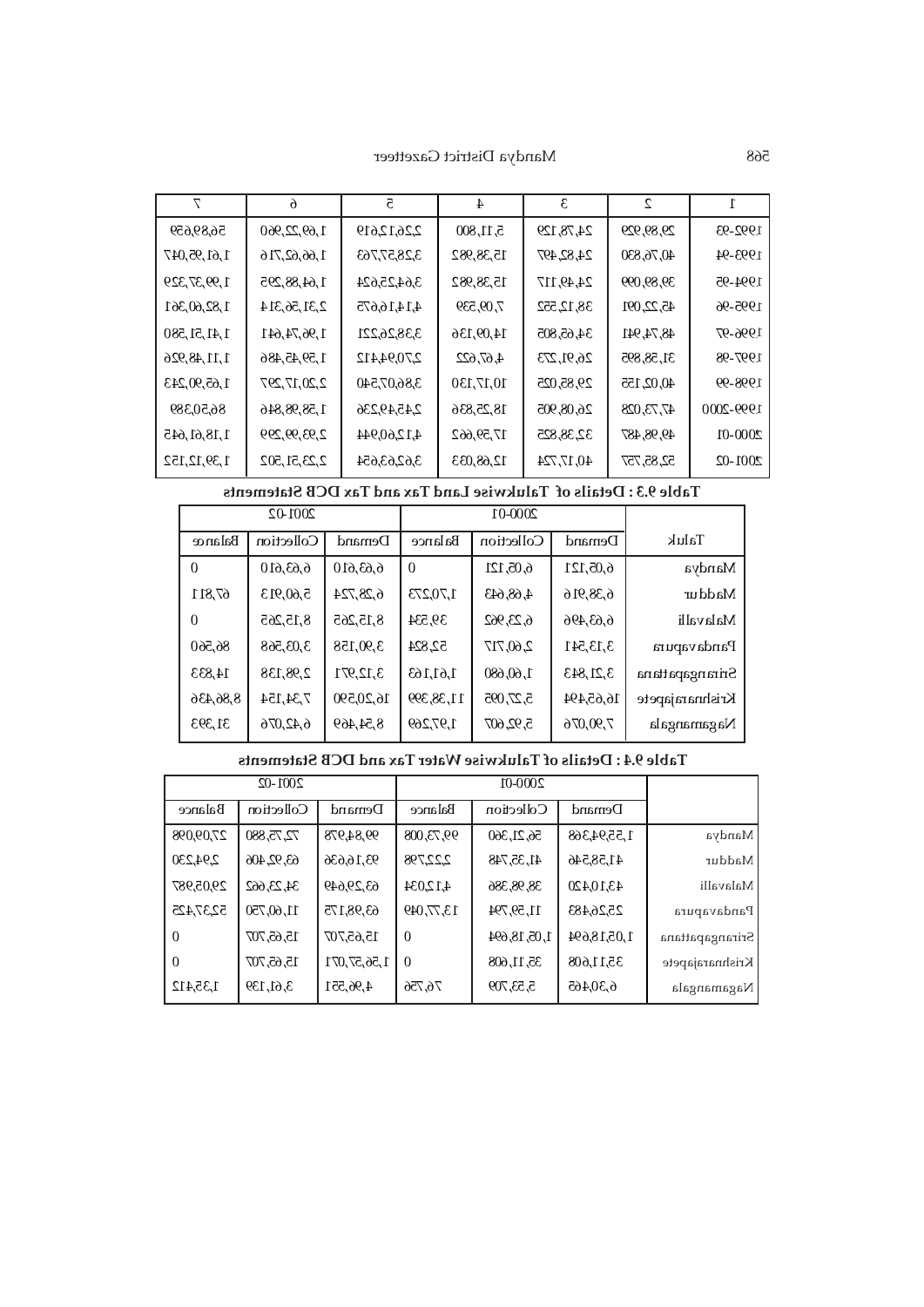|                 | 2000-01     |            |               | $2001 - 02$ |            |                |
|-----------------|-------------|------------|---------------|-------------|------------|----------------|
| Taluk           | Demand      | Collection | Balance       | Demand      | Collection | <b>Balance</b> |
| Mandya          | 3,76,09,146 | $\Omega$   | 3,76,09,149   | 3,76,09,149 | $\Omega$   | 3,76,09,149    |
| Maddur          | 57,66,030   | $\Omega$   | 57,66,030     | 84,58,310   | $\Omega$   | 84,58,310      |
| Malavalli       | 20,15,721   | $\Omega$   | 20,15,721     | 37, 21, 761 | 828        | 37, 20, 933    |
| Pandavapura     | 2,42,54,895 | $\Omega$   | 24, 25, 48 95 | 2,51,33,935 | $\Omega$   | 2,51,33,935    |
| Srirangapattana | 3,88,43,188 | $\Omega$   | 38,84,3188    | 3,88,43,188 | $\theta$   | 3,88,43,188    |
| Krishnarajapete | 1,04,75,086 | $\Omega$   | 10475086      | 1,42,89,914 | $\Omega$   | 1,42,89,914    |
| Nagamangala     | $\theta$    | $\Omega$   | 0             | $\Omega$    | $\Omega$   |                |

**Table 9.5 : Details of Talukwise Fine on Water Tax DCB Statements**

|  | Table 9.6 : Details of Loans DCB Statements |
|--|---------------------------------------------|
|--|---------------------------------------------|

|                 | 2000-01  |                |          | 2001-02  |            |          |
|-----------------|----------|----------------|----------|----------|------------|----------|
| Taluk           | Demand   | Collection     | Balance  | Demand   | Collection | Balance  |
| Mandya          | 7,96,172 | $\theta$       | 7,96,172 | 7,96,172 | 0          | 7,96,172 |
| Maddur          | 19,304   | $\theta$       | 19,304   | 19,304   | $\theta$   | 19,304   |
| Malavalli       | 20,745   | $\overline{0}$ | 20,745   | 20,745   | $\Omega$   | 20,745   |
| Pandavapura     | $\Omega$ | $\theta$       | $\Omega$ | $\Omega$ | $\Omega$   |          |
| Srirangapattana | $\Omega$ | $\theta$       | $\Omega$ | $\theta$ | 0          |          |
| Krishnarajapete | $\Omega$ | $\theta$       | $\theta$ | $\Omega$ | 0          |          |
| Nagamangala     | 19,304   | $\theta$       | 19,304   | 19,304   | 0          | 19,304   |

|                 | 2000-01    |             |                | $2001 - 02$ |            |           |
|-----------------|------------|-------------|----------------|-------------|------------|-----------|
| .uk             | Demand     | Collection  | <b>Balance</b> | Demand      | Collection | Balance   |
| Mandya          | 63,82,106  | 19, 13, 730 | 44,68,375      | 54,46,019   | 21,72,161  | 32,73,858 |
| Maddur          | 86,01,255  | 3,98,687    | 82,02,568      | 91,72,030   | 9,66,256   | 82,05,774 |
| Malavalli       | 9,85,916   | 3, 11, 031  | 6,74,885       | 8,99,074    | 3,45,396   | 5,53,678  |
| Pandavapura     | 10,65,811  | 30,625      | 10,35,186      | 10,80,358   | 66,008     | 10,14,350 |
| Srirangapattana | 7, 26, 778 | 4, 24, 002  | 3,02,776       | 3,30,476    | 1,88,623   | 1,41,853  |
| Krishnarajapete | 11,42,246  | 3,00,634    | 8,41,612       | 10,01,132   | 2,06,350   | 7,94,782  |
| Nagamangala     | 6,08,274   | 4,37,680    | 1,70,594       | 4,66,906    | 3,36,849   | 1,30,057  |

## **Table 9.7 : Taluk wise Other Government Dues DCB Statements**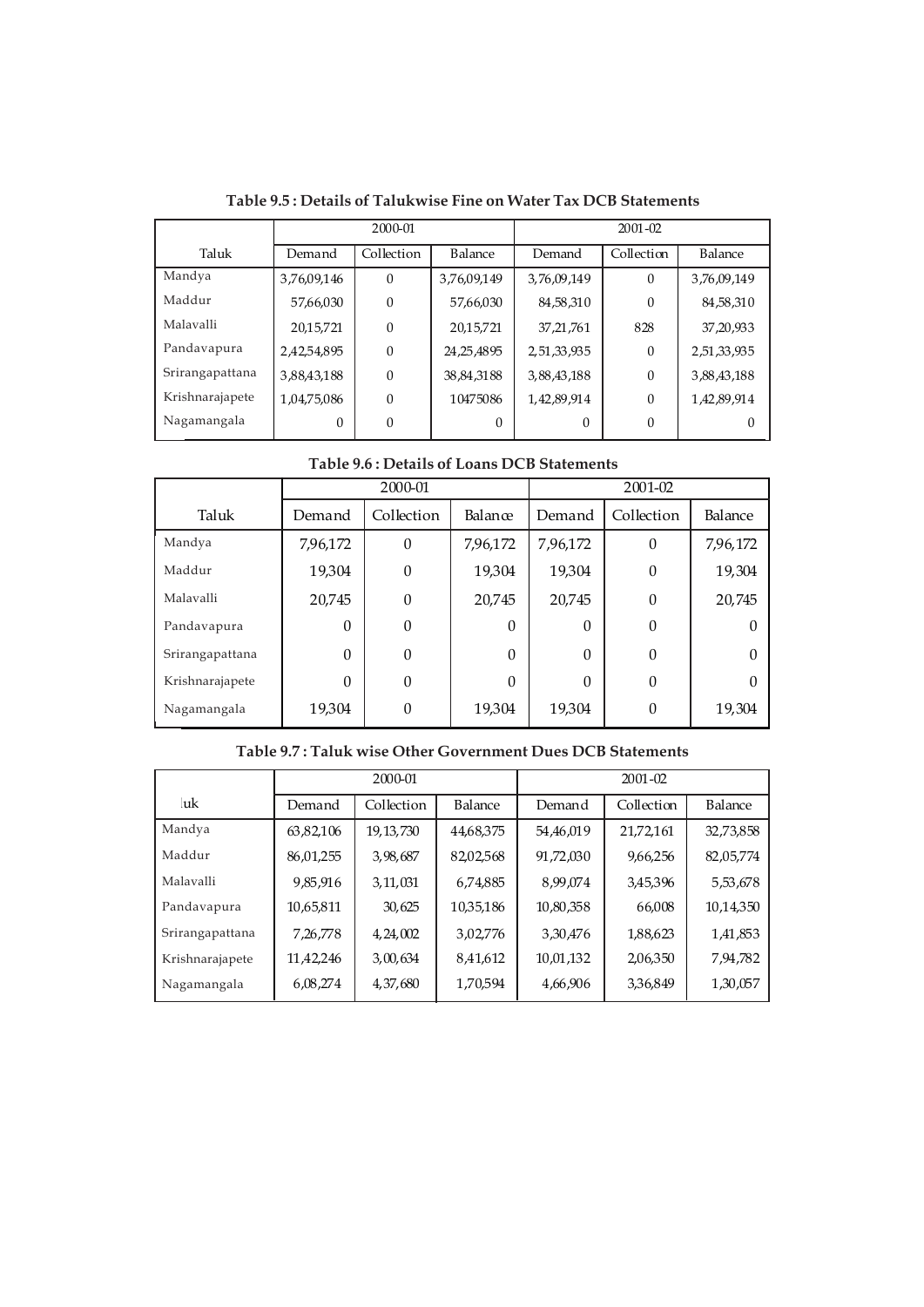570 Mandya District Gazetteer

### **Remissions**

The government has been considerate throughout to the ryots in respect of remissions of land revenue during extraordinary circumstances like natural calamities or prolonged conditions of drought. However, previous to 1907 there existed no clear-out provision for remission of land revenue. In that year, the government issued rules for the suspension of collection or grant of remission as circumstances might render it necessary. Accordingly, remission of suspended assessments in excess of two years revenue was ordinarily remitted by the Deputy Commissioner in certain proportions prescribed under the land revenue rules when there was a partial or total failure or destruction of crops throughout any tract on account of drought or any other cause. The rules of remission are modified from time to time. The present rules governing the grant of remissions are based on the Karnataka Land Reforms Act, 1961.

## **Rules of Remissions**

When the Deputy Commissioner has ascertained by enquiries that owing to a partial or total failure or destruction of crops throughout any tract on account of drought or any other cause, he shall cause crop-cutting experiments to be conducted in all the areas in such a tract in order to determine the average produce per acre. The Tahshildar shall conduct similar experiments in at least 5% of the villages in the tract. Similarly the revenue inspector shall carry out crop-cutting experiments in at least 20% of such villages in the tract. Lastly, if the average crop per acre is 25%, the collection of assessment is suspended in full; only half the assessment is suspended when the estimate of average yield is more than 25% but less than 50%; and, no remission is granted when the estimated average yield exceeds 50%. The suspended arrears are collected in full when in one of the three succeeding years the crops are good and valued at more than 75%; half the suspended amount, in fact, is collected in each of the succeeding years in which the yield is more than 50% but less than 75%. No recovery of suspended amount of the previous years is made in a season for which the yield is less than 50%.

#### **Consolidation and Fragmentation of holdings**

It had been realised since long that to make agriculture a profitable occupation steps must be taken to prevent the sub-division and fragmentation of land holdings. A committee that had been appointed in 1931 by the Government to go into this problem had reported that in the Mysore State the average size of a cultivable holding was only 8.1 acrs. With a view to check the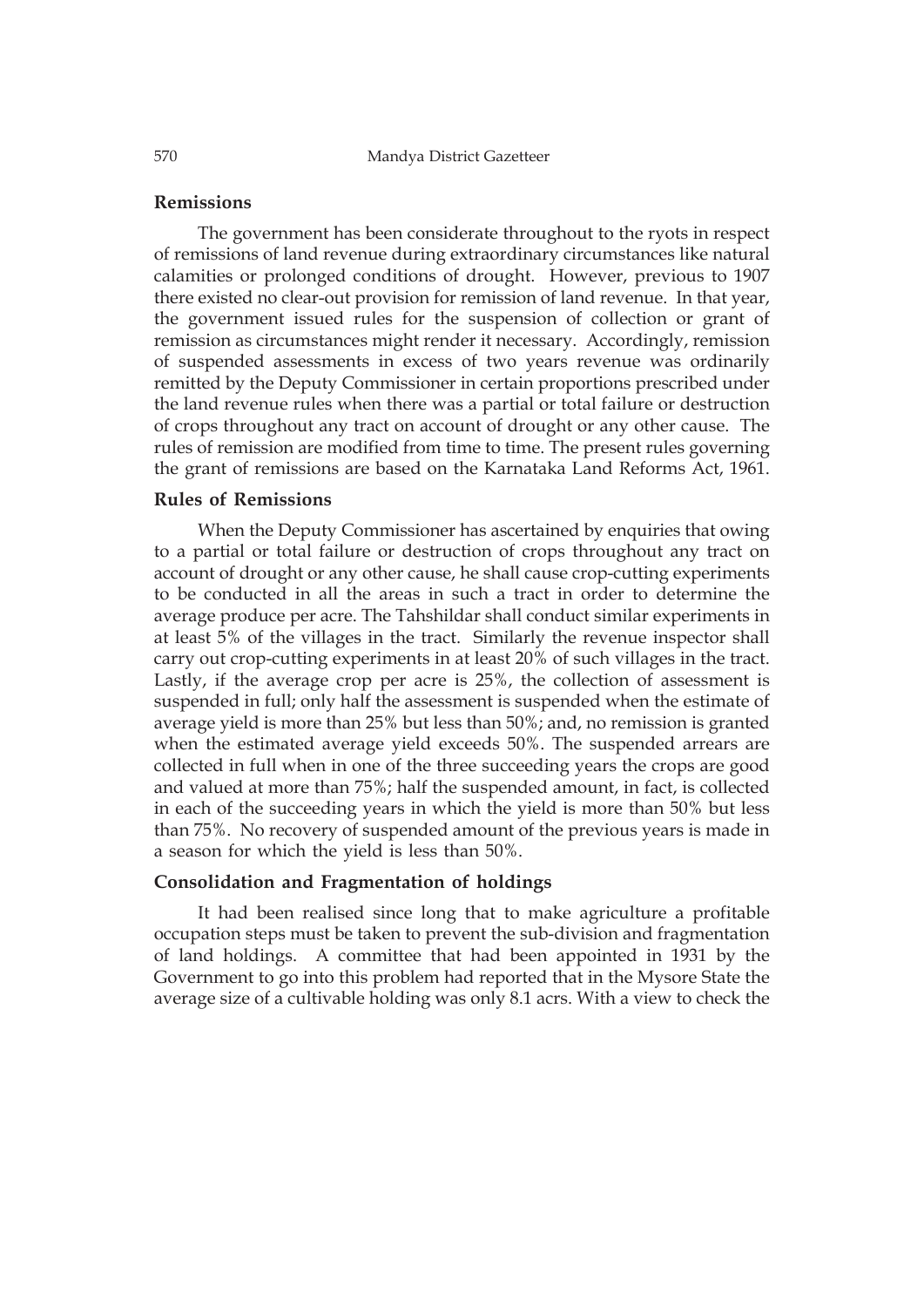evil of excessive fragmentation of agricultural lands, the Mysore Prevention of Fragmentation and Consolidation of Holdings Act, 1964 was passed. According to this Act, a holding lesser in extent than the appropriate standard area determined under section (3), which extent is unprofitable when cultivated is regarded as a fragment. The standard minimum extent varies from half an acre to four acres depending on the class to which it belongs. A person intending to sell such a fragment must do so only to the holder of the land contiguous to it. The scheme of consolidation as devised by the Act provides for payment of compensation to the holder who facilitates consolidation by giving up his fragment. According to this scheme of consolidation of holdings, no stamp duty and registration fee are to be collected while effecting transfer of such fragments by sale.

#### **Land Reforms**

On  $10<sup>th</sup>$  May 1957, the State Government constituted the Mysore Tenancy and Agricultural Land Laws Committee under the Chairmanship of B.D. Jatti to make a detailed review of the tenancy and agricultural land legislation in the different parts of the Mysore State. After considering the subject thoroughly the Jatti Committee presented its report in September 1957. The report formed the basis of a bill presented to the State Legislature in 1958. After consideration in the Joint Select Committee consisting of 46 members, the bill, with some minor changes, was passed by the Legislature in November 1961. It received the assent of the President on 5, March 1962 and became law. But this Act was brought into operation only from 2, October 1965.

The Karnataka Land Reforms Act, 1961 (No. 10 of 1962) deals comprehensively with such matters as agrarian relations, conferment of ownership on tenants ceiling on land holdings and so on. Amendments have been introduced to this Act in 1966, 1967, 1968, 1970, 1972 and 1974.

Far-reaching changes were introduced by the 1974 (Amendment) Act. As a result the slogan "Land to the Tiller" became a reality; tenants and agricultural labourers including those belonging to the scheduled castes and the scheduled tribes were thus enabled to become land owners. The term 'family' came to mean an individual his spouse, his or her minor sons and unmarried daughters. The Act imposed an upper limit on the size of land holdings. The Act also prohibited a person or a family or a Joint family from acquiring land if it is deemed to have an average annual income of not less than Rs.12,000 from sources other than agricultural lands.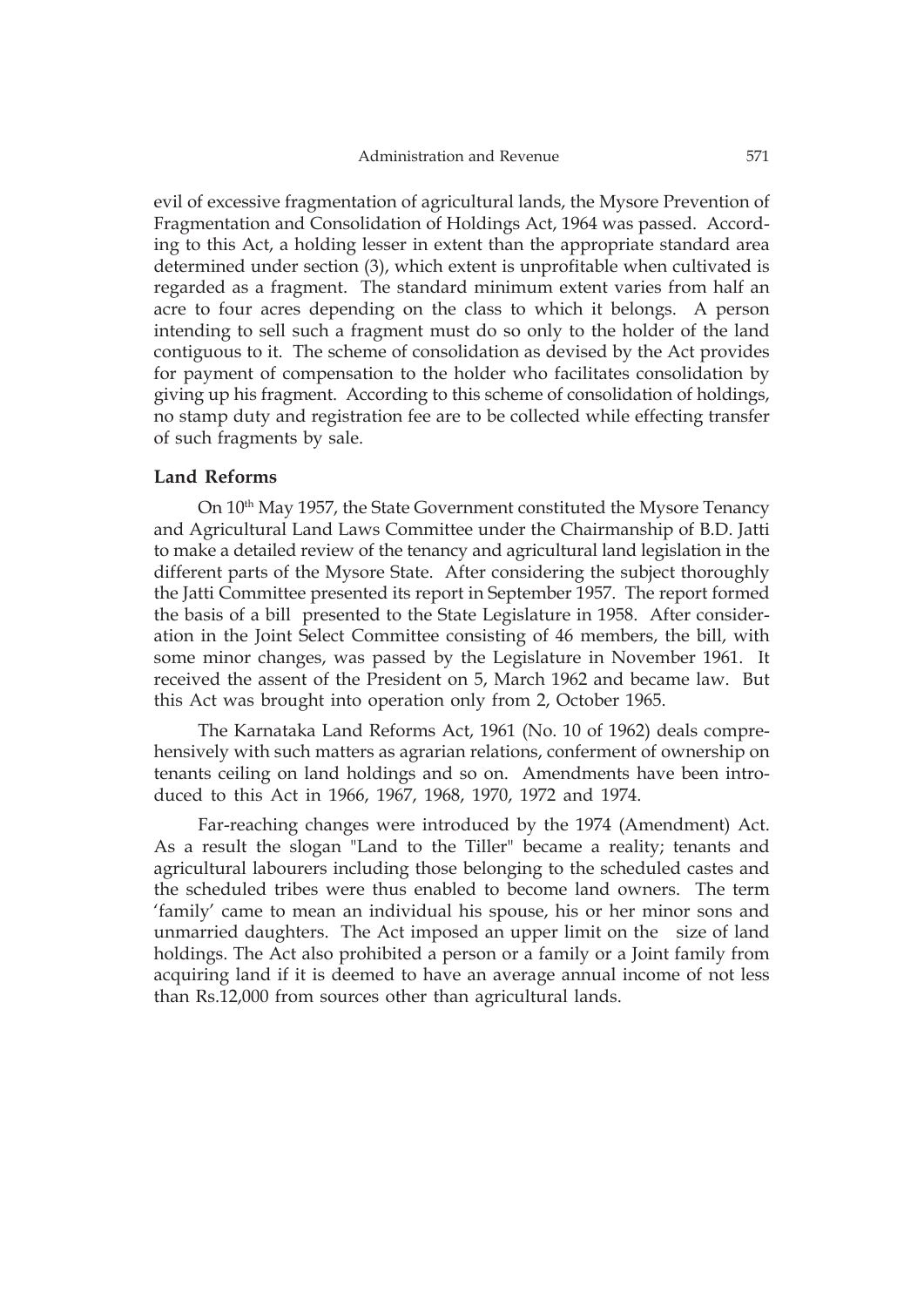### **Abolition of Tenancy**

With effect from 1 March 1974, except as provided in the Karnataka Land Reforms Act, 1961, the system of tenancy came to be prohibited so that no land can be leased for any period whatsoever. This prohibition, however, does not apply to a tenancy created by a soldier or a seaman. According to this Act, a person lawfully cultivating any land belonging to another person shall be deemed to be a tenant if such land is not cultivated personally by the owner and if such person is not (1) a member of the owner's family, or (b) a servant or a hired labourer on wages payable in cash or kind but not in crop share cultivating the land under the personal supervision of the owner or any member of the owner's family, or (c) a mortgagee in possession. If a tenancy is created in contravention of this provision such land would be resumed by the government without any compensation to the owner thereof.

### **Land Tribunals**

Section 48 of the KLR Act, 1961, provides for the constitution of tribunals, one each for every taluk consisting of four member nominated by the government plus the Assistant Commissioner as the Chairman and the Tahsildar concerned as the Secretary of the tribunal. The law lays down that one of the members should be a person belonging to SC or ST. Cases are decided by majority vote and the quorum is a minimum of three; there will be no quorum if the chairman is absent.

For the convenience of the applicants, a tribunal has been constituted for every taluk in the State and where the workload is heavy, two or more tribunals have been constituted for the same taluk. The tribunal is formally a quasi-judicial body empowered to conduct summary enquiry as defined in the KLR Act. It takes up the hearing of each application after individual notices have been duly served on all interested in the case.

An illustration of the Act's concern for the tenant is a remarkable provision under which the State Government is empowered to provide legal aid to tenants whose pecuniary circumstances warrant it, in any proceedings under the Act. The government has also set up a legal aid cell in the secretariat to help the tenants who may be in need of legal assistance or advice for filing petitions against the orders of the tribunal or defending themselves in writ petitions filed by the landlords.

### **Allotment of Surplus Land**

Surplus land vested in the State Government under the several provisions of the KLR Act, 1961, subject to reservation of fifty percent there of for being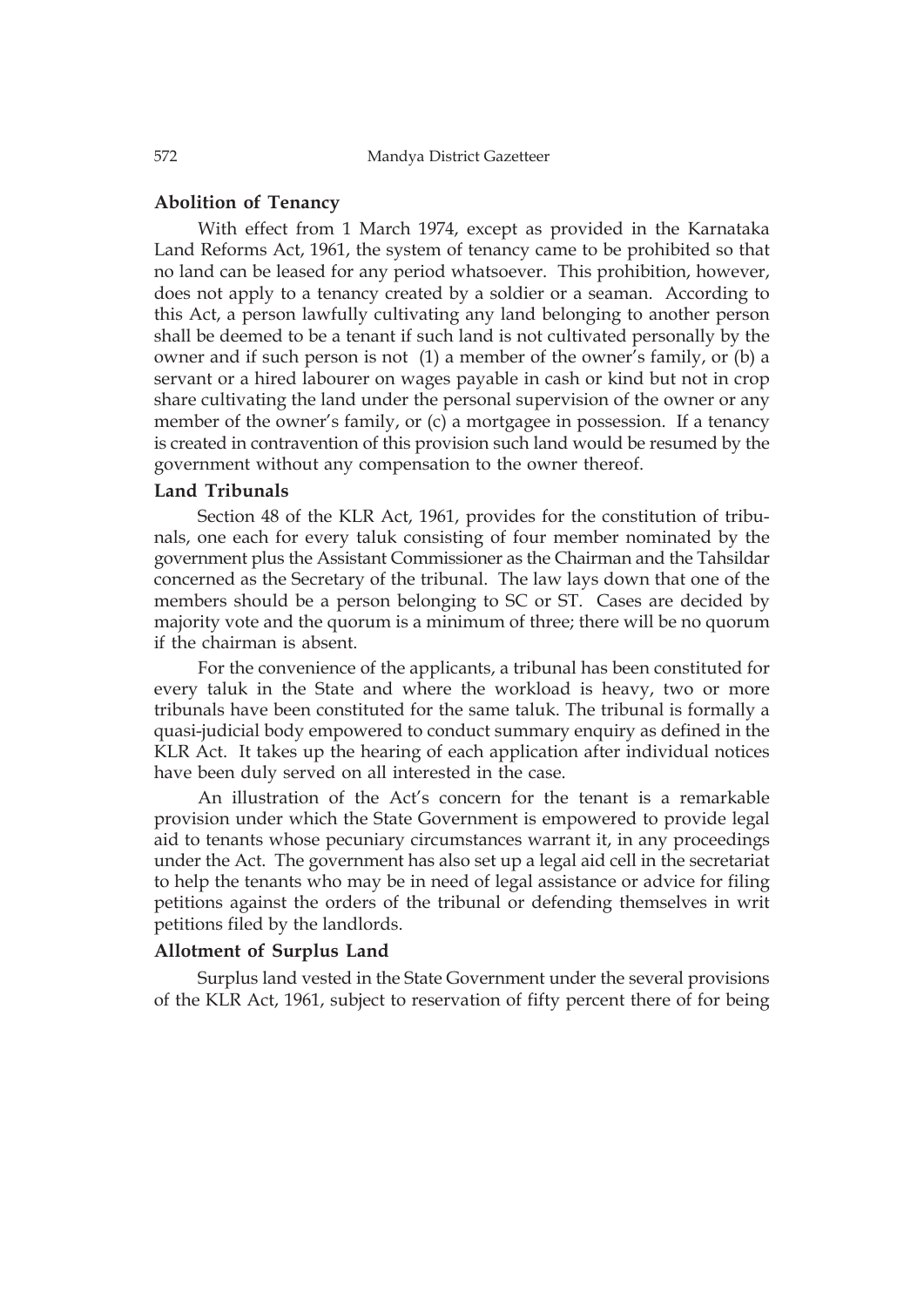granted to persons belonging to the scheduled castes and scheduled tribes, can be granted to the following persons :

i) Dispossessed tenants who are not registered as occupants; ii) displaced tenants having no land; iii) landless agricultural labourers; iv) landless persons and ex-military personnel whose gross annual income does not exceed rupees two thousand; V) released bonded labourers; and vi) other persons residing in villages in the same panchayat and whose gross annual income does not exceed rupees two thousand.

#### **Land Reforms Appellate Authority**

Land Reforms Appellate Authority had been set up according to the provisions of section 116 A of the Land Reforms Act, 1961. It was functioning with a judicial member of the grade of civil judge and a revenue member of the deputy commissioner's grade.

An appeal could be made to the Appellate Authority concerning any decision or order of the Tribunal. The Appellate Authority could exercise its powers as a court following the code of civil procedure. The judicial member and the revenue member used to hear appeals and pass orders. In case of any difference between the decision of the Tribunal and that of the Appellate Authority, the judicial member could refer the matter to the Principal Civil Judge of the area concerned. The Principal Civil Judge was empowered to pass suitable orders. The district level land reforms appellate authorities were done away with by the State Government from 8-10-1990.

#### **Disposal of Government Lands**

Formerly, no definite rules existed in regard to grant of lands. However, portions of uncultivated or waste lands used to be granted to certain sections of the community as a reward for services rendered. Sometimes, such lands were disposed of through public auction. The main purpose of such grants was to encourage cultivation. After Independence, it was decided by government to give priority in land grants to persons belonging to weaker sections of the community, landless labourers and others. In the year 1958, a uniform land grant rules was introduced for the whole state.

The land grant rules of 1950 were cancelled, and in 1968 new rules were introduced, which were further modified in 1969. The new Karnataka Land Grant Rules were introduced under article 197 of the 1964 Act from 3-5-1969. According to the new rules, the first priority while granting lands is accorded to the landless persons residing in the village concerned. They are followed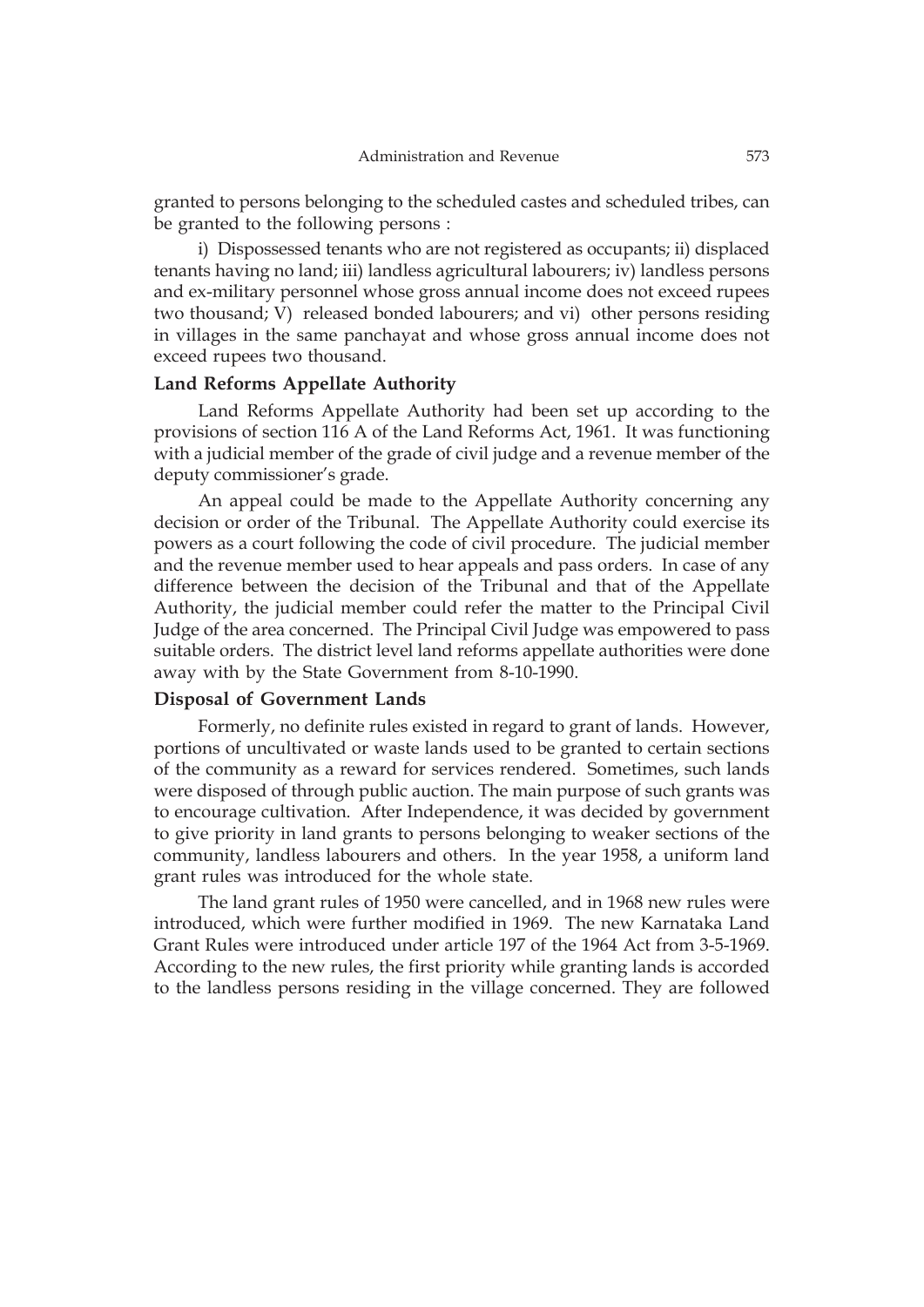respectively by those persons with insufficient or small holdings, landless persons residing in neighbouring villages and others.

Persons obtaining grants of land from government are not allowed to alienate them for at least fifteen years. They are required to bring such lands under cultivation within three years of obtaining the grant. The grantees are also required to cultivate the land themselves. The responsibility of ensuring grant of lands to bonafide applicants after ascertaining all the facts and circumstances connected with each case vests with the Tahsildar of the concerned taluk.

#### **Land Acquisition**

Whenever land in any locality appears to the government to be needed for a public purpose, it shall cause a notification to that effect published in the official gazette. The deputy commissioner of the district shall also cause a public notice of the substance of such notification exhibited at certain places of public resort in the said locality. The Land Acquisition Act (Central Act I of 1894) as extended to Karnataka under the Land Acquisition (Karnataka Extension and Amendment) Act, 1961, is the fundamental law governing acquisition of land for public purposes by the government. The deputy commissioner shall cause the land to be marked out, measured and a plan also prepared. Any objections to the proposed acquisition by interested parties and all claims for compensation should be submitted to the deputy commissioner. Along with any objections and or claims for compensation, the concerned parties should submit a statement showing particulars of the land claims to compensation in detail and their objections to the measurements made, etc.

After scrutiny and hearing of the aggrieved, the deputy commissioner may pass an award under section 11 and take possession of the land which shall thereafter vest absolutely with the government free from all encumbrances. The Land Acquisition (Amendment) Act, 1984, has introduced a provision regarding approval of awards in the Land Acquisition Act, 1894. The present monetary limits upto which various officers can approve awards are: the deputy commissioner upto Rs.10.00 lakhs; the divisional commissioner upto Rs.20.00 lakhs; and the state government above Rs.20-00 lakhs.

#### **Other Taxes**

Government derives its revenue through taxation, both direct and indirect, and through its share in central taxes. It is the policy of the government to increase tax revenues by resorting to several expedients. Such efforts have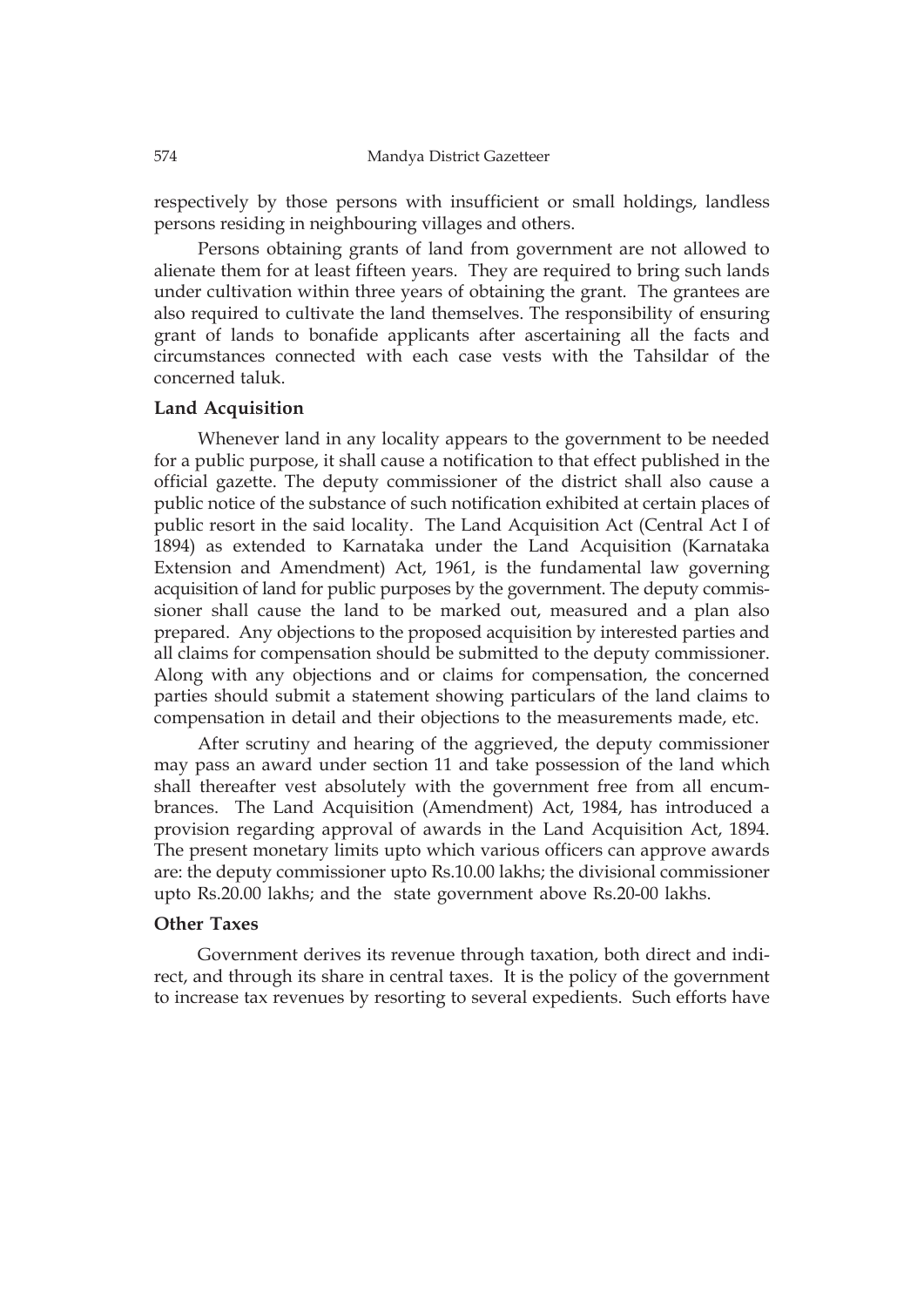resulted in a multifaceted tax structure comprising items like excise, commercial taxes, stamp duty, motor vehicle taxes, electricity duty, forest tax, income tax, etc. Modifications in the tax rate are made from time to time by the government.

#### **Commercial Tax**

The Commercial Taxes Department which is a major contributor of revenue to the State Exchequer, administers the following Acts :

- 1. Karnataka Sales Tax Act, 1957
- 2. Central Sales Tax Act, 1957
- 3. Karnataka Entertainment Act, 1958
- 4. Karnataka Agricultural Income Tax Act, 1957
- 5. Karnataka Tax on Profession, Trades, Callings and Employment Act, 1976
- 6. Karnataka Tax on Luxuries (Hotels and Lodging Houses) Act, 1976.

#### **Sales Tax**

Two enactments cover the sales taxation, namely, the Karnataka Sales Tax Act, 1957, and the Central Sales Tax Act 1956. The second enactment authorises the State to collect and retain the tax on sale or purchase of goods within their respective jurisdiction in the course of inter-state transactions. The scheme of sales tax is a composite single-point and multi-point taxation system. Tax at single point is levied at only one stage in the series of transaction through which the commodity pass from the producers, importers, manufacturers and to the final customer; whereas multipoint tax is levied at every stage it passes through the hands of the dealer. The rate of single point varies from 1% to 200%. A total of 178 goods of the 293 main goods are brought under the single point while the others are subject to multi-point.

Under the Act, a dealer whose turnover is Rs.25,000 and more is required to register himself and liable to pay tax if his income exceeds the taxable turnover. Dealers with total turnover not exceeding 75,000 may at their option pay at a slab on composition basis if they do not deal with first sale point goods and as first seller or have not registered under Central Sales Tax Act 1956.

#### **The Karnataka Entertainment Tax Act, 1958**

Till the end of December 1958, there were several entertainment tax laws in force in various merged areas. From 1, January 1959, a comprehensive tax act applicable throughout the State of Karnataka came into force.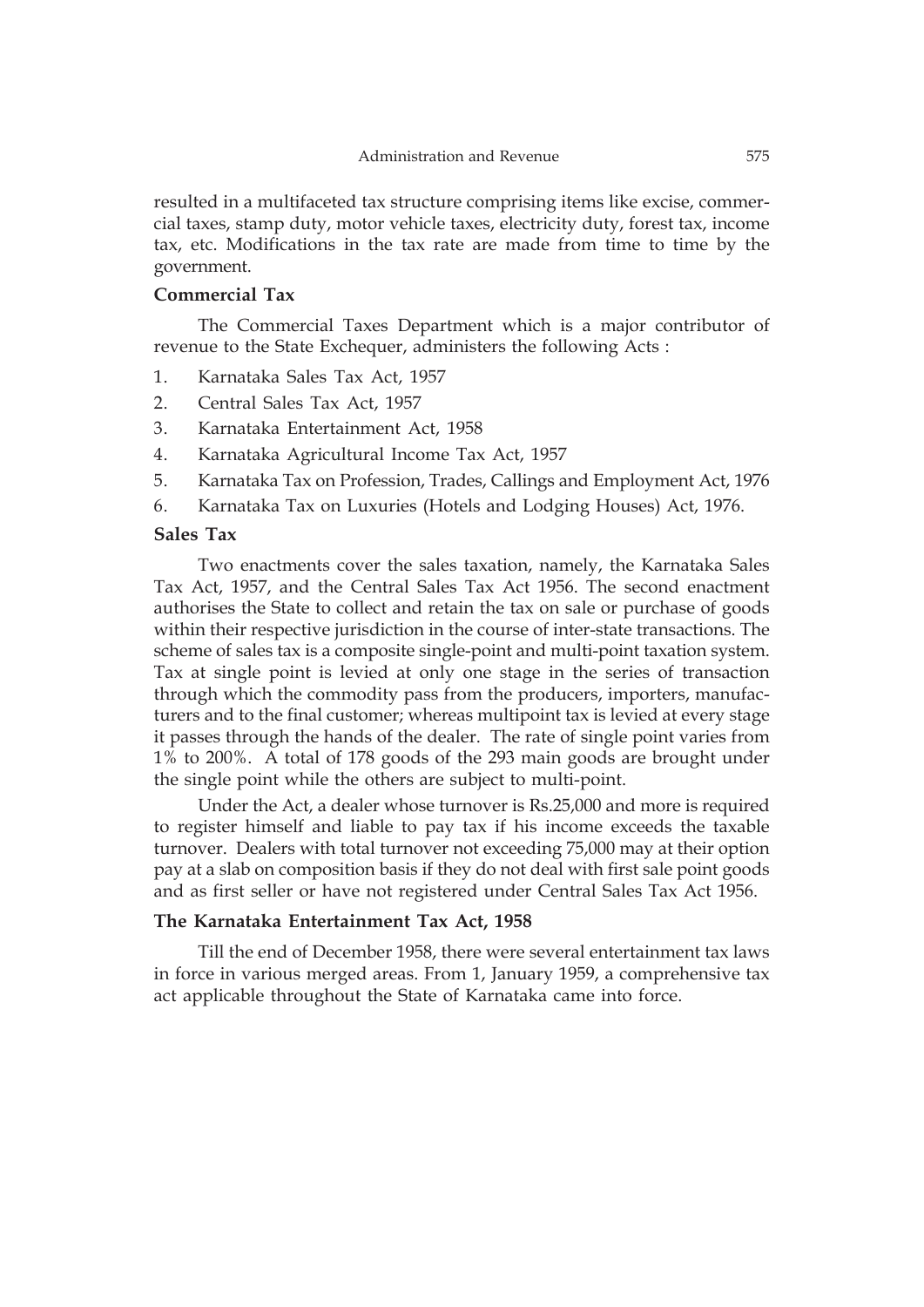The Department of Commercial Taxes took over the administration of this Act from 1, January 1959. The law provides for the levy of entertainment tax on rates of admission to cinema shows and horse races. Drama, music performances and other amusements are outside the purview of this Act.

A surcharge of 25 percent on entertainment tax and show tax was introduced in 1962 on the recommendations of the Resources and Economy Committee. In 1966, this surcharge was raised by a 10% with the intention of subsidising the production of films in the State. The surcharge on show tax was incorporated in the show tax itself when the rates were raised in 1966. It was later increased to 60% in 1971 and thereafter to100% in 1974. From July 1982 the tax on admission was enhanced by abolishing additional tax. The rate of tax payable on admission to theatres was further increased form 1-4-1985.

Ninety percent of the entertainment tax is assigned to the local bodies in whose jurisdiction the entertainment shows are held, the remaining 10% is retained by the State Government towards collection charges. Certain new provisions have been made from 15-2-1986 in respect of theatres located in places having a population upto 15,000 and between 15,000 to 25,000 where it had been 15% and 25% respectively of the gross collection capacity. The Government has reserved to itself the authority to grant tax-free benefit.

The local officers such as the Tahsildars, chief officers of the municipalities, police sub-inspectors in addition to the departmental officers are authorised to conduct surprise checks of the admission to cinema houses.

## **The Karnataka Agricultural Income Tax Act, 1957**

The Karnataka Agricultural Income Tax Act, 1957, provides for levy of tax on incomes from thirty-one commercial crops including seven plantation crops. From the financial year 1976-77 as per the Karnataka Agricultural Income Tax Act, 1957, all agricultural incomes were taxable but liability rose only if the net income exceeded Rs.8000. In the case of plantation crops the limit was also fixed in terms of the extent of the holding.

The Karnataka Agricultural Income Tax Act, 1957 was amended in 1983 which provided for the incomes derived from plantation crops alone to subjected to tax from the previous year ending 31, March 1982. The exemp-<br>tion which for taughts in agree also uses from Be 2000 to 14,000 nan annum. As tion relief for taxable income also rose from Rs.8000 to 14,000 per annum. As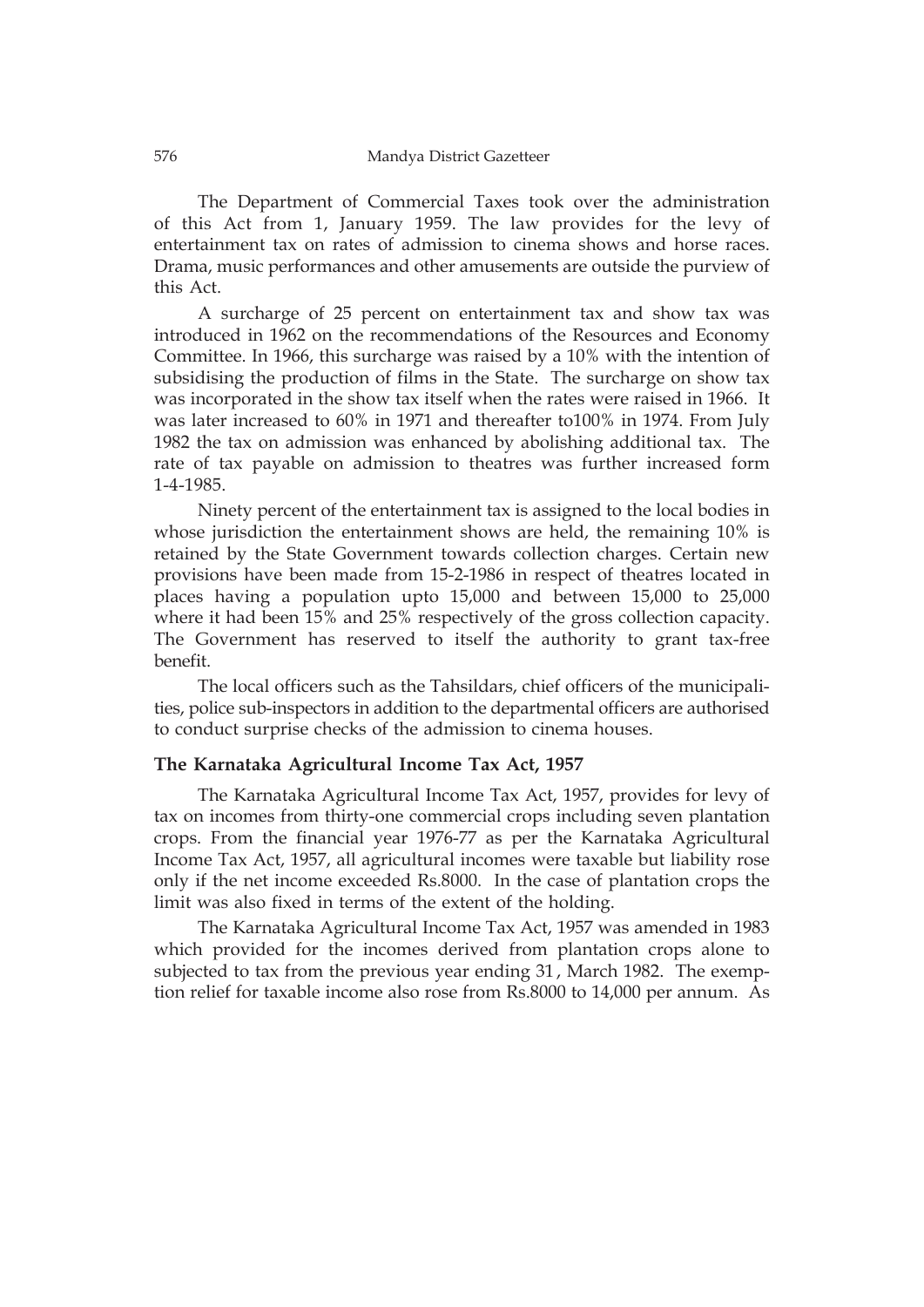per the Karnataka Agricultural Income Tax Act, 1985, the exemption for taxable income was raised from Rs.14,000 to 20,000 wef 1, April 1985.

The new composition scheme as contained in the Karnataka Agricultural Income Tax (Amendment) Act, 1985, and subsequently modified in the Karnataka Agricultural Income Tax (Amendment) Act, 1986, is made applicable for persons with holdings upto 25 acres growing coffee either exclusively or inter planted with banana, coconut, cardamom, pepper or oranges. The income derived from such holdings upto 15 acres is exempted from tax when composition is granted to the assesses. The details of rate of tax to be paid in lumpsum under the composition scheme are:

- 1. Where the extent of land does not exceed 15 acres Nil
- 2. Where the extent of land exceed 15 acres but not 20 acres Rs.1,500
- 3. Where the extent of land exceed 15 acres but not 25 acres Rs.2,500

### **Profession Tax**

Until 1976 the tax on Profession, Trades, Callings and Employment was being collected by the local authorities. The Karnataka tax on Profession, Trades, Callings and Employment Act, 1976, came into force wef 1, April 1976. The tax in respect of salaried employees is dependent on the salary and in respect of others is dependent on various criteria like the standing in profession, turnover, number of employees etc. However, in the case of insurance agents and others registered or licenced under the Insurance Act, 1938, the rates of tax were linked to the incomes earned instead of the standing of the assesses in the profession.

From 1, April 1983, profession tax was levied on persons with basic salary of Rs.1200 per month and above. Self employed persons engaged in specific professions are required to enroll themselves under the Act and profession tax had to be paid by them at the rate fixed annually before 30 April.

The registered dealers under the KST Act with a total turnover of more than Rs.25,000 per annum but less than Rs.50,000 were brought under the levy of profession tax and taxed at Rs.100 per month and those with annual turnover of more than Rs.50,000 are taxed at Rs.250 per month.

With effect from 1, August 1985, the dealers registered or liable to be registered under the Karnataka Sales Tax Act, 1957, whose total turnover in any year is not less than Rs.75,000, are required to pay PT at Rs.250 per month.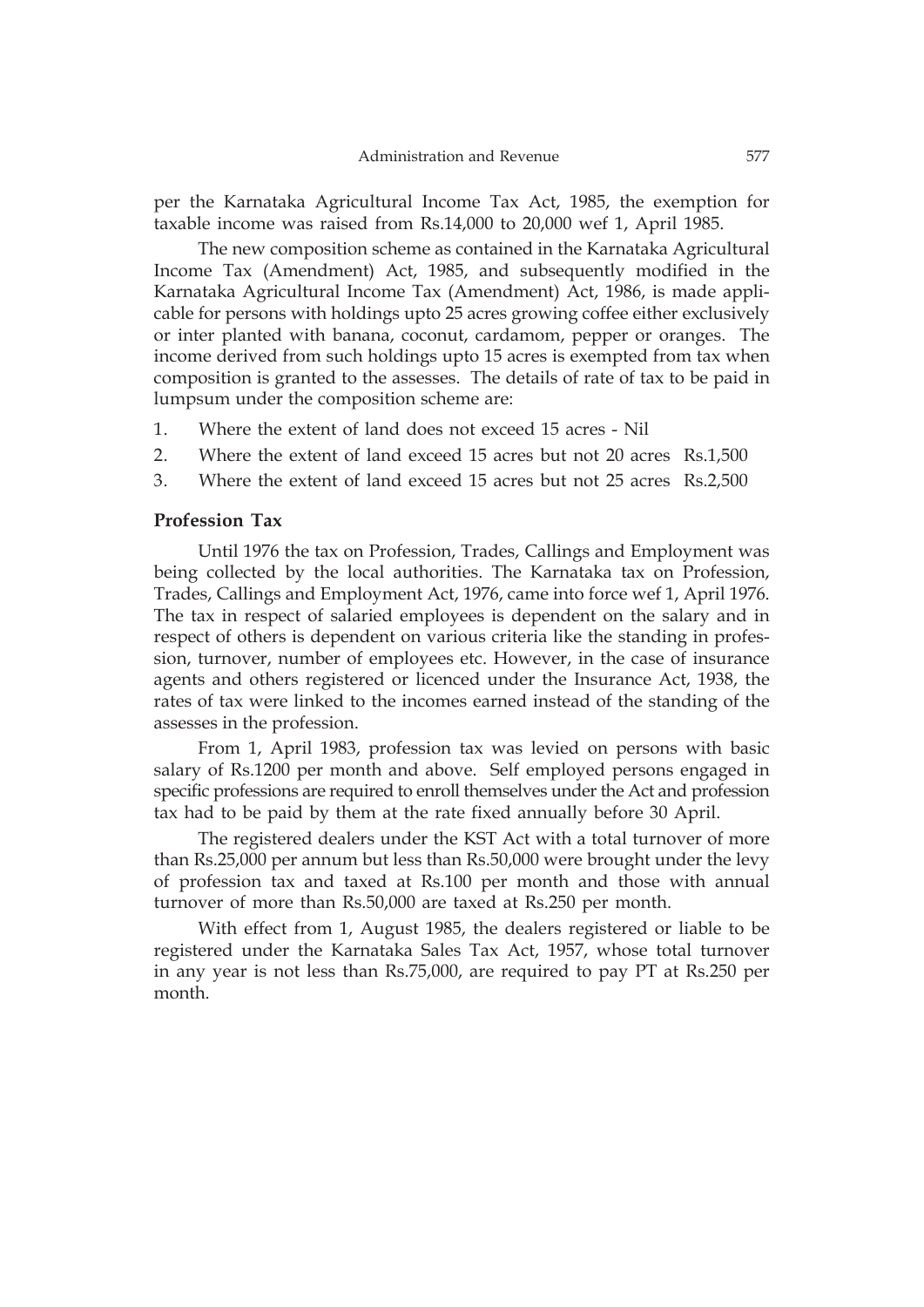# **Luxury Tax**

The Karnataka Tax on Luxuries (Hotels and Lodging Houses) Act 1979 came into force from 1 June 1979. The law provides for levy of tax in respect of luxuries provided in the hotel to any person at the following rates from 1.8.1985.

- 1. Where the lodging per person per day is Rs.30 but not more than Rs.150 it is 10% of such charges.
- 2. Where the charge of lodging per person per day is Rs.150 but not more than Rs.250 it is 15% of such charges.
- 3. Where the charge for lodging per person per day is Rs.250 it is 15% of such charges.

#### **Table 9.8 : Details of Commercial Tax Collected Rs. in Lakhs ( Assistant Commissioner, Assistant Commissioner of Commercial Tax Office, Circle-I, Mandya**

| Year      | Karnataka Sales Tax | Karnataka | Karnataka  | Total  |
|-----------|---------------------|-----------|------------|--------|
|           | Central Sales Tax   | Entrance  | Profession |        |
|           |                     | Tax       | Tax        |        |
| 1988-89   | 65.06               | 4.47      | 0.91       | 70.44  |
| 1989-90   | 95.08               | 4.26      | 2.02       | 101.36 |
| 1990-91   | 56.82               | 5.25      | 2.50       | 64.58  |
| 1991-92   | 71.34               | 6.07      | 3.01       | 82.42  |
| 1992-93   | 98.55               | 11.32     | 3.44       | 113.31 |
| 1993-94   | 103.45              | 12.30     | 3.58       | 119.33 |
| 1994-95   | 109.09              | 9.68      | 4.56       | 123.33 |
| 1995-96   | 102.73              | 13.57     | 4.53       | 120.83 |
| 1996-97   | 130.95              | 12.06     | 5.87       | 148.88 |
| 1997-98   | 131.26              | 29.49     | 6.17       | 166.94 |
| 1998-99   | 180.93              | 33.99     | 6.07       | 220.99 |
| 1999-2000 | 223.30              | 8.75      | 6.26       | 238.33 |
| 2000-2001 | 241.74              | 7.11      | 5.99       | 254.84 |
| 2001-2002 | 268.00              | 6.57      | 6.66       | 281.23 |

### **Stamps and Registration**

Bills of exchange, cheques, promissory notes, instruments of debts and insurance policies etc., are covered by the Indian Stamps Act. According to the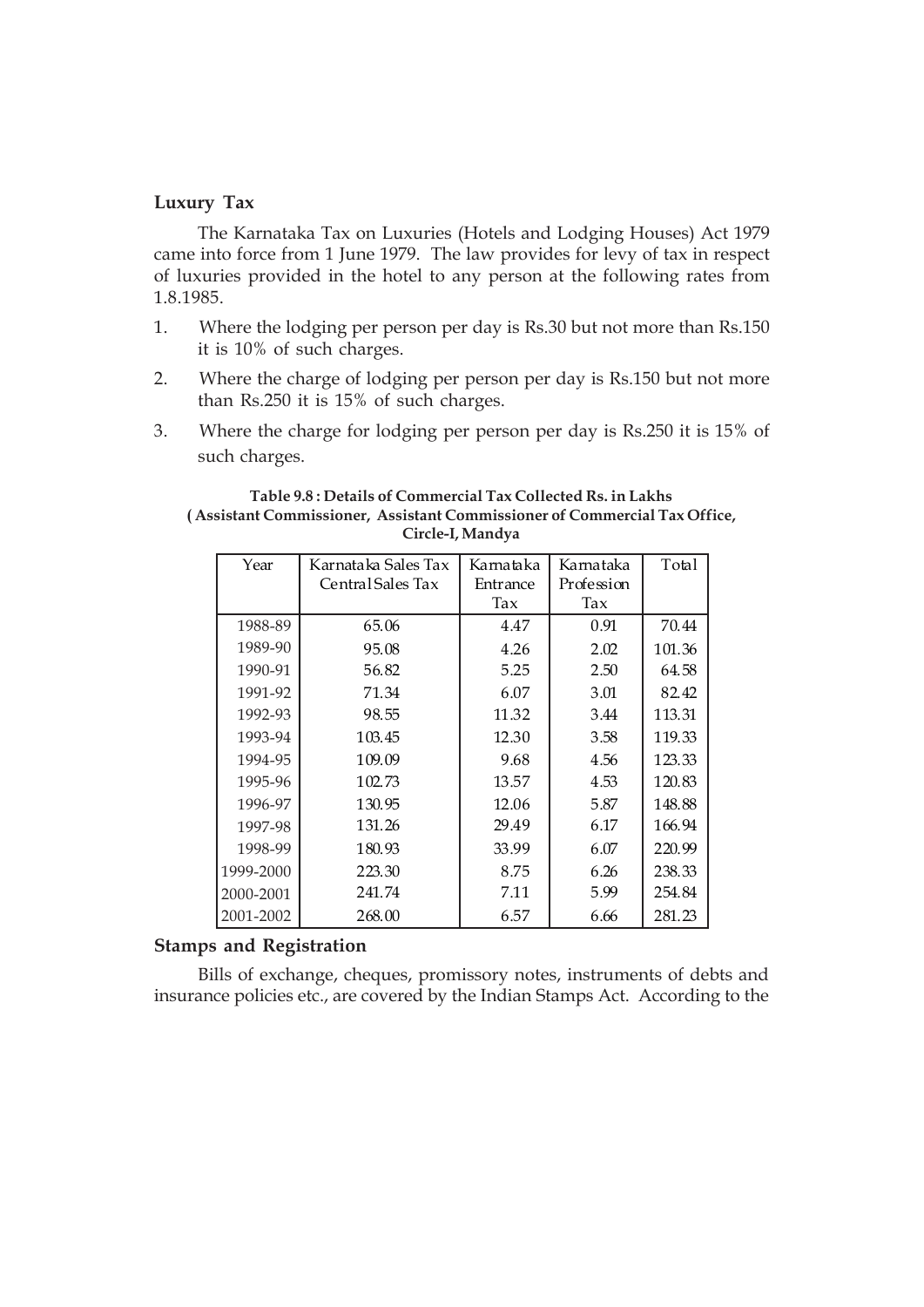Indian Registration Act, certain categories of documents must be compulsorily registered. Appropriate fees are prescribed under the Act for registration of different documents.

**Table 9.9 : Details of Commercial Tax Collected Rs. in Lakhs ( Assistant Commissioner, Assistant Commissioner of Commercial Tax Office, Circle-II, Mandya**

| Total  | Kamataka     | Karnataka    | Karnataka       | Karnataka Sales   | Year        |
|--------|--------------|--------------|-----------------|-------------------|-------------|
|        | Special      | Professional | Entrance        | Tax               |             |
|        | $\text{Tax}$ | Tax          | T <sub>ax</sub> | Central Sales Tax |             |
| 33.10  | 0.23         | 7.60         | 3.49            | 87.78             | 1995-96     |
| 106.15 | 0.04         | 8.13         | 6.39            | 91.19             | 1996-97     |
| 153.38 | 0.61         | 7.97         | 21.84           | 122.96            | 1997-98     |
| 226.26 | 232          | 7.83         | 26.19           | 189.92            | 1998-99     |
| 193.69 | 3.59         | 9.67         | 5.33            | 175.10            | 1999-2000   |
| 197.39 | 6.19         | 8.78         | 4.21            | 178.21            | $2000 - 01$ |
| 255.34 | 6.38         | 9.38         | 6.40            | 233.18            | $2001 - 02$ |

**Table 9.10 : Details of Commercial Tax Collected Rs. in Lakhs Commercial Tax Office, Circle-I, Mandya**

| Total | Karnataka<br>Entertainment<br>$\text{Tax}$ | Kamataka<br>Professional<br>Tax | Karnataka<br>Entrance Tax | Karnataka<br>Sales Tax<br>Central Sales<br>Tax | Year        |
|-------|--------------------------------------------|---------------------------------|---------------------------|------------------------------------------------|-------------|
| 52.70 | 20.15                                      | 8.10                            | 2.15                      | 22.30                                          | 1994-95     |
| 58.40 | 21.05                                      | 10.10                           | 3.10                      | 24.15                                          | 1995-96     |
| 64.97 | 22.77                                      | 11.19                           | 4.17                      | 26.30                                          | 1996-97     |
| 80.03 | 33.34                                      | 14.50                           | 1.99                      | 30.20                                          | 1997-98     |
| 76.96 | 26.00                                      | 11.48                           | 1.95                      | 38.52                                          | 1998-99     |
| 74.04 | 18.74                                      | 9.25                            | 1.47                      | 44.58                                          | 1999-2000   |
| 79.44 | 21.57                                      | 10.74                           | 0.66                      | 46.47                                          | 2000-01     |
| 68.44 | 21.90                                      | 10.30                           | 0.70                      | 35.54                                          | $2001 - 02$ |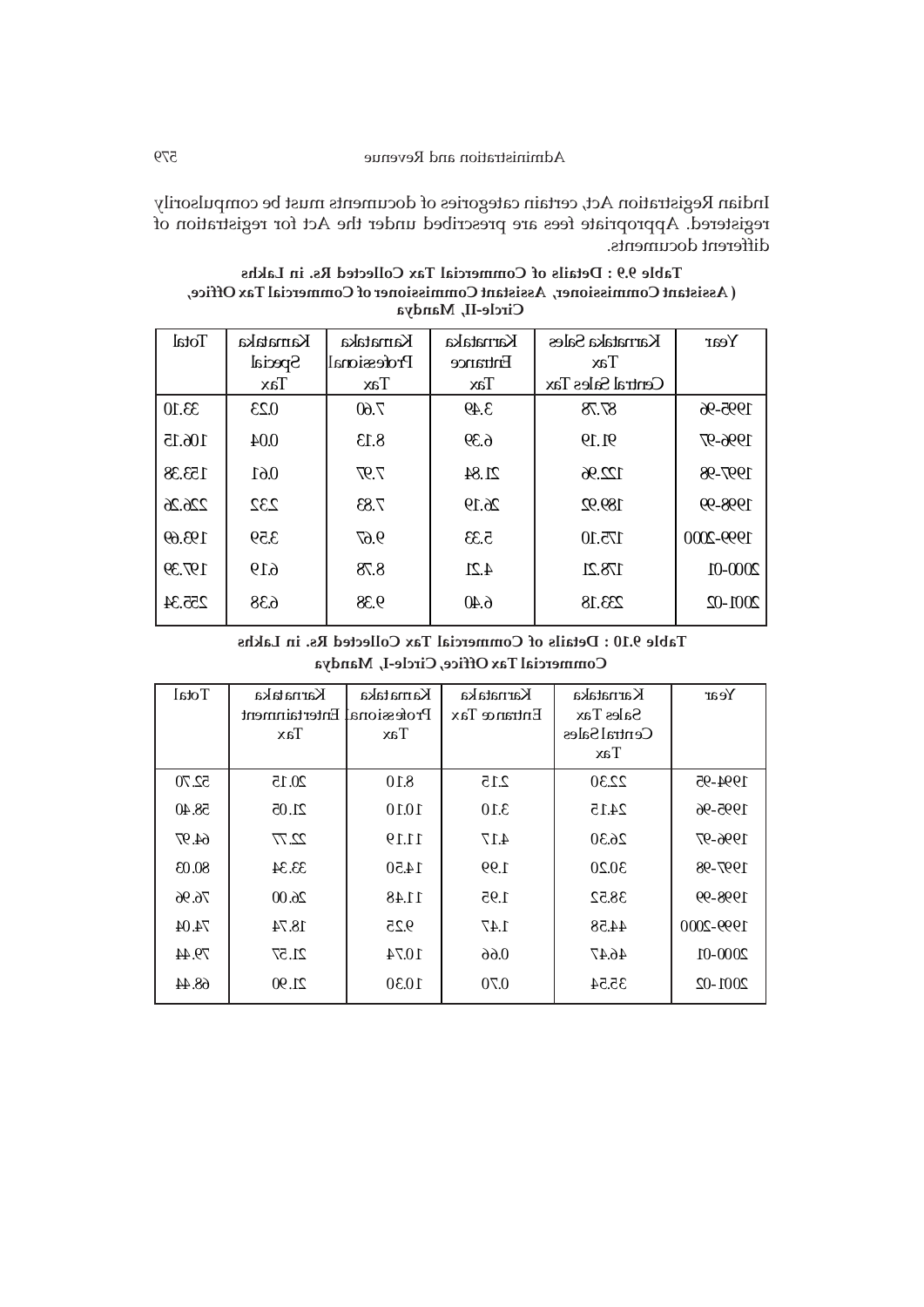| Year        | Karnataka<br>Sales Tax | Karnataka<br>Entrance Tax | Karnataka<br>Professional | Karnataka<br>Entertainment | Total |
|-------------|------------------------|---------------------------|---------------------------|----------------------------|-------|
|             | <b>Central Sales</b>   |                           | Tax                       | Tax                        |       |
|             | Tax                    |                           |                           |                            |       |
| 1987-88     | 12.23                  | 0.35                      | 5.42                      | 4.01                       | 22.01 |
| 1988-89     | 13.45                  | 0.28                      | 5.36                      | 3.95                       | 23.04 |
| 1989-90     | 14.92                  | 0.42                      | 5.97                      | 4.72                       | 20.03 |
| 1990-91     | 17.29                  | 0.65                      | 6.62                      | 5.51                       | 30.07 |
| 1991-92     | 20.18                  | 0.72                      | 6.12                      | 5.07                       | 32.09 |
| 1992-93     | 22.01                  | 0.52                      | 5.76                      | 4.71                       | 33.04 |
| 1993-94     | 23.42                  | 0.61                      | 6.89                      | 4.14                       | 35.06 |
| 1994-95     | 25.93                  | 0.91                      | 7.15                      | 3.10                       | 37.09 |
| 1995-96     | 28.05                  | 0.52                      | 7.45                      | 3.00                       | 39.02 |
| 1996-97     | 30.02                  | 0.71                      | 8.41                      | 1.92                       | 41.66 |
| 1997-98     | 33.39                  | 0.60                      | 7.18                      | 0.85                       | 42.02 |
| 1998-99     | 27.38                  | 0.70                      | 7.86                      | 4.81                       | 40.75 |
| 1999-2000   | 30.09                  | 1.28                      | 7.86                      | 4.02                       | 43.24 |
| 2000-01     | 33.22                  | 1.57                      | 7.20                      | 8.06                       | 50.05 |
| $2001 - 02$ | 33.08                  | 1.31                      | 7.75                      | 7.07                       | 49.32 |

| Table 9.11 : Details of Commercial Tax Collected Rs. in Lakhs |  |
|---------------------------------------------------------------|--|
| Commercial Tax Office, Circle-II, Mandya                      |  |

**Table 9.12 : Details of Yearwise Professional Tax Collected**

| Year      | Professional Tax |
|-----------|------------------|
| 1986-87   | 15.97            |
| 1987-88   | 17.02            |
| 1988-89   | 21.61            |
| 1989-90   | 30.32            |
| 1990-91   | 61.74            |
| 1991-92   | 76.66            |
| 1992-93   | 98.85            |
| 1993-94   | 122.58           |
| 1994-95   | 141.11           |
| 1995-96   | 166.49           |
| 1996-97   | 188.82           |
| 1997-98   | 134.89           |
| 1998-99   | 151.19           |
| 1999-2000 | 190.89           |
| 2000-01   | 202.95           |
| 2001-02   | 208.94           |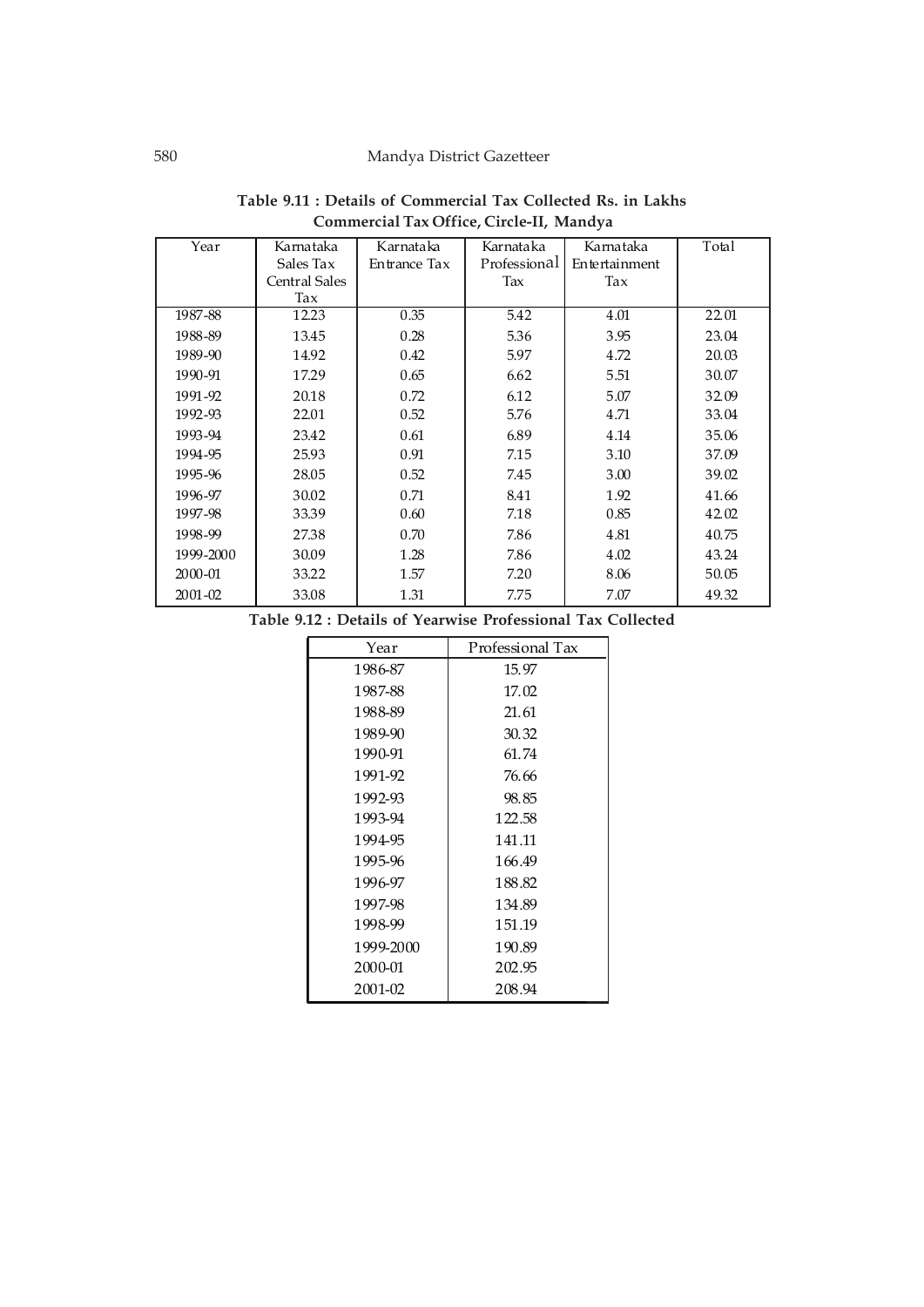Under the Karnataka Stamp Act, fifty five different types of documents are subject to stamp duty. These documents are categorised into two groups. The first group of documents are charged with advolorem duty and the second group's charged with fixed duty. The documents which are subject to advolorem duty are again classified as conveyance documents and bond rate documents. The conveyance rate is levied on the documents which are transferred with full rights and interests viz. sale, gift, exchange, etc. The documents which create limited interest over properties are charged with bond rate, namely, mortgage without possession, partition deed, security bond etc. The conveyance rate has been revised a couple of times from 1957 to 1979. The bond rate which was untouched till 1962 underwent enhancement by onethird in 1979.

Documents like agreements, affidavits, adoption deeds and articles of association are charged with fixed duty. Apart from the categorisation of the documents based on the rights they create, documents are also categorised as judicial and non-judicial. Stamp duty on judicial documents is regulated under the Karnataka Court Fees and Suits Act, 1958. The instruments falling under the schedule of the Indian Stamps Act have to be written on non-judicial paper.

At present there are 7 sub-registry offices in the district administering the following Acts :

- 1. Registration Act, 1908
- 2. Karnataka Registration Rules, 1965
- 3. Karnataka Stamps Act 1967 and Rules
- 4. Karnataka Court Fees and Suits Valuation Act 1958 and Rules
- 5. Indian Partnership Act, 1932.

At the district level the Special Deputy Commissioner and in his absence the DC acts as the ex-officio district registrar. The Sub-Registrar is entrusted with the work of registration of documents relating to immoveable property in his jurisdiction and collection of registration fees. He is also the registrar of marriages under the various marriage Acts that are in force in the district.

### **Excise**

The Department of Excise began functioning from the year 1967 in the Mandya district. The Karnataka Excise Act, 1965, is in force in all the seven taluks of the district; and, all shops selling arrack, bottled arrack and beer, etc. are licensed under it.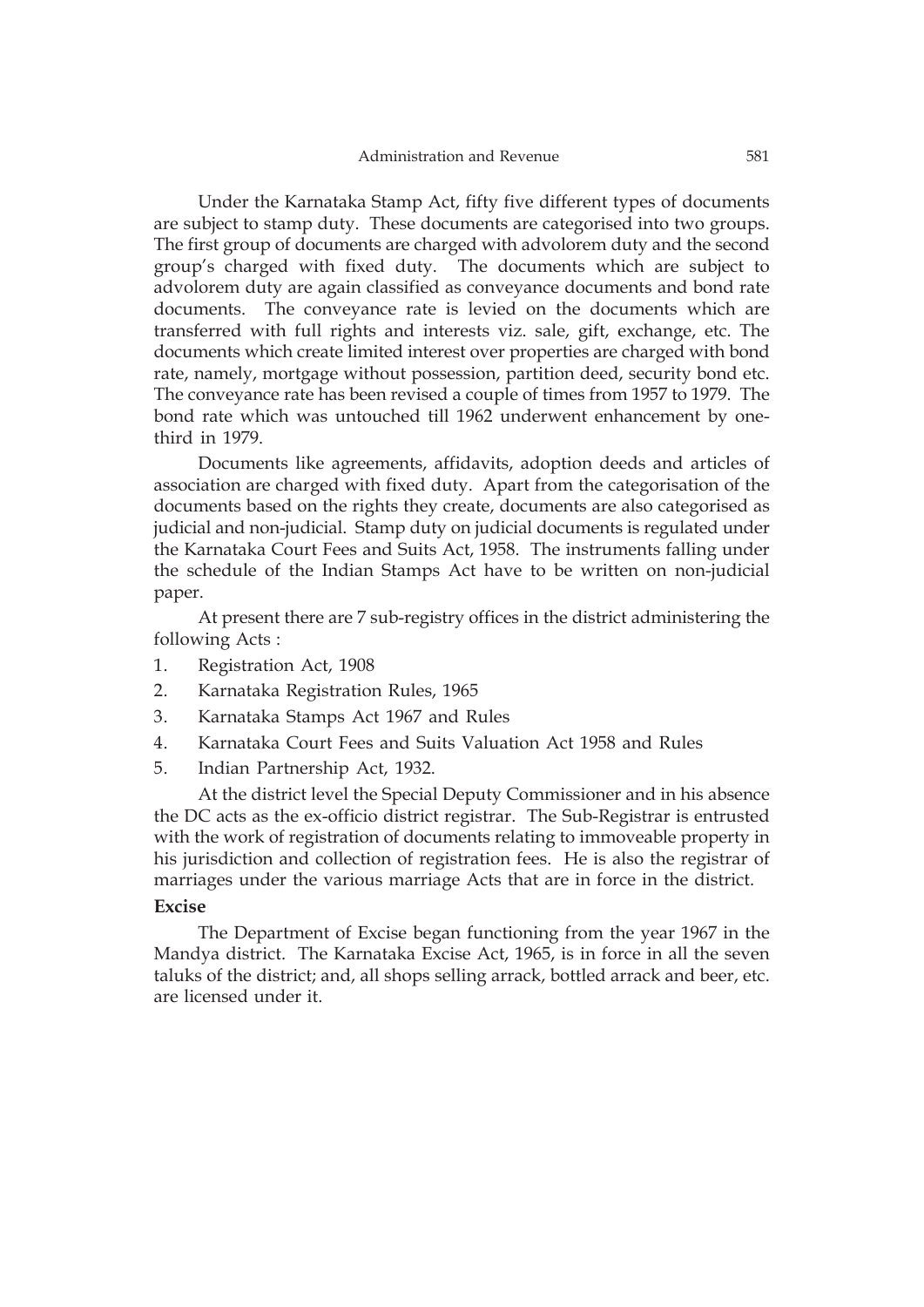# 582 Mandya District Gazetteer

|             |                 | Table 7.10 . Details of Tearwise Tees Confected |                |                |
|-------------|-----------------|-------------------------------------------------|----------------|----------------|
|             |                 | Collection                                      | Received Cases | Disposal Cases |
| Year        | Stamp Duty      | <b>Registration Fees</b>                        |                |                |
| 1992-93     | 6, 19, 243      |                                                 | 697            | 619            |
| 1993-94     | 4,73,509        |                                                 | 726            | 492            |
| 1994-95     | 7,10,105        |                                                 | 640            | 654            |
| 1995-96     | 10,19,539       |                                                 | 1,158          | 597            |
| 1996-97     | 11,03,809       | 1,81,990                                        | 454            | 975            |
| 1997-98     | 12,23,035       | 1,99,020                                        | 485            | 936            |
| 1998-99     | 9,96,937        | 1,58,900                                        | 499            | 533            |
| 1999-2000   | 9,46,33,285     | 1,83,59,732                                     | 510            | 799            |
| $2000 - 01$ | 9,94,73,304     | 2,28,37,151                                     | 576            | 385            |
| $2001 - 02$ | 10, 33, 76, 577 | 2,34,38,576                                     | 440            | 371            |

**Table 9.13 : Details of Yearwise Fees Collected**

| Table 9.14 : Details of Fees Collected from Registered Societies and Institutions |  |  |  |  |
|-----------------------------------------------------------------------------------|--|--|--|--|
|                                                                                   |  |  |  |  |

| Year      | Registered | Collected | Annual                | Collected Fees |
|-----------|------------|-----------|-----------------------|----------------|
|           | Societies  | Fees      | <b>Accounts Files</b> |                |
| 1990-91   | 125        | 12,500    | 42                    | 11,800         |
| 1991-92   | 139        | 13,900    | 86                    | 16,355         |
| 1992-93   | 206        | 10,600    | 57                    | 21,225         |
| 1993-94   | 235        | 23,500    | 73                    | 2,935          |
| 1994-95   | 282        | 28,200    | 104                   | 39,600         |
| 1995-96   | 374        | 37,400    | 95                    | 22,650         |
| 1996-97   | 251        | 25,100    | 119                   | 30,850         |
| 1997-98   | 290        | 29,000    | 141                   | 36,700         |
| 1998-99   | 399        | 39,000    | 14                    | 1,300          |
| 1999-2000 | 421        | 42,100    | 185                   | 60,000         |
| 2000-01   | 369        | 1,40,250  | 120                   | 50,500         |
| 2001-02   | 377        | 1,50,250  | 21                    | 5,320          |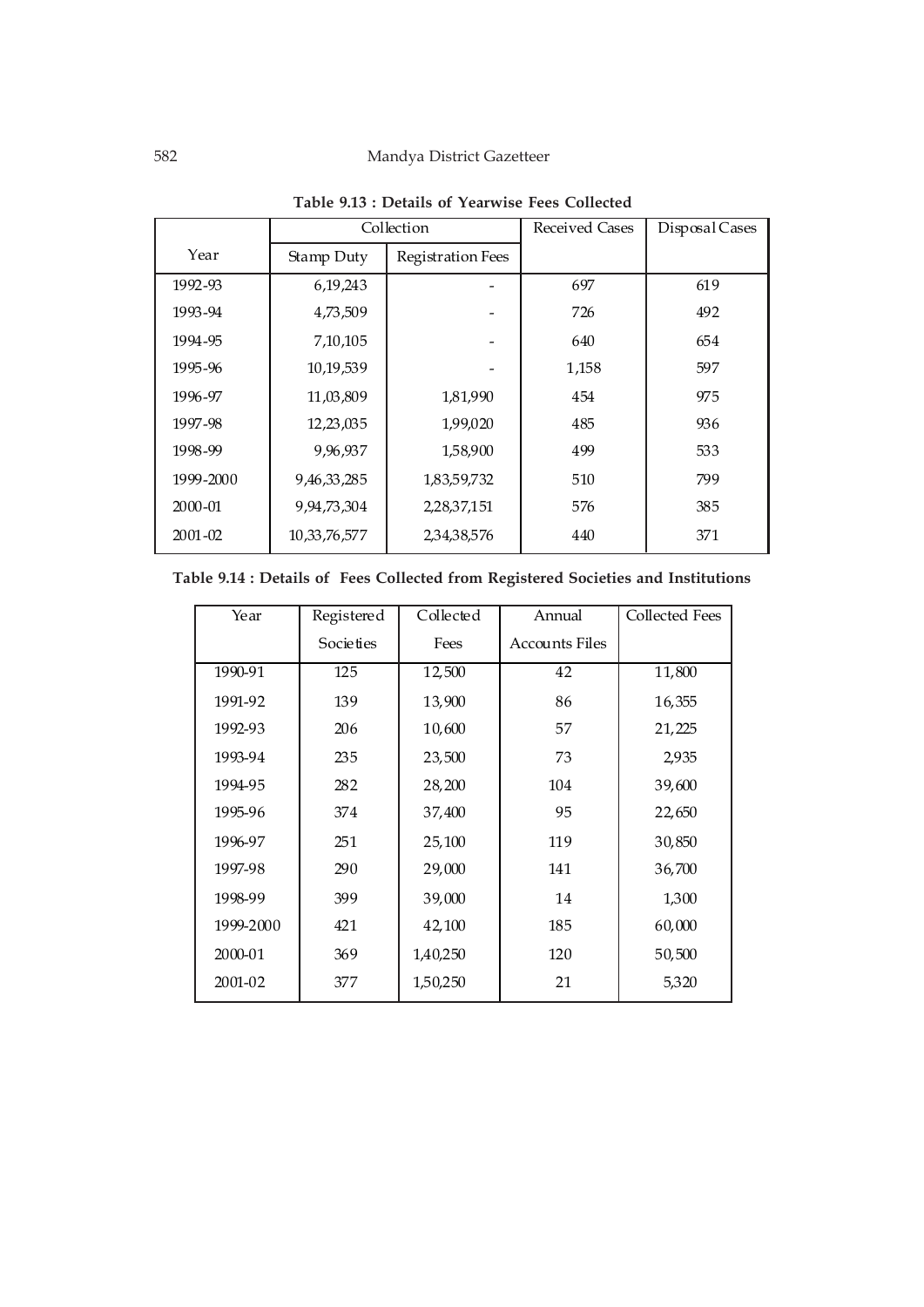| Year      | Registered          | Fees Collected  |                    |
|-----------|---------------------|-----------------|--------------------|
|           | Trading Institution | Registered Fees | <b>Filing Fees</b> |
| 1990-91   | 101                 | 10,100          | 1,075              |
| 1991-92   | 93                  | 9,300           | 1,735              |
| 1992-93   | 72                  | 7,200           | 1,355              |
| 1993-94   | 93                  | 9,300           | 1,325              |
| 1994-95   | 120                 | 12,000          | 1,450              |
| 1995-96   | 109                 | 10,900          | 1,400              |
| 1996-97   | 173                 | 17,300          | 1,975              |
| 1997-98   | 89                  | 8,900           | 1,300              |
| 1998-99   | 82                  | 8,200           | 1,500              |
| 1999-2000 | 82                  | 8,200           | 1,275              |
| 2000-01   | 74                  | 7,400           | 945                |
| 2001-02   | 1000                | 10,000          | 1,125              |

**Table 9.15 : Details of Fees Collected from Registered Societies and Institutions**

The Deputy Commissioner of excise, Mandya district, Mandya, and the Superintendent of Excise, Mandya district, Mandya, work under the Deputy Commissioner of the district. Six taluks in the district have circle offices, each of which headed by an Inspector of Excise; but, the Inspector of Excise of the Srirangapattana taluk functions from the Pandavapura circle office. There is a sub-divisional office to prevent unlawful activities which is headed by a Deputy Superintendent of Excise. Some of the Rules implemented by this department are manufacturing of Toddy, Bottled alcohol prouctions and Toddy producery units are functionry under the control Concerned distillaries. Such distilalies are exercising powers to distribute salang Transport allowance and such other allowaces.

Many rules have been formulated under the Excise Act. The Commissioner of Excise, Bangalore, who is the head of this department, is empowered to make or revise rules. The subordinate offices follow these rules in their working. The district-level officers have no powers either to make or modify any rules.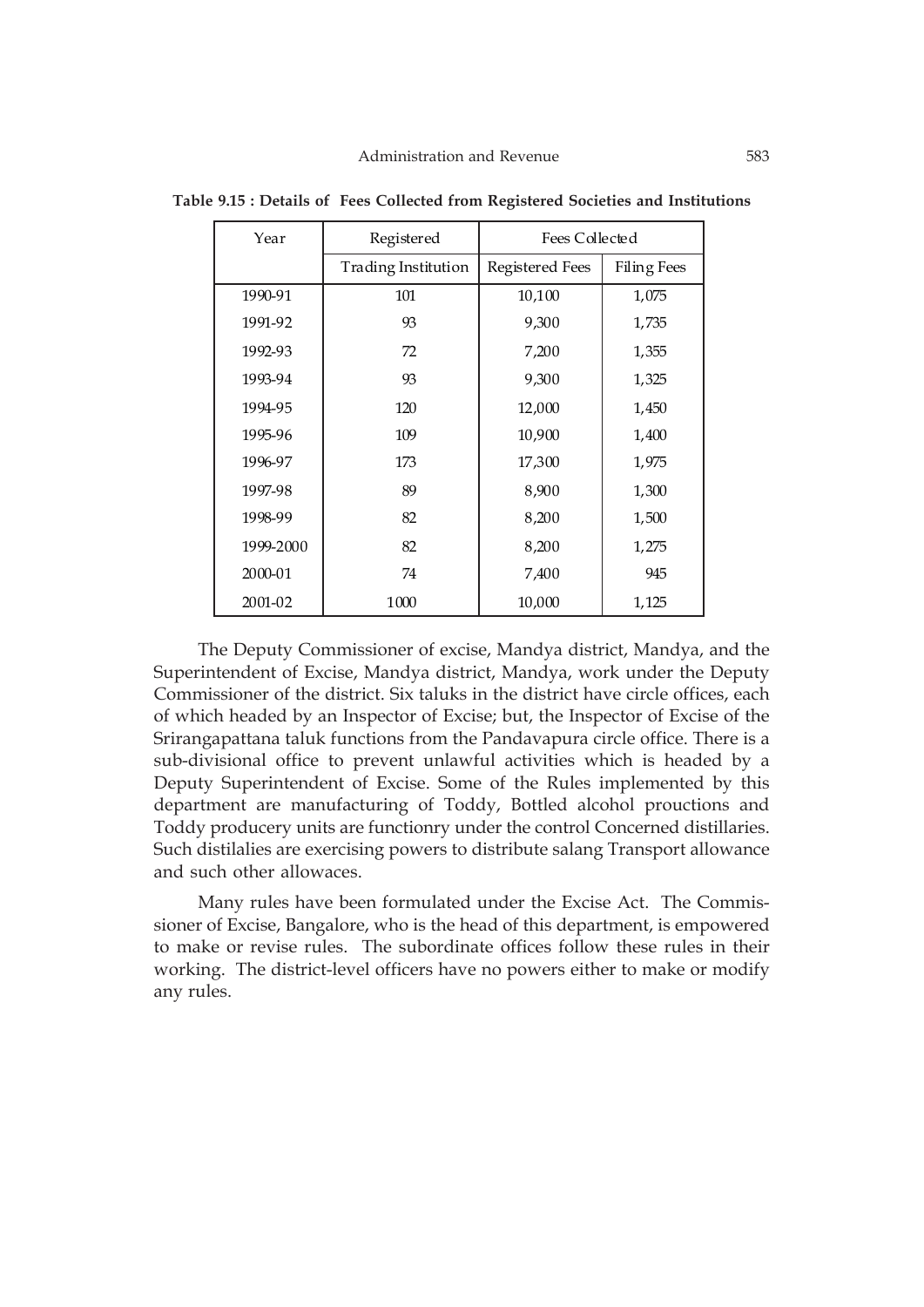# 584 Mandya District Gazetteer

|                                                     |          |         |         |         |          |              |         |                     |         |              |              |                   | (Rs. in lakhs) |           |
|-----------------------------------------------------|----------|---------|---------|---------|----------|--------------|---------|---------------------|---------|--------------|--------------|-------------------|----------------|-----------|
| Details                                             | 1987-88  | 1989-90 | 1990-91 | 1991-92 | 1992-93  | 1993-94      | 1994-95 | 1995-96             | 1996-97 | 1997-98      | 1998-99      | 1999-2000 2000-01 |                | 2001-02   |
| $\operatorname{{\mathtt{T}ax}}$ on<br>Arrac         | 0.64     | 1.09    | 1.65    | 1.55    | 1.53     | 2.52         | 2.88    | 4.80                | 4.67    | 4.29         | 4.66         | 5.21              | 6.40           | 6.00      |
| Arrac Shops<br>Rent on                              | 3.33     | 5.13    | 10.44   | 16.20   | 14.58    | 19.68        | 21.60   | 21.04               | 22.42   | 23.51        | 24.74        | 34.03             | 42.27          | 40.45     |
| Arrac Depots<br>License to                          | 0.04     | 0.02    | 0.04    | 0.02    | 0.02     | 0.01         | ĭ.      | ĭ.                  |         | ĭ.           |              | $\mathbf{r}$      | f.             | Ĭ.        |
| Sendhi Shops<br>Rent on                             | 3.28     | 6.04    | 1.36    | 0.31    | 0.30     | 0.01         | f,      | ï                   |         | ĭ.           | 0.17         | f.                | $\mathbf{r}$   |           |
| Tax on Beer                                         | 0.06     | $0.07$  | 0.06    | 0.08    | 0.09     | 0.02         | 0.02    | 0.02                | 0.01    | $\mathbf{I}$ | 0.01         | $\mathbf{I}$      | $\mathbf{I}$   | $\bar{1}$ |
| License Fees<br>to Distillery<br>Collected<br>Units | 0.04     | 0.04    | 0.04    | 0.06    | 0.14     | 0.08         | 0.09    | 0.22                | 0.12    | 0.45         | 0.35         | 0.59              | 0.71           | 0.60      |
| License to<br>Fees on                               |          |         |         |         |          |              |         |                     |         |              |              |                   |                |           |
| Liquors<br>Foreign                                  | 0.35     | 0.34    | 0.38    | 0.61    | 0.73     | 0.65         | 0.73    | 1.15                | 0.94    | 1.25         | 1.87         | 2.59              | 3.01           | 3.96      |
| Liquors (IML)<br>Fees on Local                      | 0.24     | 0.57    | 0.50    | 0.36    | 0.41     | 0.33         | 0.10    | 0.04                | 0.20    | 0.42         | 0.83         | 1.55              | 2.57           | 0.85      |
| Spirit Fees<br>Rectified                            | 0.03     | 0.03    | 0.02    | 0.01    | 0.09     | 0.25         | 1.54    | 10.90               | 12.77   | 2.00         | 3.62         | 2.08              | 4.27           | 8.35      |
| Denatured<br>Spirit Fees                            | $0.01\,$ | 0.03    | 0.01    |         | ı        | 0.02         | 0.03    | 0.04                | 0.04    | 0.04         | 0.05         | 0.06              | 0.14           | 0.14      |
| Fine and                                            |          |         |         |         |          |              |         |                     |         |              |              |                   |                |           |
| Japthi                                              | 0.01     | 0.04    | 0.04    | 0.03    | 0.03     | 0.10         | 0.13    | 0.88                | 0.86    | 1.14         | 1.04         | 3.01              | 2.54           | 2.71      |
| Service Fees                                        | 0.08     | 0.14    | 0.09    | 0.12    | 0.02     | $0.07$       | 0.23    | 0.10                | 0.08    | 0.09         | 0.21         | 0.20              | 0.21           | 0.27      |
| Tax Amount<br>Interest on                           | 0.13     | 0.22    | 0.21    | 0.33    | 0.27     | 0.19         | 0.45    | 0.48                | 0.41    | 0.28         | 0.23         | 0.55              | 0.70           | 0.92      |
| Permit Fees                                         |          | 0.02    | 0.02    | 0.03    | 0.04     | 0.04         | 0.03    | 0.03                | 0.05    | 0.12         | 0.10         | 0.11              | 0.14           | 0.11      |
| Others                                              |          | 0.08    | 0.14    | 0.08    | $0.07\,$ | $\mathbf{I}$ |         | $\bar{\phantom{a}}$ |         | $\mathbf{I}$ | $\mathbf{I}$ | 0.68              | 1.66           | 4.31      |

Table 9.16 : Details of Collected Tax under Different Heads from 1987-88 to 2001-02 **Table 9.16 : Details of Collected Tax under Different Heads from 1987-88 to 2001-02**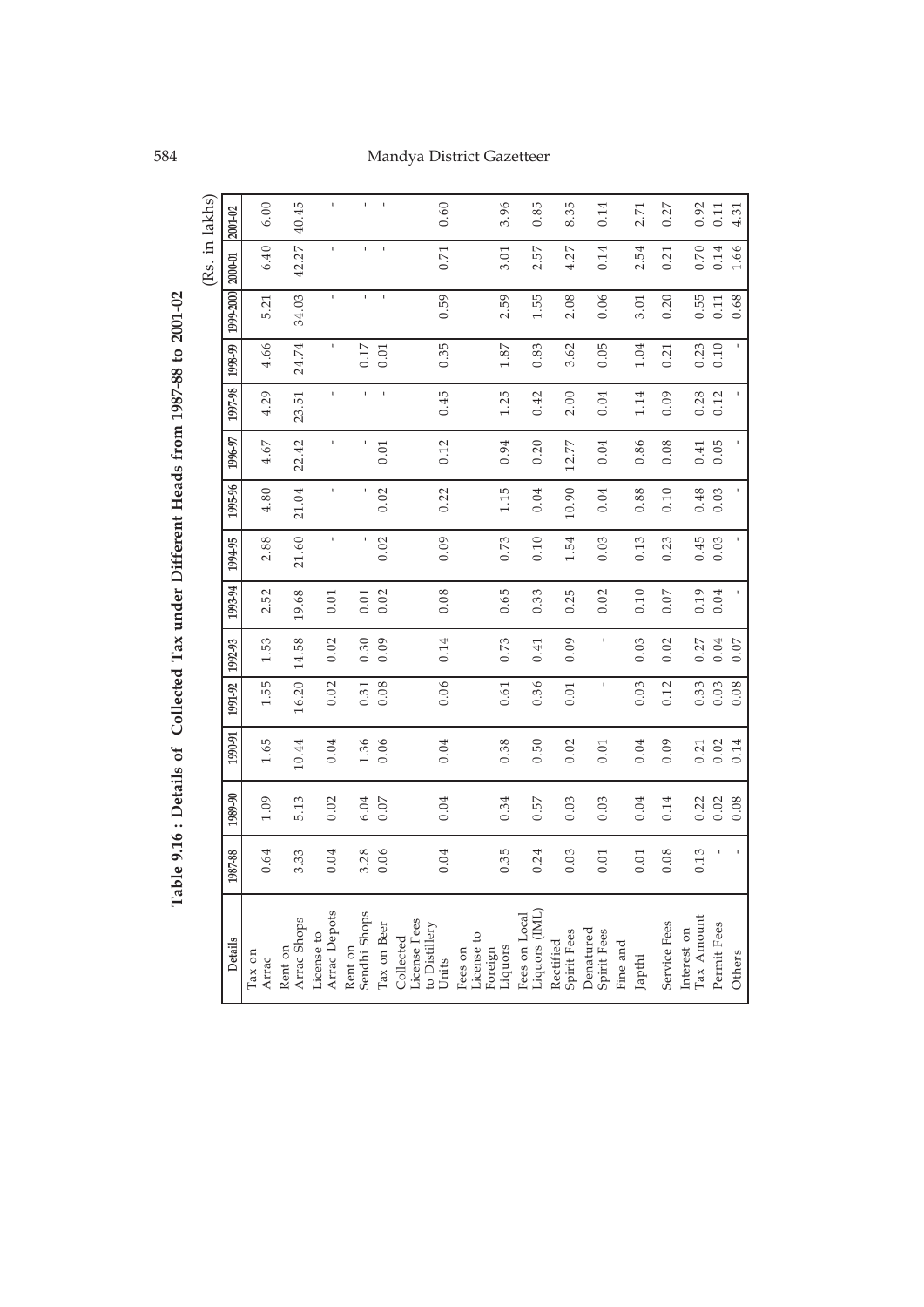## **Motor Vehicles Tax**

The motor vehicles taxes contribute significantly to the State Exchequer. This tax is levied on all kinds of vehicles such as motor cycle, car, truck, contract carriage, stage carriage, private bus, goods transport vehicle, special category vehicles like water tank mounted fire extinguishing vehicles, etc. The rate of tax varies according to the weight, capacity and horse-power of the vehicles.

Formerly it was called as 'Motor Vehicles Department', but now it is designated as 'Transport Department'. As in other districts, in the Mandya district also a Regional Transport Office is functioning under a Regional Transport Officer with jurisdiction over the entire district. Formerly, Acts like the Indian Motor Vehicles Act, 1939, the Karnataka Motor Vehicles Rules, 1957, and the Karnataka Motor Vehicles Act, 1957, were in force. Presently, the Department of Transport is implementing the following Acts and Rules:

- a) The Motor Vehicles Act, 1988
- b) The Motor Vehicles Rules (Central), 1989
- c) The Karnataka Motor Vehicles Rules, 1989
- d) The Karnataka Motor Vehicles Taxation Act and Rules 1957.

| Year      | Tax         | Fees           | <b>Total Revenue</b> |
|-----------|-------------|----------------|----------------------|
|           |             |                | Collected            |
| 1992-93   | 2,41,39,578 | 55, 35, 465    | 2,96,75,043          |
| 1993-94   | 2,83,37,616 | 59,62,353      | 3,42,99,971          |
| 1994-95   | 3,27,70,632 | 62,71,128      | 3,90,41,760          |
| 1995-96   | 4,23,50,379 | 68, 31, 622    | 4,91,82,001          |
| 1996-97   | 4,11,48,380 | 76, 44, 265    | 4,87,92,645          |
| 1997-98   | 5,07,48,527 | 81, 65, 542    | 5,89,14,069          |
| 1998-99   | 5,45,94,967 | 88, 18, 871    | 6,34,13,838          |
| 1999-2000 | 6,18,84,318 | 12,40,8276     | 7,42,92,584          |
| 2000-01   | 6,22,77,599 | 1, 24, 94, 002 | 7,47,71,601          |
| 2001-02   | 7,16,60,136 | 1,58,41,856    | 8,75,01,99           |

**Table 9.17 : Details of Revenue Collected under Above Act and Rules from 1992-93 to 2001-02**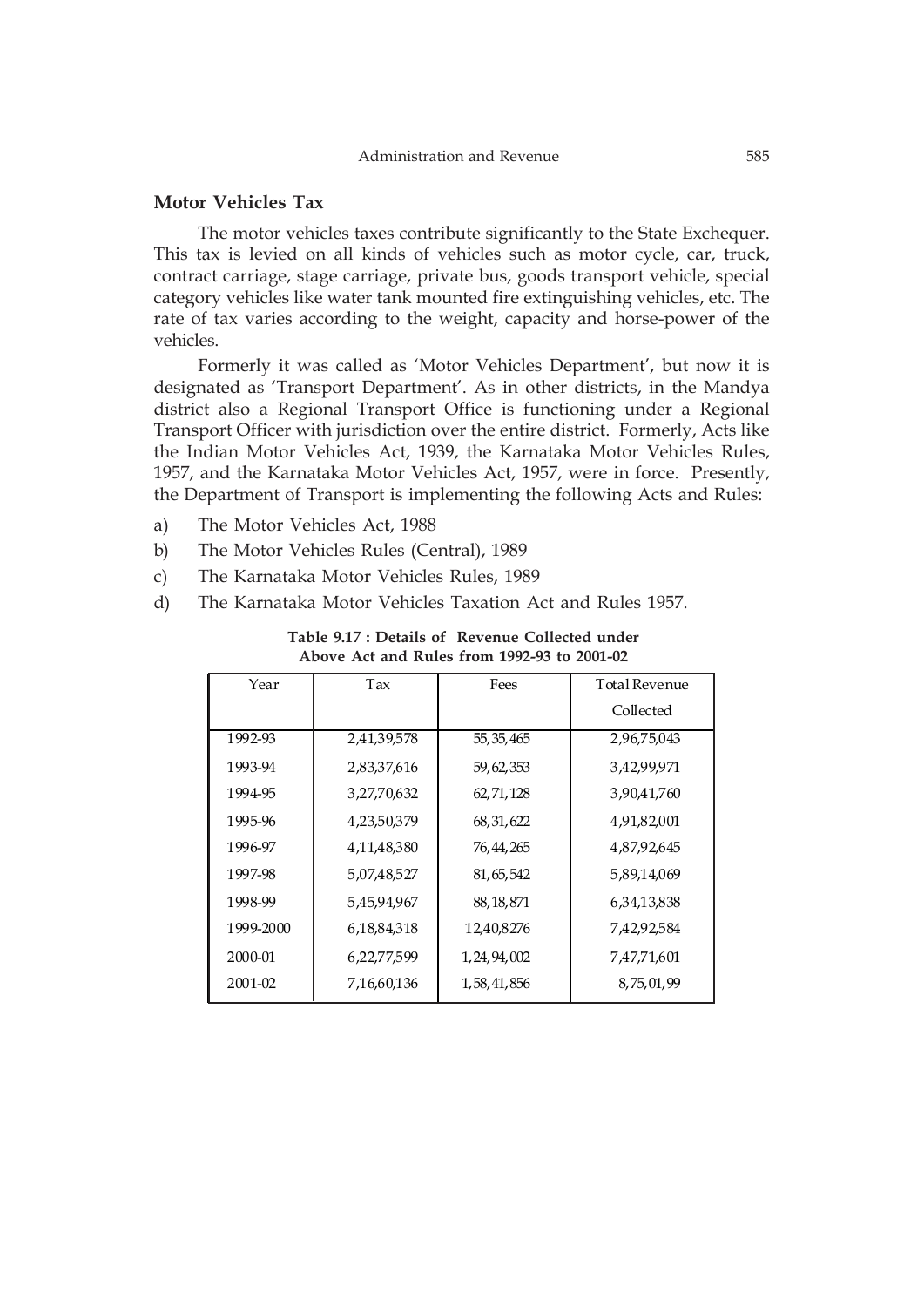| Year      | Fine Collected | Fine Collected | Fine Collected | <b>Total Fine</b> |
|-----------|----------------|----------------|----------------|-------------------|
|           | Under          | Under          | From Court     | Collected         |
|           | Section 68     | Section 200    | Under          |                   |
|           |                |                | Section 192    |                   |
| 1987-88   | 1.35.460       |                |                | 1,35,460          |
| 1988-89   | 4,92,815       |                |                | 4,92,815          |
| 1989-90   | 2, 18, 539     |                |                | 2,18,530          |
| 1990-91   | 3,07,861       |                |                | 3,07,861          |
| 1991-92   | 2,49,235       | 63,305         | 3,270          | 3,15,810          |
| 1992-93   | 3,63,544       | 1,86,120       | 24,385         | 5,74,049          |
| 1993-94   | 2,92,270       | 2,46,210       | 19,600         | 5,58,080          |
| 1994-95   | 3,99,215       | 3,71,165       | 21,780         | 7,92,160          |
| 1995-96   | 2,12,005       | 2,15,595       | 1,29,405       | 5,57,005          |
| 1996-97   | 1,39,375       | 3,04,150       | 1,27,885       | 5,71,410          |
| 1997-98   | 47,370         | 5,29,850       | 1,72,960       | 7,50,18           |
| 1998-99   | 11,500         | 6,63,050       | 1,39,025       | 8,13,575          |
| 1999-2000 |                | 1,47,705       | 4, 35, 510     | 18,53,215         |
| 2000-01   | 18,500         | 13,16,647      | 2,86,185       | 16,21,332         |
| 2001-02   | 38,000         | 22,82,160      | 4,55,840       | 27,76,000         |

**Table 9.18 : Details of Fine Collected under Motor Vehicle Act-1988**

# **The Electricity Duty**

On 1, August 1999, the Karnataka Electricity Board (KEB) was re designated as the Karnataka Power Transmission Corporation Ltd. The Mandya Divisional Office has been functioning since 1960. It is headed by a Executive Engineer. In 1993, the Mandya Divisional Office of the KEB was divided into Mandya divisionall and the Pandavapura division. The Pandavapura town is the headquarters of the division of the same name; its jurisdiction extends to the taluks of Pandavapura, Srirangapattana, Krishnarajapete and Nagamangala. The Mandya town headquartered division has its jurisdiction over the taluks of Mandya, Malavalli and Maddur.

Details¸ of stations with in the Jurisdiction of the Mandya division are as below: 1) Domestic Lighting – 205806, 2) AEH-18470, 3) Commercial Lighting-25041, 4) Bhagyajyothi / Kuteerajyothi-84511, 5) Low Tention.-9916, 6) WW-

20157, 7) IP Sets -39840, 8) HT-63, 9) SL-29677 (Total-EX.St.LTS.- 385662).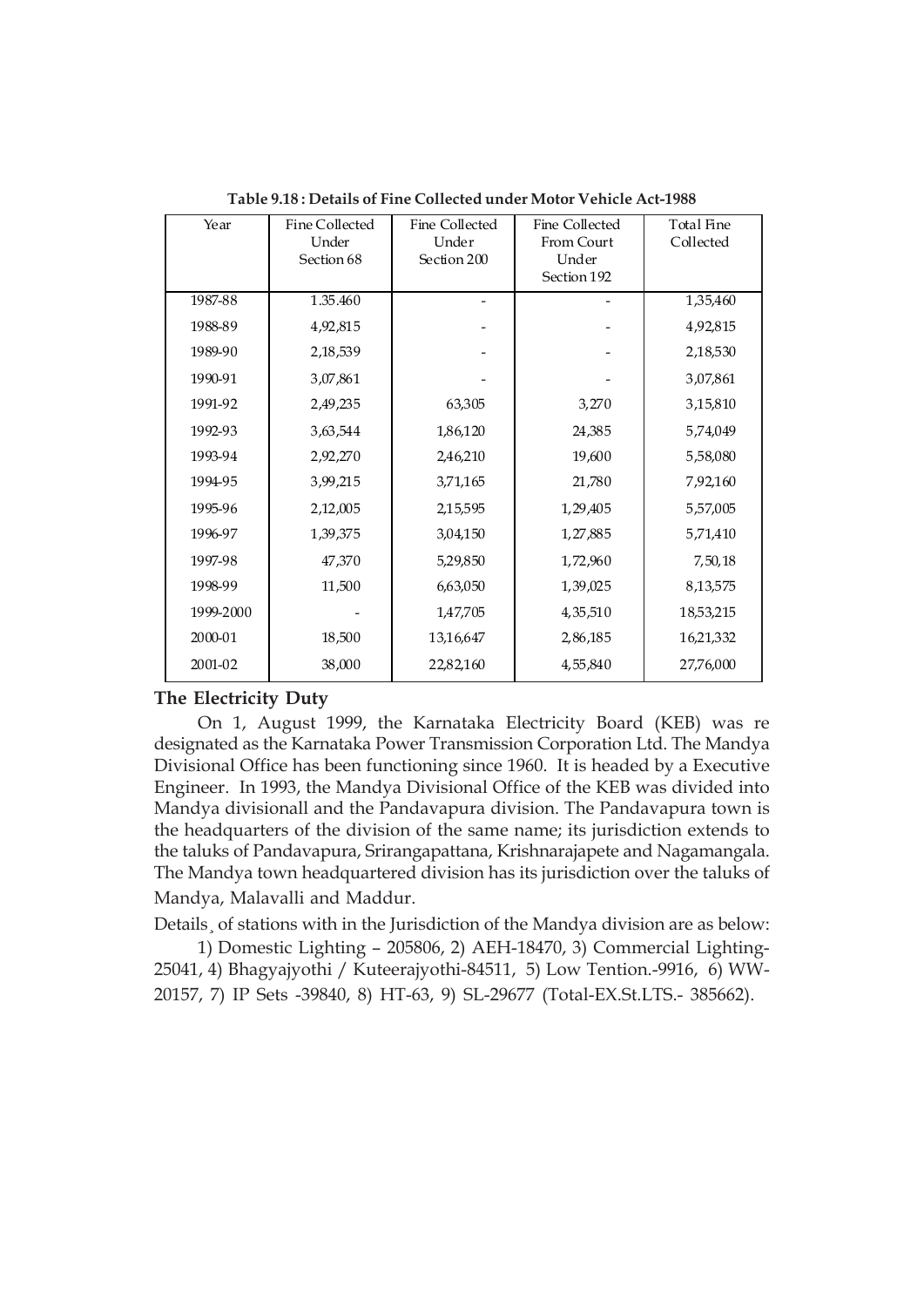## **Details of Schemes**

All the Principal Villages (R.E.C.) in the Mandya division have been electrified. Power connections have been given to irrigation pumpsets under schemes like Ganga Kalyana, Nooru Bavi (Hundred Wells) and special component programmes. Besides, poor families are provided with power connection under schemes like Bhagya Jyothi and Kuteerajyoti.

| $2001 - 02$ |         | $\mid$ 1999-2000 $\mid$ 2000-01 | 1998-99 | 1997-98 | 1996-97 | 1995-96 | $1994 - 95$ |
|-------------|---------|---------------------------------|---------|---------|---------|---------|-------------|
| 4833.90     | 4672.19 | 4153.68                         | 6867.45 | 4324.38 | 3231.13 | 3286.18 | 3120.26     |

 **Table 9.19 : Revenue Collected From Division**

| Total          | I.P Sets       | Street<br>Lights | Industry<br>Consumption | Commercial<br>Consumption | Domestic<br>Consumption | Years     |
|----------------|----------------|------------------|-------------------------|---------------------------|-------------------------|-----------|
| 2,57,89,152    | 22,10,365      | 69,365           | 12654819                | 2958115                   | 7892888                 | 1960-61   |
| 3,52,06,929    | 23,18,354      | 1,10,152         | 18812313                | 3104112                   | 10861998                | 1970-71   |
| 4, 33, 72, 274 | 39,65,401      | 2,54,243         | 20015415                | 3296109                   | 15841106                | 1980-81   |
| 5,19,00,826    | 42,73,404      | 3,01,314         | 24222106                | 3301600                   | 19802402                | 1990-91   |
| 6,54,46,384    | 53,63,806      | 3,50,378         | 28952426                | 3408881                   | 27370903                | 1995-96   |
| 6,81,58,610    | 82,72,365      | 3,99,962         | 26662978                | 3432188                   | 29391117                | 1996-97   |
| 6,76,57,919    | 88,36,452      | 4,50,378         | 23251597                | 3611703                   | 31507789                | 1997-98   |
| 6,84,92,945    | 89,39,369      | 6,39,676         | 23131470                | 3758316                   | 32034114                | 1998-99   |
| 7,62,29,280    | 1, 31, 12, 135 | 7,82,365         | 24011266                | 3901502                   | 34422012                | 1999-2000 |
| 87230242       | 14716276       | 802549           | 28012382                | 4007500                   | 35422160                | 2000-2001 |
| 88132526       | 14918200       | 813678           | 28452167                | 4128923                   | 38512090                | 2001-2002 |

 **Table 9.20 : Consumption Elecricity (1960-61 to 1999-2000) in the District**

In Units

#### **Forest Development Tax**

Forests are regarded as an important national asset and contribute substantially to the State Exchequer. The department started functioning in the Mandya district since 1974. Its jurisdiction extends to the whole district. There are two sub-subdivisions with headquarters at Nagamangala and Mandya; while Mandya, Maddur, Malavalli and Srirangapattana are included in the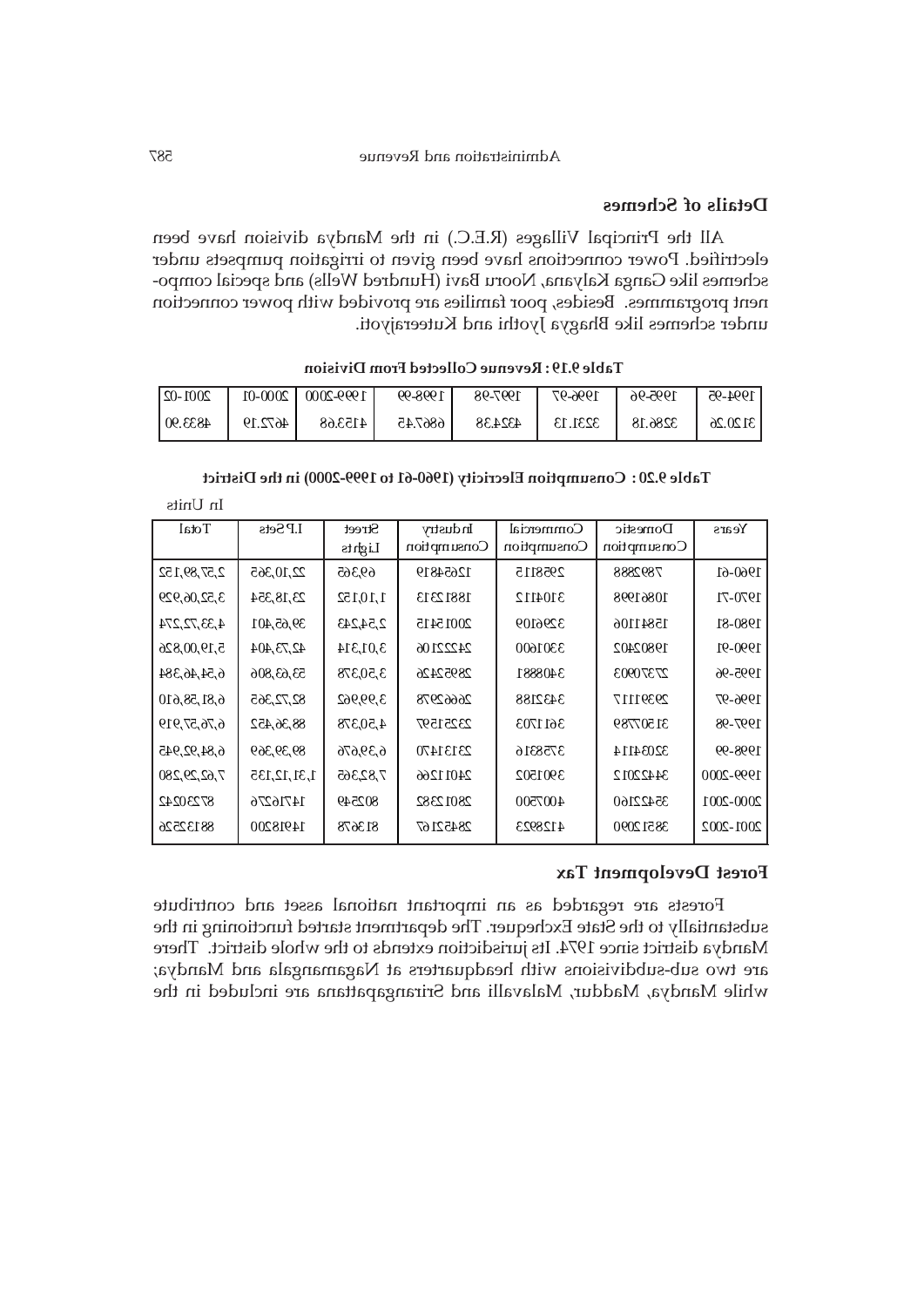latter sub-division, Pandavapura, Nagamangala and Krishnarajapete are included in the former sub-division. The district forest office is headed by a District Conservator of Forests who is in control of all the seven taluks in the district. He is assisted in his work by an assistant conservator of forests; and, at the taluk level the range forest officers are appointed. The District Forest Office administers the following Acts and Rules: The Karnataka Forest Code, 1976; the Karnataka Forest Act, 1963 and Rules, 1969; the Karnataka Forest Manual; the Karnataka Tree Felling Prevention Act, 1976; the Karnataka Wild Life Preservation Act, 1972; the Forest Conservation Act; and, the Karnataka Forest Account Code, 1976, with amendments, 1988.

#### **The Central Taxes**

The Central excise duty is levied under provisions of the Central Excise and Sales Act, 1944. Mandya Range Office of the Central Excise was started on 21-12-1973 with jurisdiction over the whole of the Mandya district except the Belagola hobli of Srirangapattana taluk. Its jurisdiction thus extends to the taluks of Mandya, Maddur, Malavalli, Krishnarajapete, Nagamangala, Pandavapura and Srirangapattana (with the exception of Belgola hobli). The Central Excise Tariff Act, 1985, prescribes the different commodities along with the rates leviable. In the Mandya Range the commodities which come under the central excise duty include sugar, molasses, organic chemicals, bulk drugs, ayurvedic drugs, television, power cords and cables, plastics, bines, matches, articles of iron and steel, articles of cement, aerated water, carbon dioxide, ethyl alcohol, printed circuit board, acid, oil, etc. Of these sizable revenue earning commodities are sugar, molasses, organic chemicals, television sets and ayurvedic drugs.

The average annual revenue realized from central excise during the period from 1994-95 to 1996-97 amounted to rupees 21 crores.

The realizations fell to Rs.13.25 crores during 1997-98 and further to Rs.11.25 crores during 1998-99. The closure of some units and the overall economic constraints largely contributed to this fall.

#### **Income Tax**

Earlier, Income tax was being levied by the erstwhile Mysore State. This was taken over by the Government of India from the year 1950. The Income Tax office, Mandya, started functioning since 1, May 1970. Earlier to this, the Mandya district was under the control of the Income Tax Officer, Mysore. At present, two officers, assisted by 14 complimentary staff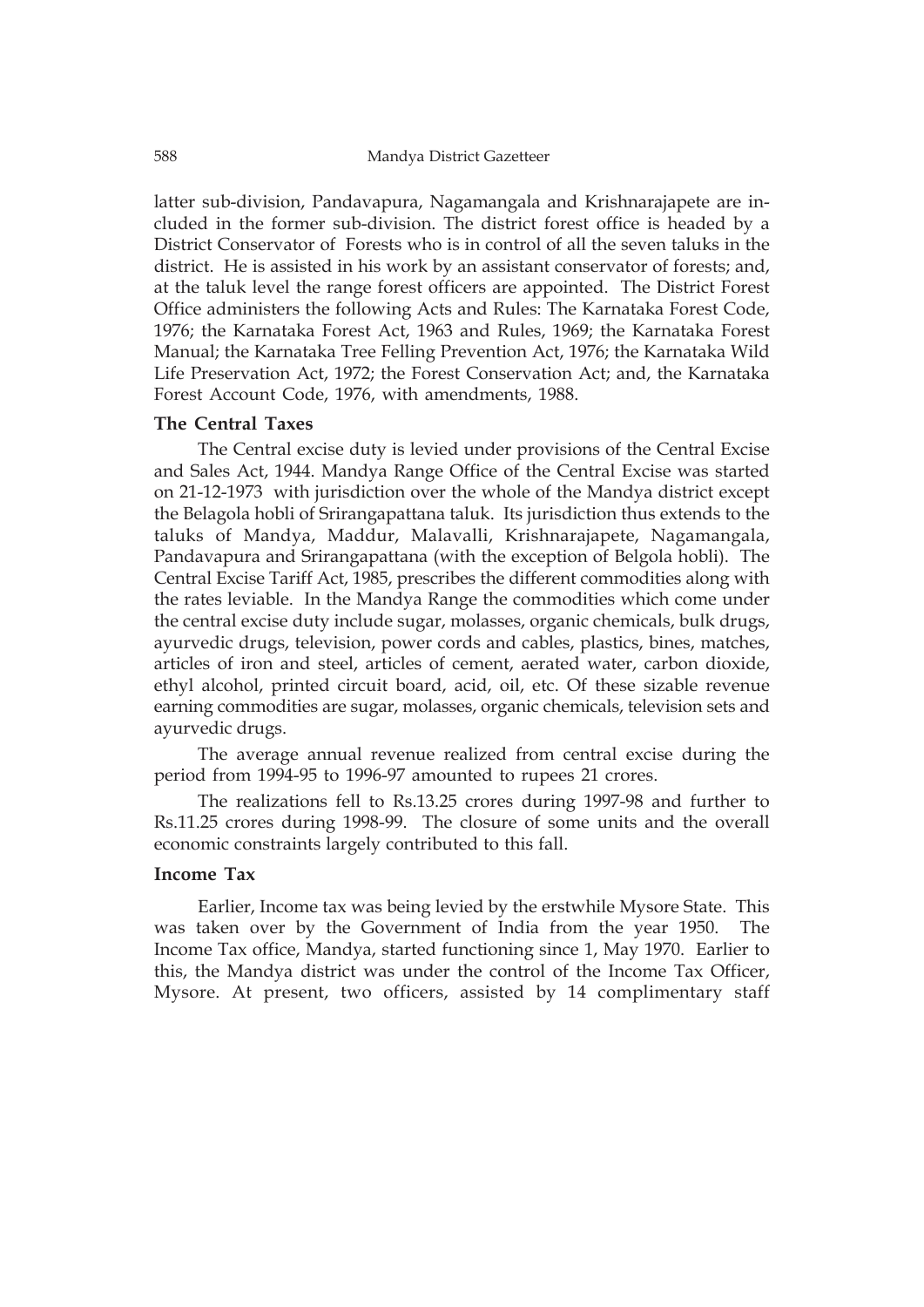| income<br>Other                                       | $\sigma$         | 47588-00  | 79572-00  | 64225-00   | 35313-00 | 2571-00  | 26660-00 | 15691-00 | 2903-00  | 220899-20 | 316929-00 | 229105-00 | 168919-00 | 2628-00     | 30546-00 | 25463-00  | 1356-00   |
|-------------------------------------------------------|------------------|-----------|-----------|------------|----------|----------|----------|----------|----------|-----------|-----------|-----------|-----------|-------------|----------|-----------|-----------|
| 05 Revenue<br>Exceeding<br>duration<br>Balance<br>the | $\infty$         | 368-00    | 7056-00   | $628 - 00$ |          |          | 244-00   |          |          |           |           |           |           |             |          |           |           |
| Confiscation<br>02 Penalty<br>រីជ                     | $\triangleright$ | 40083-00  | 10923-00  | 42140-00   | 50585-00 | 3290-00  | 6700-00  | 21500-00 | 31200-00 | 39772-00  | 24250-00  | 27050-00  | 10500-00  | 38192-75    | 8122-75  | 21616-00  | 19530-00  |
| 05 other<br>Product<br>Forest<br>Miner                | $\circ$          | 1100-00   | 1450-00   |            | 1475-00  | 3450-00  | 8000-00  | 5025-00  | 5955-00  | 2720-00   | 2700-00   | 1125-00   | 4425-00   |             | $00-00$  | 1300-00   | 2050-00   |
| 02 Firer<br>Wood<br>Chalcol                           | Ю                | 52065-00  | 7905-00   | 2224-00    | 15985-00 | 51940-00 | 39290-00 | 4275-00  | 4430-00  | 15251-00  | 81870-00  | 32960-00  | 11300-00  | 10829-00    | 1970-00  |           | 3130-00   |
| Eucalyptus<br>Plantation                              | 4                | 251525-15 | 397803-00 | 202445-00  | 38325-00 |          | 916-00   |          |          |           |           | 28425-00  |           | 3202-50     | 605-00   | 251405-00 | 119559-00 |
| 09 from<br>Product<br>Forest                          | 3                |           |           |            | 2150     |          |          | 3685-00  |          |           |           |           |           |             |          |           |           |
| Years                                                 | $\sim$           | 1994-95   | 1995-96   | 1996-97    | 1997-98  | 1994-95  | 1995-96  | 1996-97  | 1997-98  | 1994-95   | 1995-96   | 1996-97   | 1997-98   | 1994-95     | 1995-96  | 1996-97   | 1997-98   |
| Taluk                                                 |                  | Mandya    |           |            |          | Maddur   |          |          |          | Malavalli |           |           |           | Nagamangala |          |           |           |

Table 9.21 : Revenue Accrued Under Various Heads by Forest Department in District  **Table 9.21 : Revenue Accrued Under Various Heads by Forest Department in District**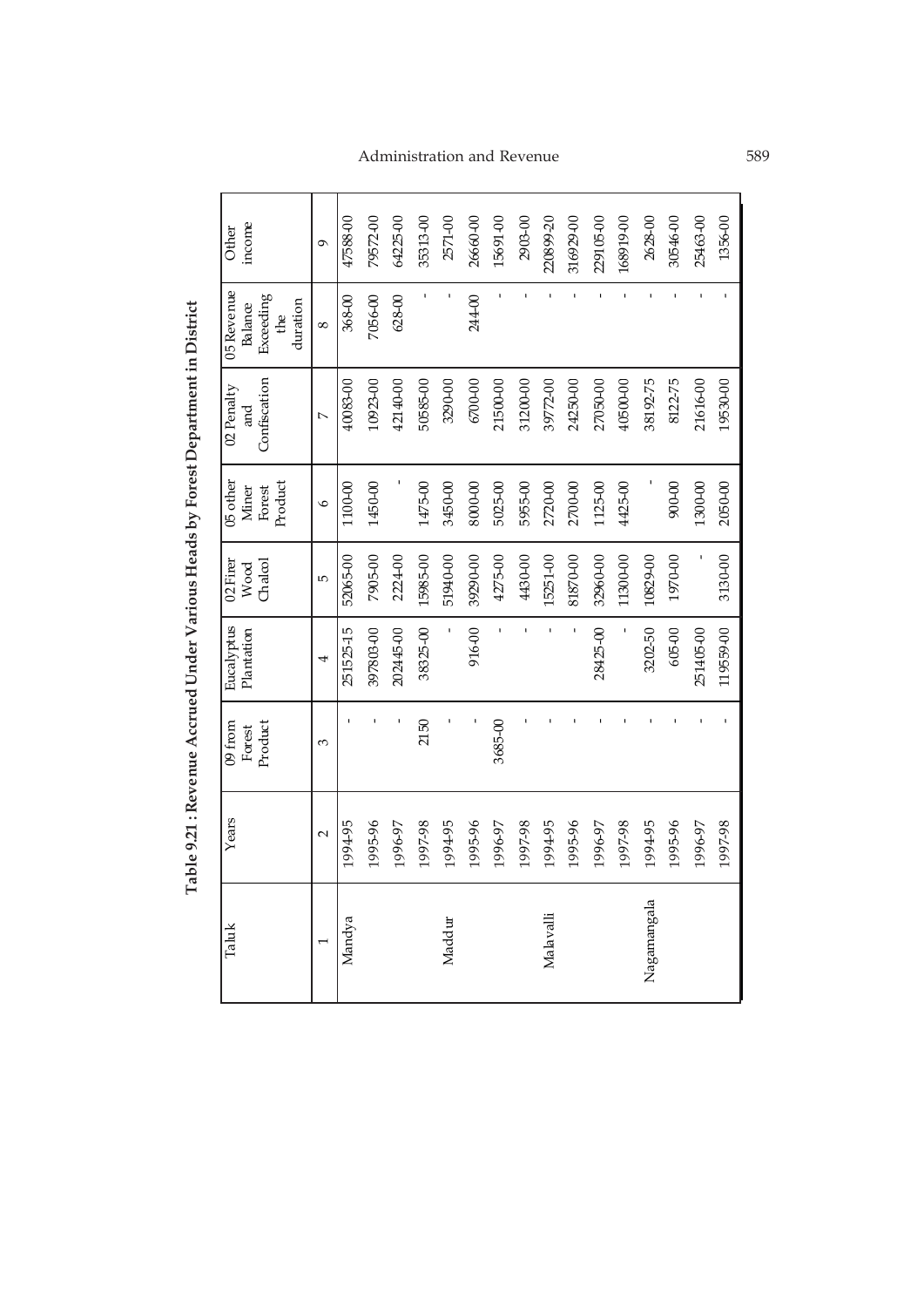# 590 Mandya District Gazetteer

| 9        | 00-0601     | $6078 - 00$ | 515-00    | 2686-00   | 510-00          | 13990-00    | 12353-00  | 5705-00  | 5111-00         | $10822 - 00$ | 8969-00  | 1443-00  |
|----------|-------------|-------------|-----------|-----------|-----------------|-------------|-----------|----------|-----------------|--------------|----------|----------|
| $\infty$ |             |             |           | $30 - 00$ |                 | $126 - 00$  |           |          |                 |              |          |          |
|          | 1094-00     | 5550-00     | 33570-00  | 19450-00  | 8650-00         | $2000 - 00$ | 2600-00   | 22500-00 | 10082-00        | 3153-00      | 12138-00 | 10856-00 |
| Ò        | 505-00      | $460 - 00$  |           | 1350-00   | 3300-00         | 2300-00     | 3900-00   | 3600-00  | 825-00          | 800-00       | 1650-00  | 1200-00  |
| 5        | 19573-00    | 22615-00    | 14720-00  | 2530-00   | 16795-00        | 85320-00    | 106250-00 |          | 1328-00         | 3770-00      | 18320-00 | 20541-00 |
| 4        | 30984-00    |             | 163790-00 | 33160-00  | 50448-00        | 86730-00    | 32601-00  |          | 2460-00         | 1198-00      | 4630-00  | 220-00   |
| 3        |             |             | 3150-00   |           |                 |             |           | 800-00   |                 |              |          | 6871-00  |
|          | 1994-95     | 1995-96     | 1996-97   | 1997-98   | 1994-95         | 1995-96     | 1996-97   | 1997-98  | 1994-95         | 1995-96      | 1996-97  | 1997-98  |
|          | Pandavapura |             |           |           | Srirangapattana |             |           |          | Krishnarajapete |              |          |          |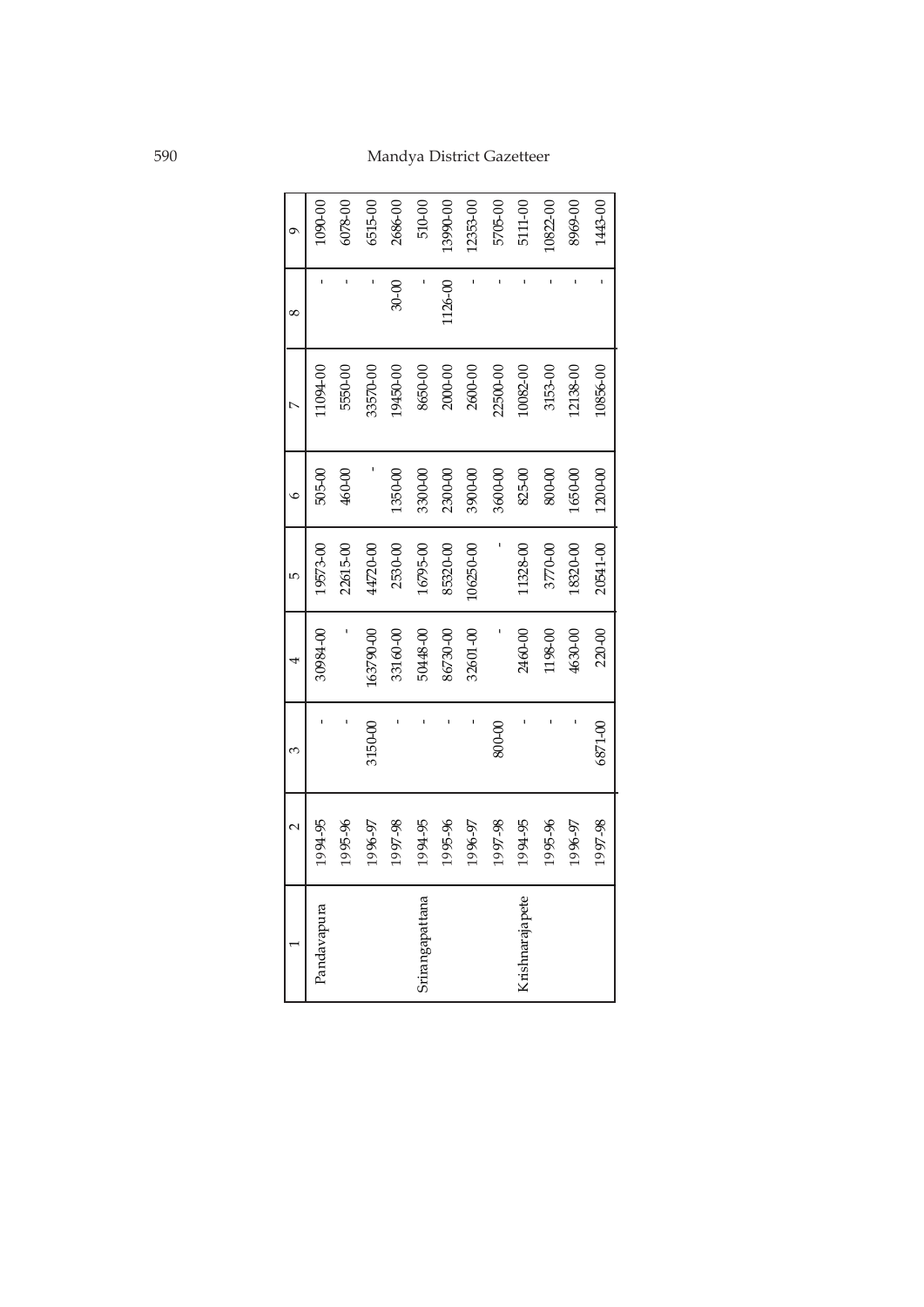members are administering the Income Tax and Wealth Tax Acts in the district. As on 1-1-1999, the total number of Income Tax payers in the district was 13,595 and the total collection for the financial year 1997-98 was Rs.348.80 lakhs.

For the purposes of Income Tax administration, the district has been divided into two wards both of which are functioning from the Mandya city. Besides Income Tax Act, the department also administers the Wealth Tax Act, 1957, and the Gift Tax Act. The following Table gives details of revenue collection in the district under Income Tax, Wealth Tax and Gift Tax for 15 years from 1987-88 to 2001-02.

Since their is no rule that the tax payer should remit their taxes in the district office at Mandya Talukwise Statistics is not given here.

|           |        |        | Rs.in Lakhs |
|-----------|--------|--------|-------------|
| Financial | Income | Wealth | Gift Tax    |
| Year      | Tax    | Tax    |             |
| 1987-88   | 41.84  | 0.18   | 0.084       |
| 1988-89   | 77.19  | 0.20   | 0.091       |
| 1989-90   | 9.59   | 0.21   | 0.098       |
| 1990-91   | 126.53 | 0.25   | 0.011       |
| 1991-92   | 126.10 | 0.29   | 0.013       |
| 1992-93   | 160.20 | 0.20   | 0.016       |
| 1993-94   | 113.57 | 0.24   | 0.012       |
| 1994-95   | 177.89 | 0.18   | 0.014       |
| 1995-96   | 315.53 | 0.38   | 0.019       |
| 1996-97   | 368.49 | 0.11   | 0.020       |
| 1997-98   | 348.40 | 0.38   | 0.025       |
| 1998-99   | 300.00 |        |             |
| 1999-2000 | 409.00 |        |             |
| 2000-01   | 800    |        |             |
| 2001-02   | 900    |        |             |

 **Table 9.22 : Various Taxes Collected in the District**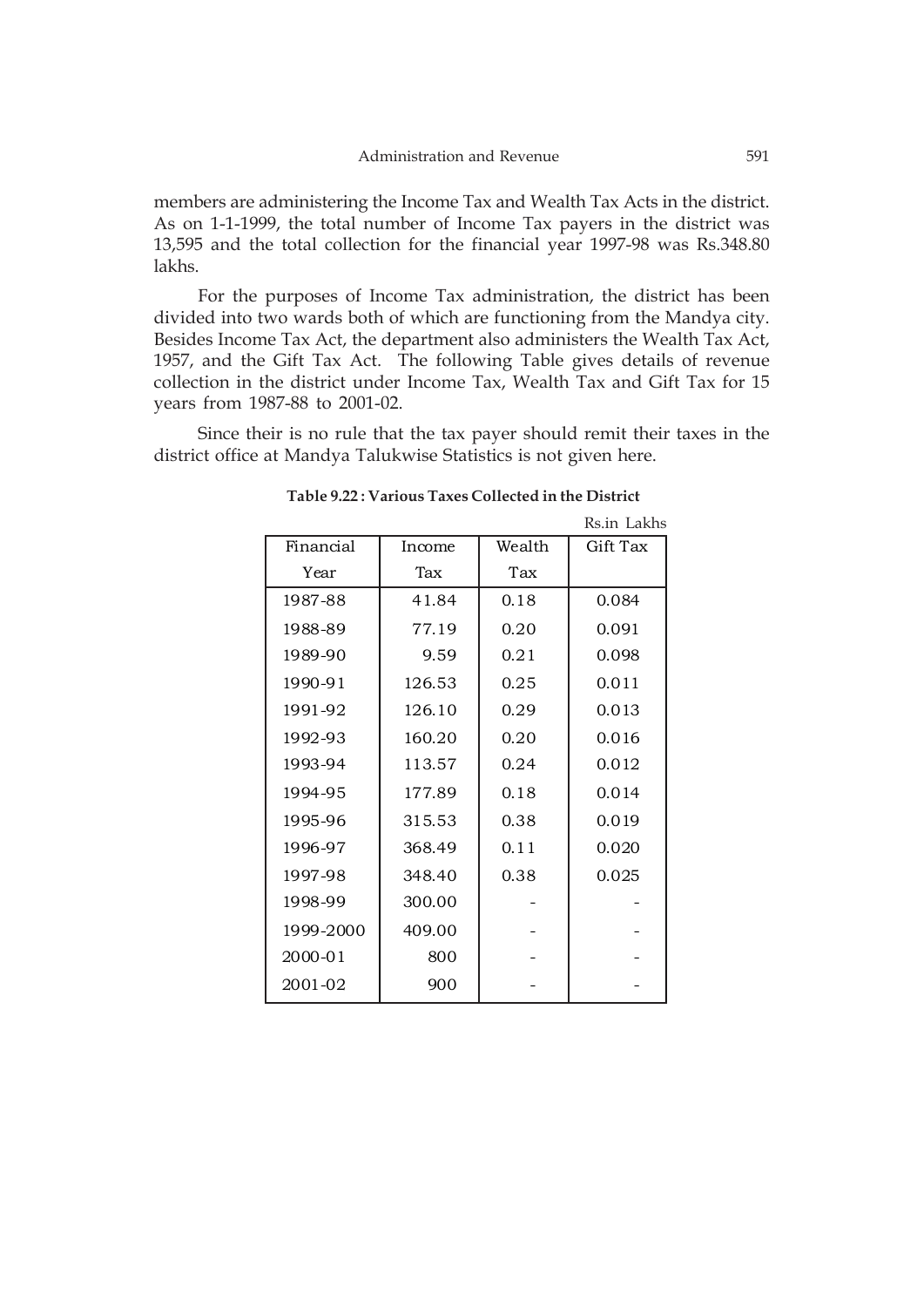# 592 Mandya District Gazetteer

| SL.<br>No.   | Name of the Deputy<br>Commissioner | Duration        |                |  |  |  |
|--------------|------------------------------------|-----------------|----------------|--|--|--|
|              | Sri / Srimathi                     | From            | To             |  |  |  |
| $\mathbf{1}$ | $\overline{2}$                     | 3               | $\overline{4}$ |  |  |  |
| 1.           | B.S.Raghavendrarao I.A.S.          | 1-7-1939        | 23-10-1940     |  |  |  |
| 2.           | C.M.Ranjod singh I.A.S.            | 24-10-1940      | 16-8-1942      |  |  |  |
| 3.           | Mir Sapdar Ahmed I.A.S.            | 17-8-1942       | 26-9-1945      |  |  |  |
| 4.           | K.Thipparudraiah I.A.S.,           | 27-9-1945       | 9-9-1946       |  |  |  |
| 5.           | K.Mohammad Ahmed I.A.S.            | 10-9-1946       | $9 - 1 - 1949$ |  |  |  |
| 6.           | K.P.Ramanathaiah I.A.S.            | 10-1-1949       | 11-1-1951      |  |  |  |
| 7.           | C.Narasimhamoorthy I.A.S.          | 12-1-1951       | 7-3-1952       |  |  |  |
| 8.           | G.V.K.Rao I.A.S.                   | 8-3-1952        | 15-5-1952      |  |  |  |
| 9.           | B.Beerappa I.A.S.                  | 16-5-1952       | 2-6-1954       |  |  |  |
| 10.          | D.J.Balaraj I.A.S.                 | $7 - 6 - 1954$  | 8-8-1956       |  |  |  |
| 11.          | Mohammad Rahmat Ulla I.A.S.        | 16-8-1956       | 4-11-1957      |  |  |  |
| 12.          | B.S.Sreekantaiah I.A.S.            | $6 - 11 - 1957$ | 13-5-1959      |  |  |  |
| 13.          | V.Hanumanthappa I.A.S.,            | 21-5-1959       | 29-6-1961      |  |  |  |
| 14.          | Mani Narayana Swami I.A.S.         | 29-6-1961       | 23-6-1962      |  |  |  |
| 15.          | K.Lakshmanarao I.A.S.              | $6 - 7 - 1962$  | 16-8-1965      |  |  |  |
| 16.          | S.Nanjundaiah I.A.S.               | 16-8-1965       | $1 - 5 - 1968$ |  |  |  |
| 17.          | T.R.Sateesh Chandran I.A.S.        | 29-7-1968       | 13-3-1969      |  |  |  |
| 18.          | V.S.Bhat I.A.S.                    | 26-2-1969       | 7-12-1970      |  |  |  |
| 19.          | K.Lakshmanrao I.A.S.               | 20-1-1971       | 18-3-1971      |  |  |  |
| 20.          | J.C.Lin I.A.S.                     | 25-3-1971       | 5-4-1971       |  |  |  |
| 21.          | P.P.Prabhu I.A.S.                  | 15-6-1972       | 27-8-1973      |  |  |  |
| 22.          | K.K.Mishra I.A.S.                  | 6-10-1973       | 3-3-1974       |  |  |  |
| 23.          | S.R.Vijaya I.A.S.                  | 4-3-1974        | 13-9-1977      |  |  |  |
| 24.          | Chiranjeevi Singh I.A.S.           | 10-10-1977      | 9-4-1978       |  |  |  |

# **District Commissioner of Mandya District Since 1939**